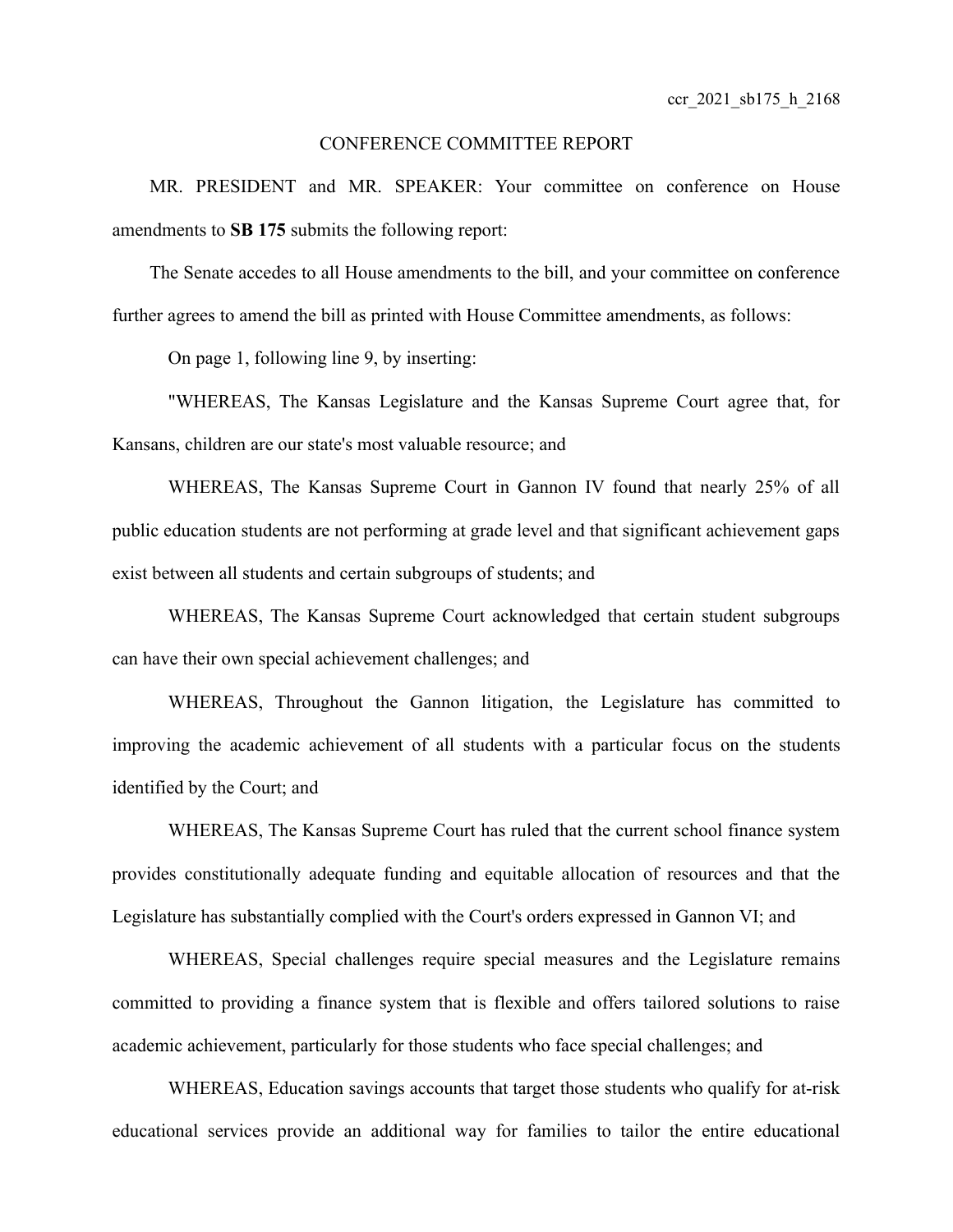experience of the student, as opposed to simply tailoring the schooling of such student; and

WHEREAS, Providing families with the access and means necessary to customize the educational experience of a student will provide families with options to increase the student's academic achievement.

Now, therefore:";

Also on page 1, by striking all in lines 12 through 34;

By striking all on pages 2 through 7;

On page 8, by striking all in lines 1 through 40 and inserting:

"Section 1.

## DEPARTMENT OF EDUCATION

(a) On the effective date of this act, of the \$3,306,581 appropriated for the above agency for the fiscal year ending June 30, 2021, by section 2(a) of chapter 19 of the 2019 Session Laws of Kansas from the state general fund in the KPERS – employer contributions – non-USDs account (652-00-1000-0100), the sum of \$2,015,931 is hereby lapsed.

(b) On the effective date of this act, of the \$21,247,425 appropriated for the above agency for the fiscal year ending June 30, 2021, by section 2(a) of chapter 19 of the 2019 Session Laws of Kansas from the state general fund in the KPERS – employer contributions – USDs account (652-00-1000-0110), the sum of \$6,869,706 is hereby lapsed.

(c) On the effective date of this act, of the \$12,673,886 appropriated for the above agency for the fiscal year ending June 30, 2021, by section 79(a) of chapter 5 of the 2020 Session Laws of Kansas from the state general fund in the mental health intervention team pilot account (652-00-1000-0150), the sum of \$1,215,004 is hereby lapsed.

(d) On the effective date of this act, any unencumbered balance in the education super highway account (652-00-1000-0180) of the state general fund is hereby lapsed.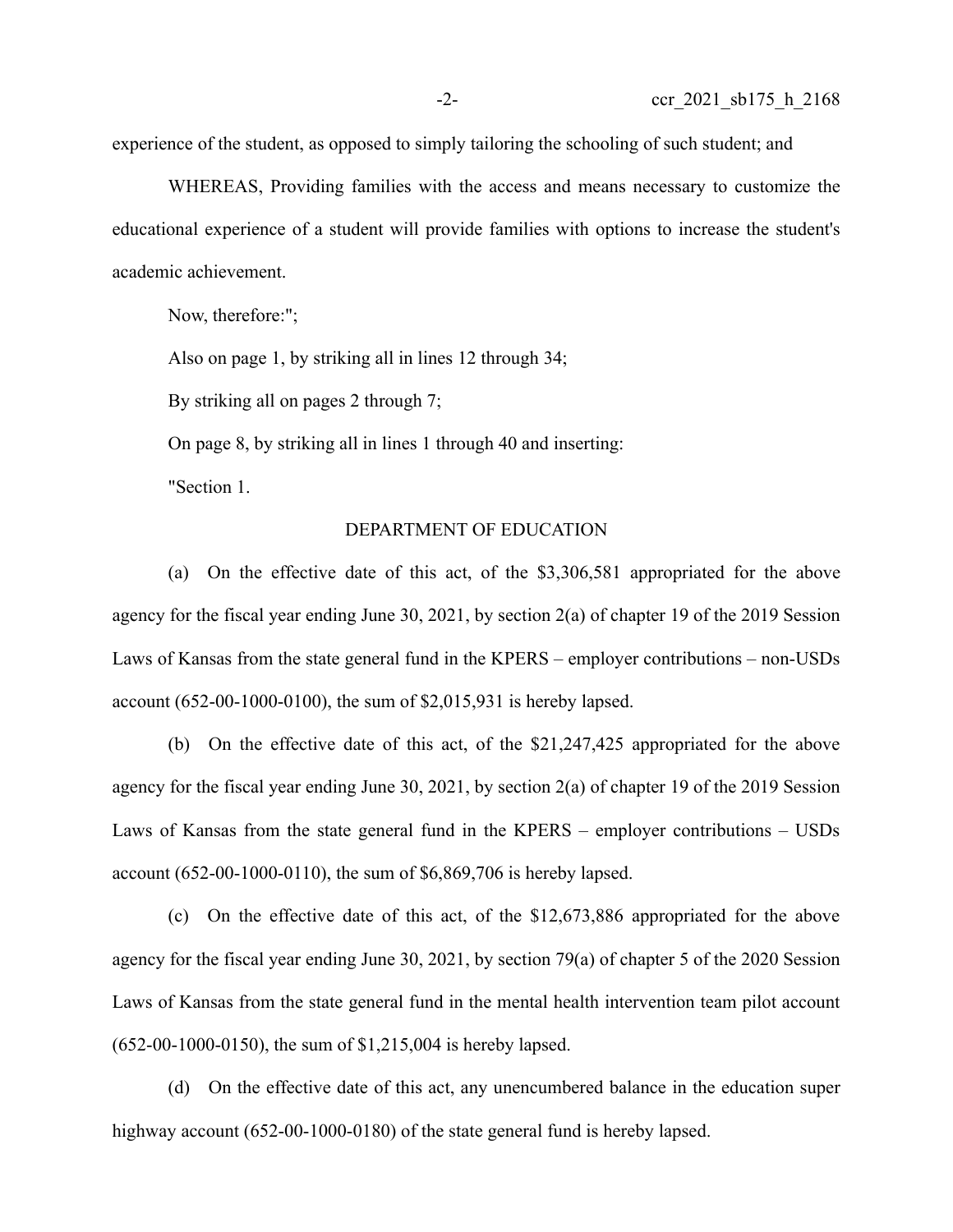(e) On the effective date of this act, of the \$5,060,528 appropriated for the above agency for the fiscal year ending June 30, 2021, by section 79(a) of chapter 5 of the 2020 Session Laws of Kansas from the state general fund in the school district juvenile detention facilities and Flint Hills job corps center grants account (652-00-1000-0290), the sum of \$782,064 is hereby lapsed.

(f) On the effective date of this act, of the \$360,693 appropriated for the above agency for the fiscal year ending June 30, 2021, by section 79(a) of chapter 5 of the 2020 Session Laws of Kansas from the state general fund in the governor's teaching excellence scholarships and awards account (652-00-1000-0770), the sum of \$140,755 is hereby lapsed.

(g) On the effective date of this act, of the \$89,659,017 appropriated for the above agency for the fiscal year ending June 30, 2021, by section 2(a) of chapter 19 of the 2019 Session Laws of Kansas from the state general fund in the state foundation aid account (652-00-1000- 0820), the sum of \$18,897,038 is hereby lapsed.

(h) In addition to the other purposes for which expenditures may be made by the above agency from the moneys appropriated from the state general fund or from any special revenue fund or funds for fiscal year 2021, as authorized by section 79 of chapter 5 of the 2020 Session Laws of Kansas, this or other appropriation act of the 2021 regular session of the legislature, expenditures shall be made by the above agency from such moneys to recommend additional compensation in the amount of \$500 to each classroom teacher employed by a board of education in school year 2020-2021 for duties beyond the normal scope related to teaching during a pandemic, including, but not limited to, creation of new lesson plans for remote and distance instruction modes, classroom modifications for social distancing, maintaining sanitary conditions and home visits: *Provided,* That, the boards of education shall review the moneys received from the federal CARES act, public law 116-136, the federal coronavirus preparedness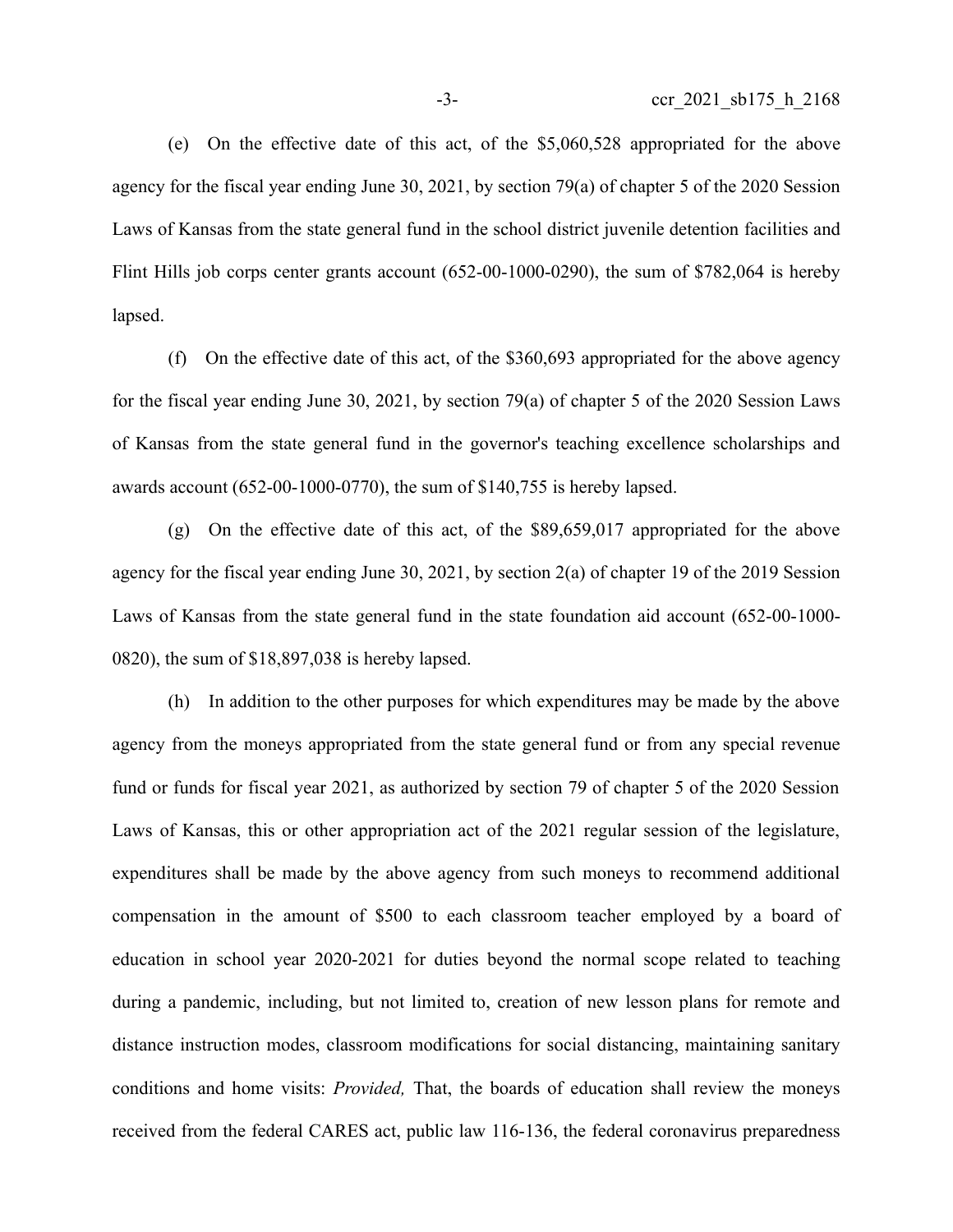and response supplemental appropriation act, 2020, public law 116-123, the federal families first coronavirus response act, public law 116-127, the federal paycheck protection program and health care enhancement act, public law 116-139, the federal consolidated appropriations act, 2021, public law 116-260 or any other federal law that appropriates moneys to the state for aid for coronavirus relief, to determine if such funds may be available for such purpose: *Provided further*, That, for the purposes of this section, "classroom teacher" means any person who holds a certificate to teach and is under contract to teach on a full-time basis by a board of education and any person who is under contract to teach on a full-time basis by a board of education but who does so pursuant to a licensure waiver granted pursuant to rules and regulations of the state department of education, and does not include any superintendent, assistant superintendent, supervisor or principal employed pursuant to K.S.A. 72-1134, and amendments thereto, person who holds a student teaching license, paraprofessional or any other person employed by a board of education.

Sec. 2.

## DEPARTMENT OF EDUCATION

(a) There is appropriated for the above agency from the state general fund for the fiscal year ending June 30, 2022, the following:

| Operating expenditures (including |  |
|-----------------------------------|--|
|                                   |  |

*Provided,* That any unencumbered balance in the operating expenditures (including official hospitality) account in excess of \$100 as of June 30, 2021, is hereby reappropriated for fiscal year 2022.

KPERS-school employer contributions-non-USDs (652-00-1000-0100)...................................................\$41,853,675

*Provided,* That any unencumbered balance in the KPERS-school employer contributions-non-USDs account in excess of \$100 as of June 30, 2021, is hereby reappropriated for fiscal year 2022.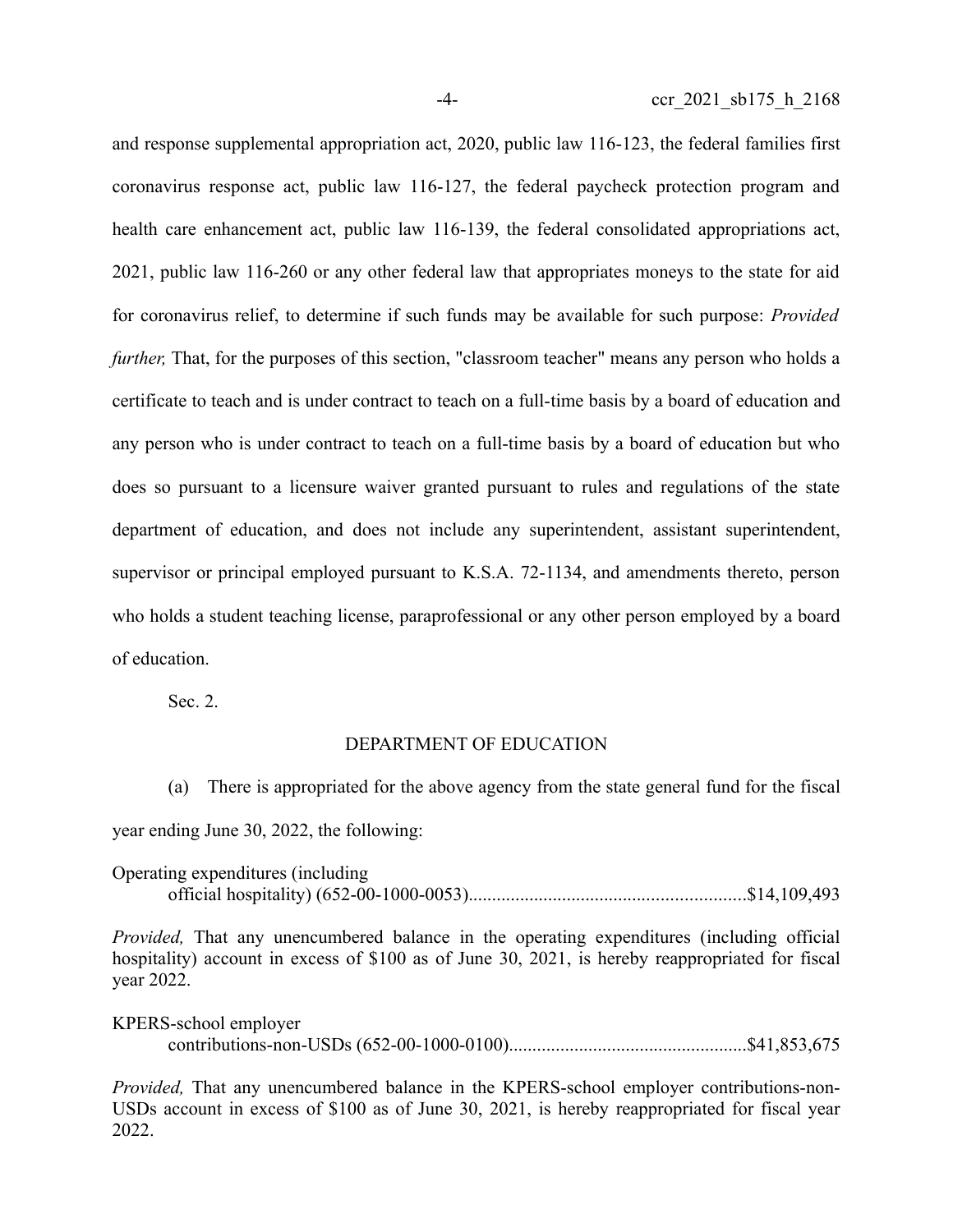| KPERS-school employer                                                                                                                                                                     |  |
|-------------------------------------------------------------------------------------------------------------------------------------------------------------------------------------------|--|
| Provided, That any unencumbered balance in the KPERS-school employer contributions-USDs<br>account in excess of \$100 as of June 30, 2021, is hereby reappropriated for fiscal year 2022. |  |
|                                                                                                                                                                                           |  |
|                                                                                                                                                                                           |  |
| ACT and workkeys assessments                                                                                                                                                              |  |
| Mental health intervention                                                                                                                                                                |  |
| Education commission of                                                                                                                                                                   |  |
|                                                                                                                                                                                           |  |
| School district juvenile detention<br>facilities and Flint Hills job corps                                                                                                                |  |
| <i>Provided</i> That any unancumbered balance in the school district invanile detention facilities and                                                                                    |  |

-5- ccr 2021 sb175 h 2168

*Provided,* That any unencumbered balance in the school district juvenile detention facilities and Flint Hills job corps center grants account in excess of \$100 as of June 30, 2021, is hereby reappropriated for fiscal year 2022: *Provided further,* That expenditures shall be made from the school district juvenile detention facilities and Flint Hills job corps center grants account for grants to school districts in amounts determined pursuant to and in accordance with the provisions of K.S.A. 72-1173, and amendments thereto.

| Educable deaf-blind and severely handicapped |  |
|----------------------------------------------|--|
| Special education                            |  |

*Provided,* That any unencumbered balance in the special education services aid account in excess of \$100 as of June 30, 2021, is hereby reappropriated for fiscal year 2022: *Provided further,* That expenditures shall not be made from the special education services aid account for the provision of instruction for any homebound or hospitalized child, unless the categorization of such child as exceptional is conjoined with the categorization of the child within one or more of the other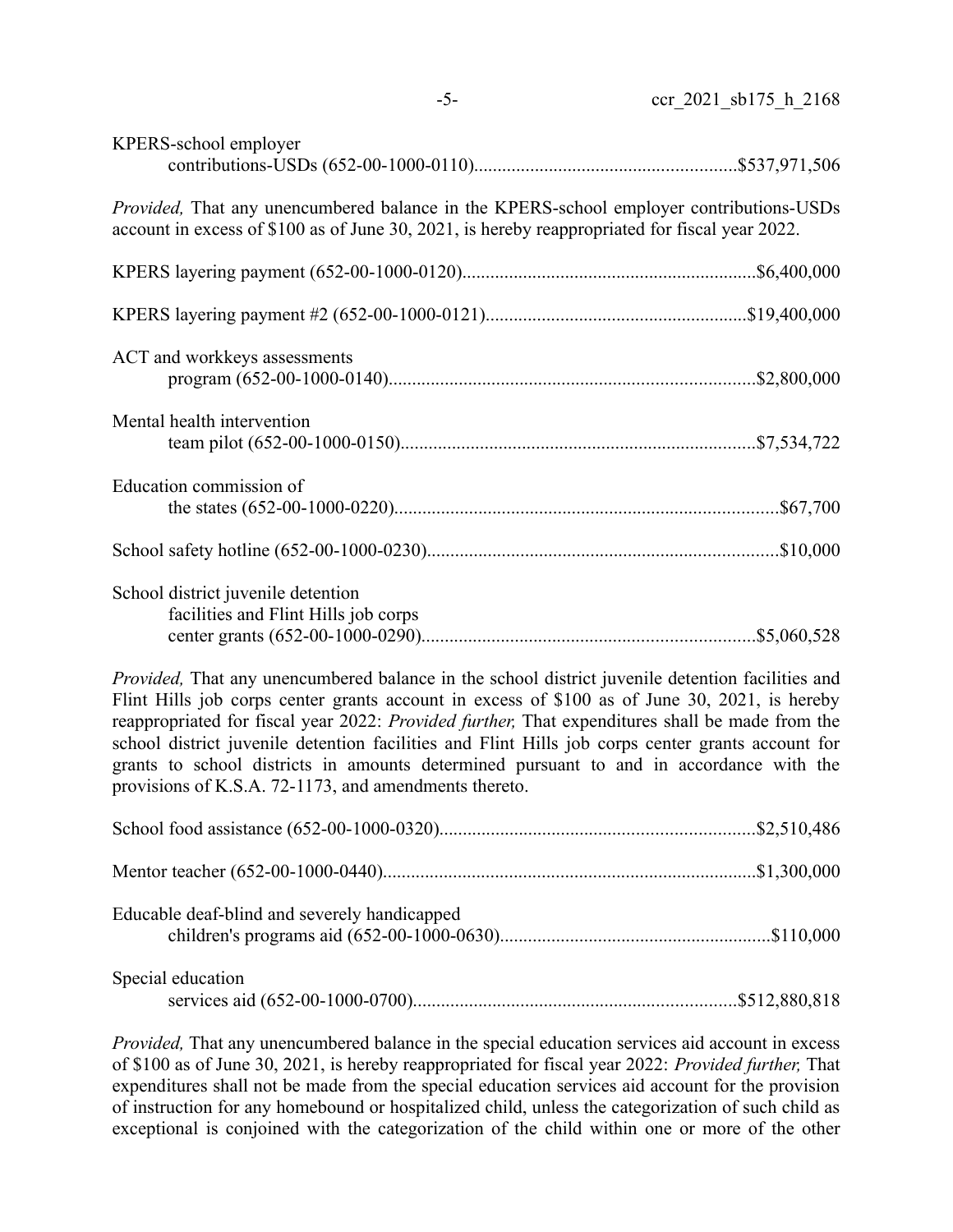categories of exceptionality: *And provided further,* That expenditures shall be made from this account for grants to school districts in amounts determined pursuant to and in accordance with the provisions of K.S.A. 72-3425, and amendments thereto: *And provided further,* That expenditures shall be made from the amount remaining in this account, after deduction of the expenditures specified in the foregoing provisos, for payments to school districts in amounts determined pursuant to and in accordance with the provisions of K.S.A. 72-3422, and amendments thereto.

Supplemental state aid (652-00-1000-0840)....................................................................\$2,400,000

(b) There is appropriated for the above agency from the following special revenue fund

or funds for the fiscal year ending June 30, 2022, all moneys now or hereafter lawfully credited

to and available in such fund or funds, except that expenditures other than refunds authorized by

law and transfers to other state agencies shall not exceed the following:

School district capital outlay state aid fund..........................................................................No limit

| Educational technology |  |  |
|------------------------|--|--|
|                        |  |  |

*Provided*, That expenditures shall be made by the above agency for the fiscal year ending June 30, 2022, from the educational technology coordinator fund of the department of education to provide data on the number of school districts served and cost savings for those districts in fiscal year 2022 in order to assess the cost effectiveness of the position of educational technology coordinator.

| Communities in schools       |  |
|------------------------------|--|
|                              |  |
|                              |  |
| Inservice education workshop |  |

|--|--|--|

*Provided,* That expenditures may be made from the inservice education workshop fee fund for operating expenditures, including official hospitality, incurred for inservice workshops and conferences: *Provided further,* That the state board of education is hereby authorized to fix, charge and collect fees for inservice workshops and conferences: *And provided further,* That such fees shall be fixed in order to recover all or part of such operating expenditures incurred for inservice workshops and conferences: *And provided further,* That all fees received for inservice workshops and conferences shall be deposited in the state treasury in accordance with the provisions of K.S.A. 75-4215, and amendments thereto, and shall be credited to the inservice education workshop fee fund.

| Federal indirect cost |  |
|-----------------------|--|
|                       |  |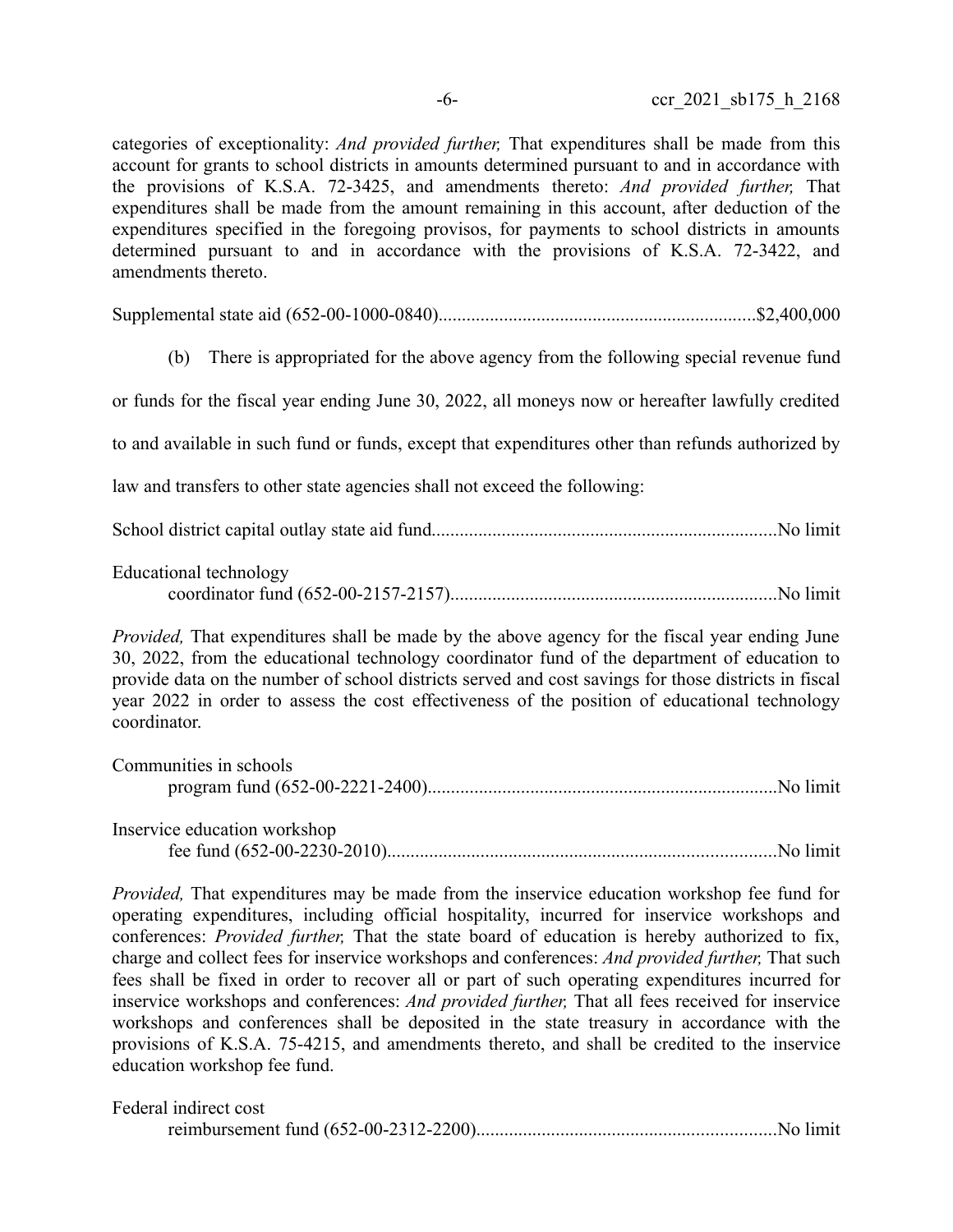| Conversion of materials and                                                                                                                                                                                                           |  |
|---------------------------------------------------------------------------------------------------------------------------------------------------------------------------------------------------------------------------------------|--|
|                                                                                                                                                                                                                                       |  |
|                                                                                                                                                                                                                                       |  |
| Provided, That notwithstanding the provisions of K.S.A. 8-272, and amendments thereto, or any<br>other statute, funds shall be distributed during fiscal year 2022 as soon as moneys are available.                                   |  |
|                                                                                                                                                                                                                                       |  |
| Teacher and administrator                                                                                                                                                                                                             |  |
|                                                                                                                                                                                                                                       |  |
| School district capital                                                                                                                                                                                                               |  |
| Provided, That expenditures from the school district capital improvements fund shall be made<br>only for the payment of general obligation bonds approved by voters under the authority of<br>K.S.A. 72-5457, and amendments thereto. |  |
| Reimbursement for                                                                                                                                                                                                                     |  |
| ESSA – student support academic enrichment –                                                                                                                                                                                          |  |
| Educationally deprived<br>$children - state operations -$                                                                                                                                                                             |  |
| Food assistance -                                                                                                                                                                                                                     |  |
| Elementary and secondary school aid -                                                                                                                                                                                                 |  |
| Education of handicapped children                                                                                                                                                                                                     |  |
| Community-based<br>child abuse prevention -                                                                                                                                                                                           |  |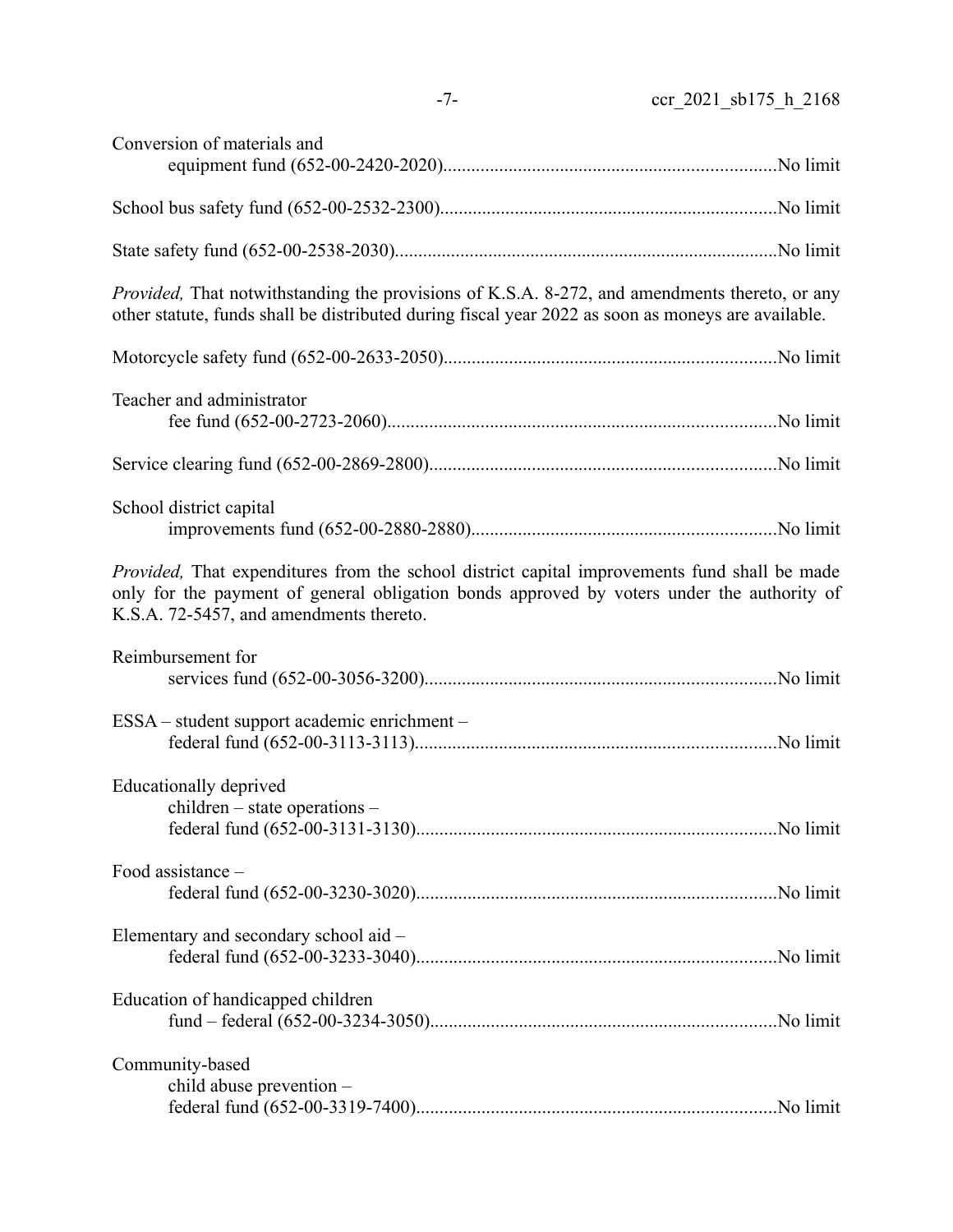| TANF children's programs -                                              |  |
|-------------------------------------------------------------------------|--|
| $21st$ century community learning centers –                             |  |
| State assessments -                                                     |  |
| Rural and low-income schools program -                                  |  |
| Language assistance state grants -                                      |  |
| State grants for improving teacher quality –                            |  |
| State grants for improving<br>teacher quality – federal fund –          |  |
| Food assistance – school<br>breakfast program -                         |  |
| Food assistance – national<br>school lunch program -                    |  |
| Food assistance – child<br>and adult care food program -                |  |
| Elementary and secondary school aid -<br>federal fund – local education |  |
| Education of handicapped<br>children fund – state operations –          |  |
| Education of handicapped<br>children fund - preschool -                 |  |
| Education of handicapped                                                |  |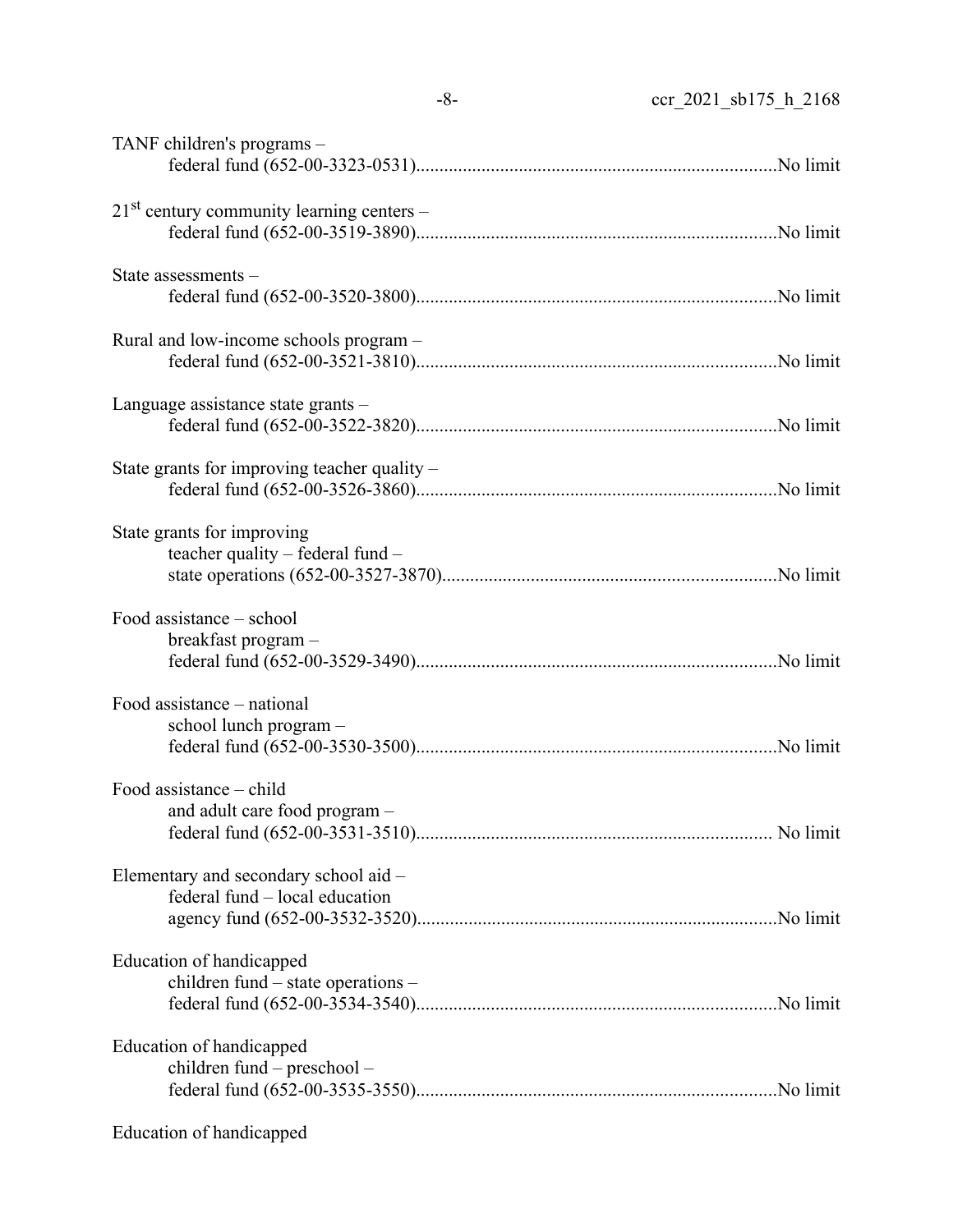| children fund – preschool state                 |  |
|-------------------------------------------------|--|
| Elementary and secondary school                 |  |
| $aid - federal fund - migrant$                  |  |
|                                                 |  |
| Elementary and secondary school aid -           |  |
| federal fund $-$ migrant education $-$          |  |
|                                                 |  |
| Vocational education title $I -$                |  |
|                                                 |  |
| Vocational education title $I$ – federal fund – |  |
|                                                 |  |
| Educational research grants and                 |  |
|                                                 |  |
| Coronavirus relief fund -                       |  |
|                                                 |  |
| Local school district contribution program      |  |
|                                                 |  |
|                                                 |  |

*Provided,* That notwithstanding the provisions of K.S.A. 79-3221n, and amendments thereto, or any other statute, during the fiscal year ending June 30, 2022, any moneys in such fund where a taxpayer fails to designate a unified school district on such taxpayer's individual income tax return may be expended by the above agency on educational programming.

| Governor's teaching excellence |  |
|--------------------------------|--|
| scholarships program           |  |
|                                |  |

*Provided,* That all expenditures from the governor's teaching excellence scholarships program repayment fund shall be made in accordance with K.S.A. 72-2166, and amendments thereto: *Provided further,* That each such grant shall be required to be matched on a \$1-for-\$1 basis from nonstate sources: *And provided further,* That award of each such grant shall be conditioned upon the recipient entering into an agreement requiring the grant to be repaid if the recipient fails to complete the course of training under the national board for professional teaching standards certification program: *And provided further,* That all moneys received by the department of education for repayment of grants made under the governor's teaching excellence scholarships program shall be deposited in the state treasury in accordance with the provisions of K.S.A. 75- 4215, and amendments thereto, and shall be credited to the governor's teaching excellence scholarships program repayment fund.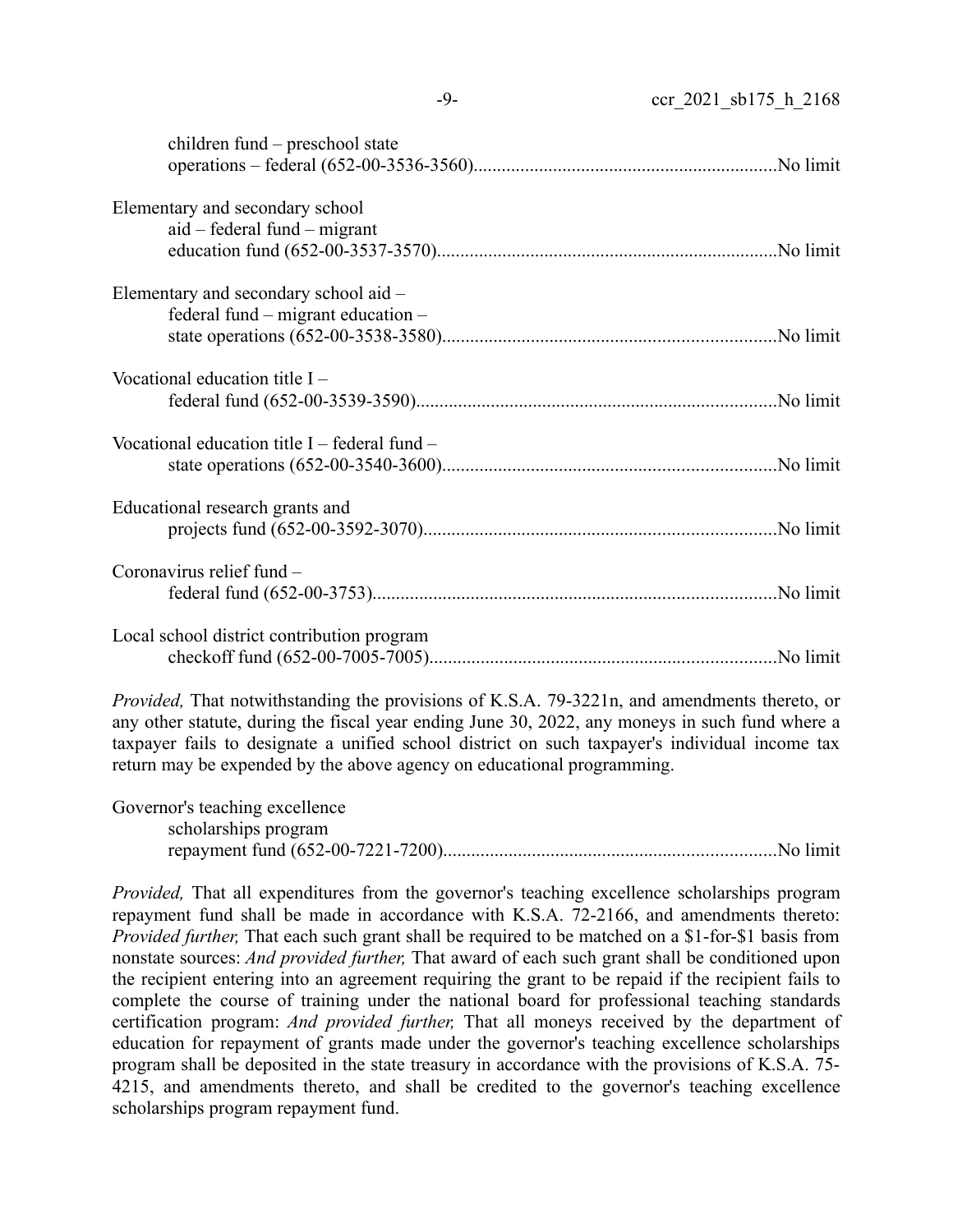| Private donations, gifts, grants and                                                                                                                                                                                                                                                                                                                                                            |
|-------------------------------------------------------------------------------------------------------------------------------------------------------------------------------------------------------------------------------------------------------------------------------------------------------------------------------------------------------------------------------------------------|
| Family and children                                                                                                                                                                                                                                                                                                                                                                             |
| State school district                                                                                                                                                                                                                                                                                                                                                                           |
| Mineral production                                                                                                                                                                                                                                                                                                                                                                              |
| There is appropriated for the above agency from the children's initiatives fund for<br>(c)                                                                                                                                                                                                                                                                                                      |
| the fiscal year ending June 30, 2022, the following:                                                                                                                                                                                                                                                                                                                                            |
| Children's cabinet                                                                                                                                                                                                                                                                                                                                                                              |
| <i>Provided</i> , That any unencumbered balance in the children's cabinet accountability fund account<br>in excess of \$100 as of June 30, 2021, is hereby reappropriated for fiscal year 2022.                                                                                                                                                                                                 |
|                                                                                                                                                                                                                                                                                                                                                                                                 |
| <i>Provided</i> , That any unencumbered balance in the CIF grants account in excess of \$100 as of June<br>30, 2021, is hereby reappropriated for fiscal year 2022.                                                                                                                                                                                                                             |
| Quality initiative infants                                                                                                                                                                                                                                                                                                                                                                      |
| <i>Provided</i> , That any unencumbered balance in the quality initiative infants and toddlers account in<br>excess of \$100 as of June 30, 2021, is hereby reappropriated for fiscal year 2022.                                                                                                                                                                                                |
| Early childhood block grant                                                                                                                                                                                                                                                                                                                                                                     |
| Provided, That any unencumbered balance in the early childhood block grant autism diagnosis<br>account in excess of \$100 as of June 30, 2021, is hereby reappropriated for fiscal year 2022.                                                                                                                                                                                                   |
|                                                                                                                                                                                                                                                                                                                                                                                                 |
| <i>Provided</i> , That any unencumbered balance in the parent education program account in excess of<br>\$100 as of June 30, 2021, is hereby reappropriated for fiscal year 2022: Provided further, That<br>expenditures from the parent education program account for each such grant shall be matched by<br>the school district in an amount that is equal to not less than 50% of the grant. |

Communities aligned in early development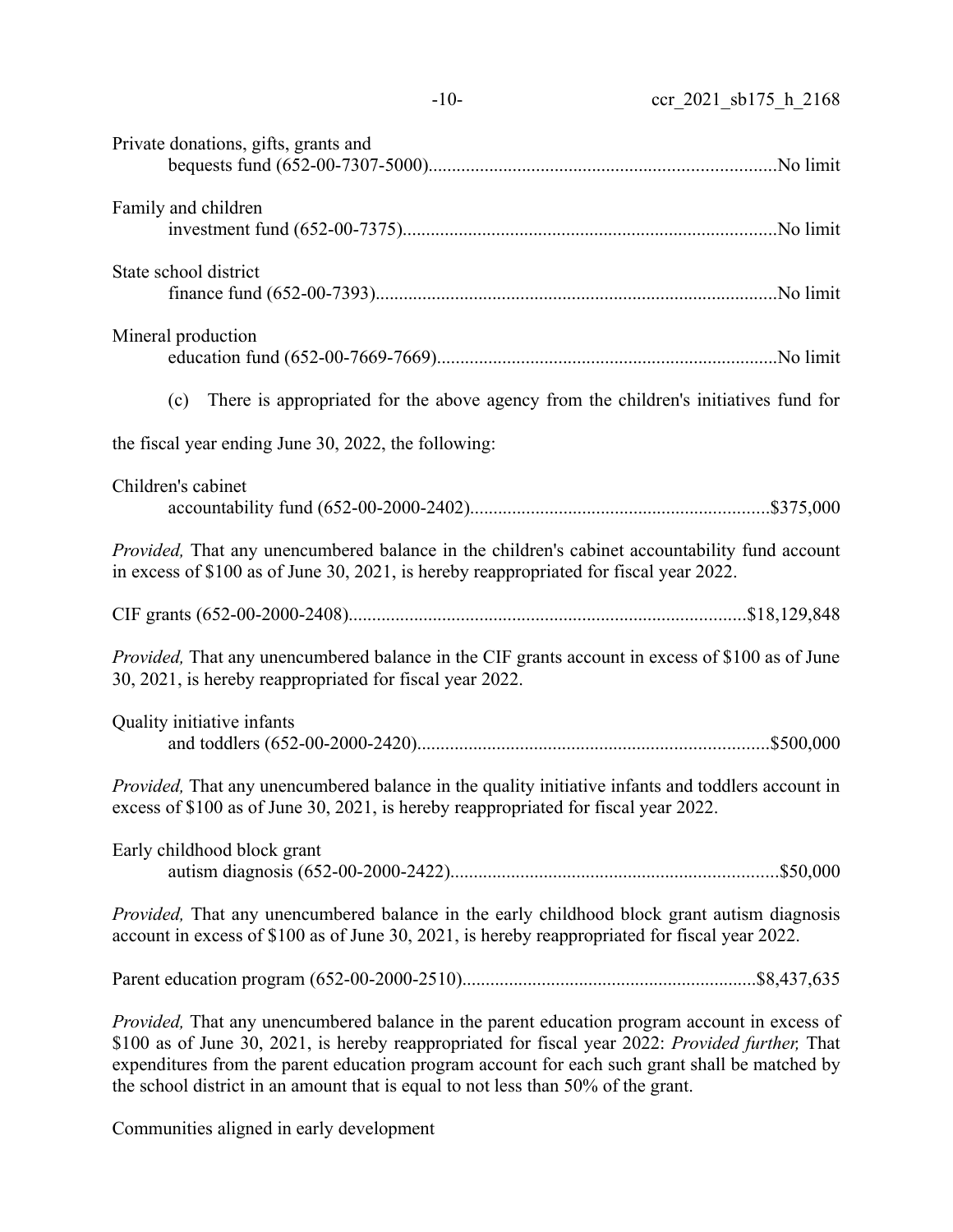-11- ccr 2021 sb175 h 2168

(d) On July 1, 2021, or as soon thereafter as moneys are available, notwithstanding the provisions of K.S.A. 8-1,148 or 38-1808, and amendments thereto, or any other statute, the director of accounts and reports shall transfer \$50,000 from the family and children trust account of the family and children investment fund (652-00-7375-7900) of the department of education to the communities in schools program fund (652-00-2221-2400) of the department of education.

(e) On March 30, 2022, and June 30, 2022, or as soon thereafter as moneys are available, notwithstanding the provisions of K.S.A. 8-267 or 8-272, and amendments thereto, or any other statute, the director of accounts and reports shall transfer \$550,000 from the state safety fund (652-00-2538-2030) to the state general fund: *Provided,* That the transfer of such amount shall be in addition to any other transfer from the state safety fund to the state general fund as prescribed by law: *Provided further,* That the amount transferred from the state safety fund to the state general fund pursuant to this subsection is to reimburse the state general fund for accounting, auditing, budgeting, legal, payroll, personnel and purchasing services and any other governmental services that are performed on behalf of the department of education by other state agencies that receive appropriations from the state general fund to provide such services.

(f) On July 1, 2021, and quarterly thereafter, the director of accounts and reports shall transfer \$73,750 from the state highway fund of the department of transportation to the school bus safety fund (652-00-2532-2300) of the department of education.

(g) On July 1, 2021, the director of accounts and reports shall transfer an amount certified by the commissioner of education from the motorcycle safety fund (652-00-2633-2050) of the department of education to the motorcycle safety fund (561-00-2366-2360) of the state board of regents: *Provided,* That the amount to be transferred shall be determined by the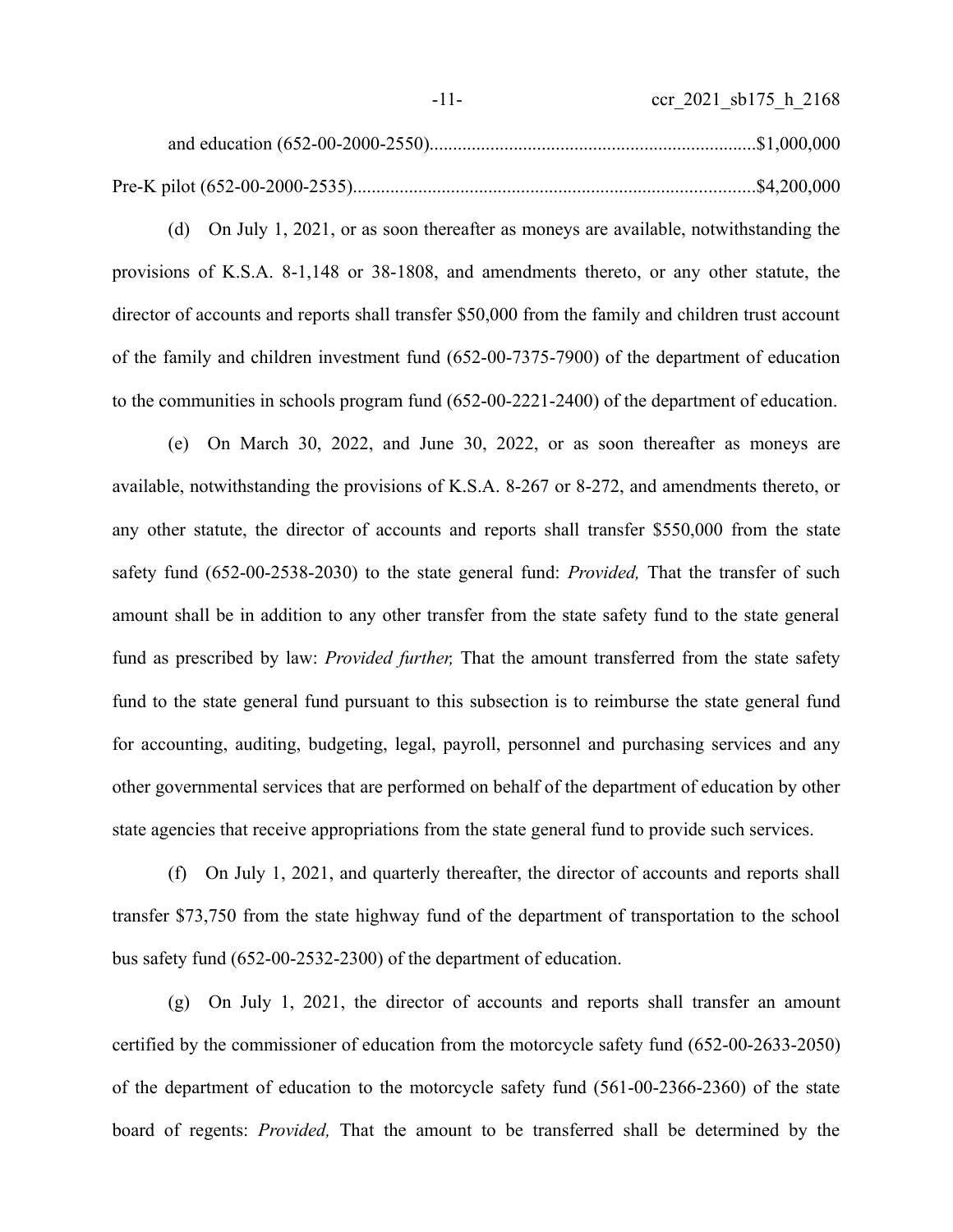commissioner of education based on the amounts required to be paid pursuant to K.S.A. 8-272(b) (2), and amendments thereto.

(h) On July 1, 2021, or as soon thereafter as moneys are available, the director of accounts and reports shall transfer \$70,000 from the USAC E-rate program federal fund (561-00- 3920-3920) of the state board of regents to the education technology coordinator fund (652-00- 2157-2157) of the department of education.

(i) There is appropriated for the above agency from the Kansas endowment for youth fund for the fiscal year ending June 30, 2022, the following:

Children's cabinet administration (652-00-7000-7001)......................................................\$260,535

*Provided,* That any unencumbered balance in the children's cabinet administration account in excess of \$100 as of June 30, 2021, is hereby reappropriated for fiscal year 2022.

(j) During the fiscal year ending June 30, 2022, the commissioner of education, with the approval of the director of the budget, may transfer any part of any item of appropriation for fiscal year 2022 from the state general fund for the department of education to another item of appropriation for fiscal year 2022 from the state general fund for the department of education. The commissioner of education shall certify each such transfer to the director of accounts and reports and shall transmit a copy of each such certification to the director of legislative research.

(k) There is appropriated for the above agency from the expanded lottery act revenues fund for the fiscal year ending June 30, 2022, the following:

| $KPERS - school employer$ |  |
|---------------------------|--|
|                           |  |

*Provided,* That during the fiscal year ending June 30, 2022, the amount appropriated from the expanded lottery act revenues fund in the KPERS – school employer contribution account (652- 00-1700-1700) for the department of education shall be for the purpose of reducing the unfunded actuarial liability of the Kansas public employees retirement system attributable to the state of Kansas and participating employers under K.S.A. 74-4931, and amendments thereto, in accordance with K.S.A. 74-8768, and amendments thereto.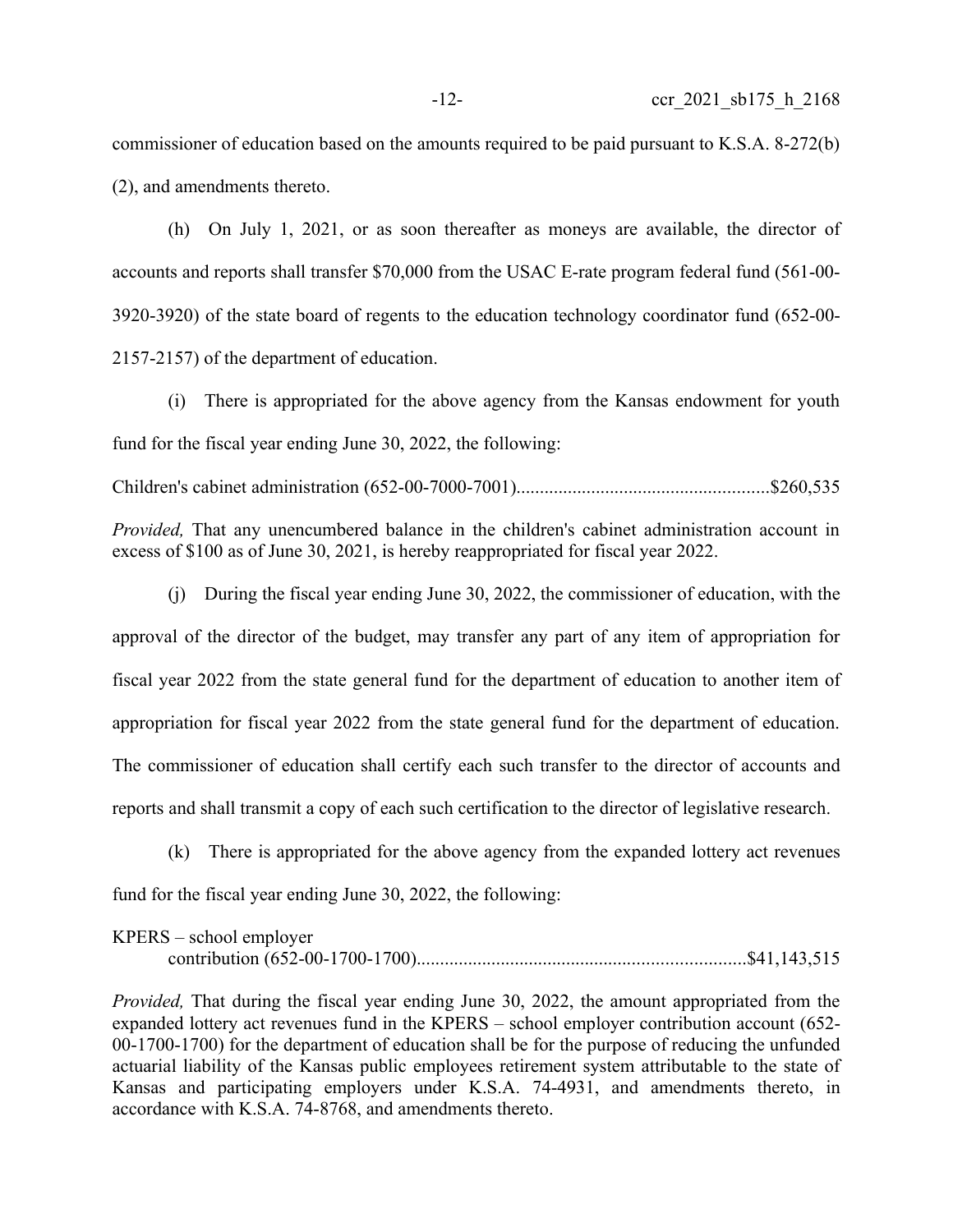(l) On July 1, 2021, of the \$2,440,966,522 appropriated for the above agency for the fiscal year ending June 30, 2022, by section 80(a) of chapter 5 of the 2020 Session Laws of Kansas from the state general fund in the state foundation aid account (652-00-1000-0820), the sum of \$3,344,193 is hereby lapsed.

(m) Notwithstanding the provisions of any other statute, any appropriation act or any other provision of this act, in addition to the other purposes for which expenditures may be made by the above agency from moneys appropriated from any special revenue fund or funds for fiscal year 2022 from moneys received from the federal CARES act, public law 116-136, the federal coronavirus preparedness and response supplemental appropriation act, 2020, public law 116- 123, the federal families first coronavirus response act, public law 116-127, the federal paycheck protection program and health care enhancement act, public law 116-139, the federal consolidated appropriations act, 2021, public law 116-260, the American rescue plan act of 2021, public law 117-2, or any other federal law that appropriates moneys to the state for aid for coronavirus relief, expenditures shall be made by the above agency from such moneys that may be used for such purpose to provide school safety and security grants: *Provided,* That such expenditures shall not exceed \$5,000,000: *Provided further,* That expenditures shall be made for fiscal year 2022 for disbursements of grant moneys approved by the state board of education for the acquisition and installation of security cameras and any other systems, equipment and services necessary for security monitoring of facilities operated by a school district and for securing doors, windows and any entrances to such facilities: *Provided further,* That all moneys expended for school safety and security grants for fiscal year 2022 shall be matched by the receiving school district on a \$1-for-\$1 basis from other moneys of the district that may be used for such purpose as permitted under federal law: *Provided further,* That if the above agency determines such moneys may not be used for such purposes, expenditures shall not be made and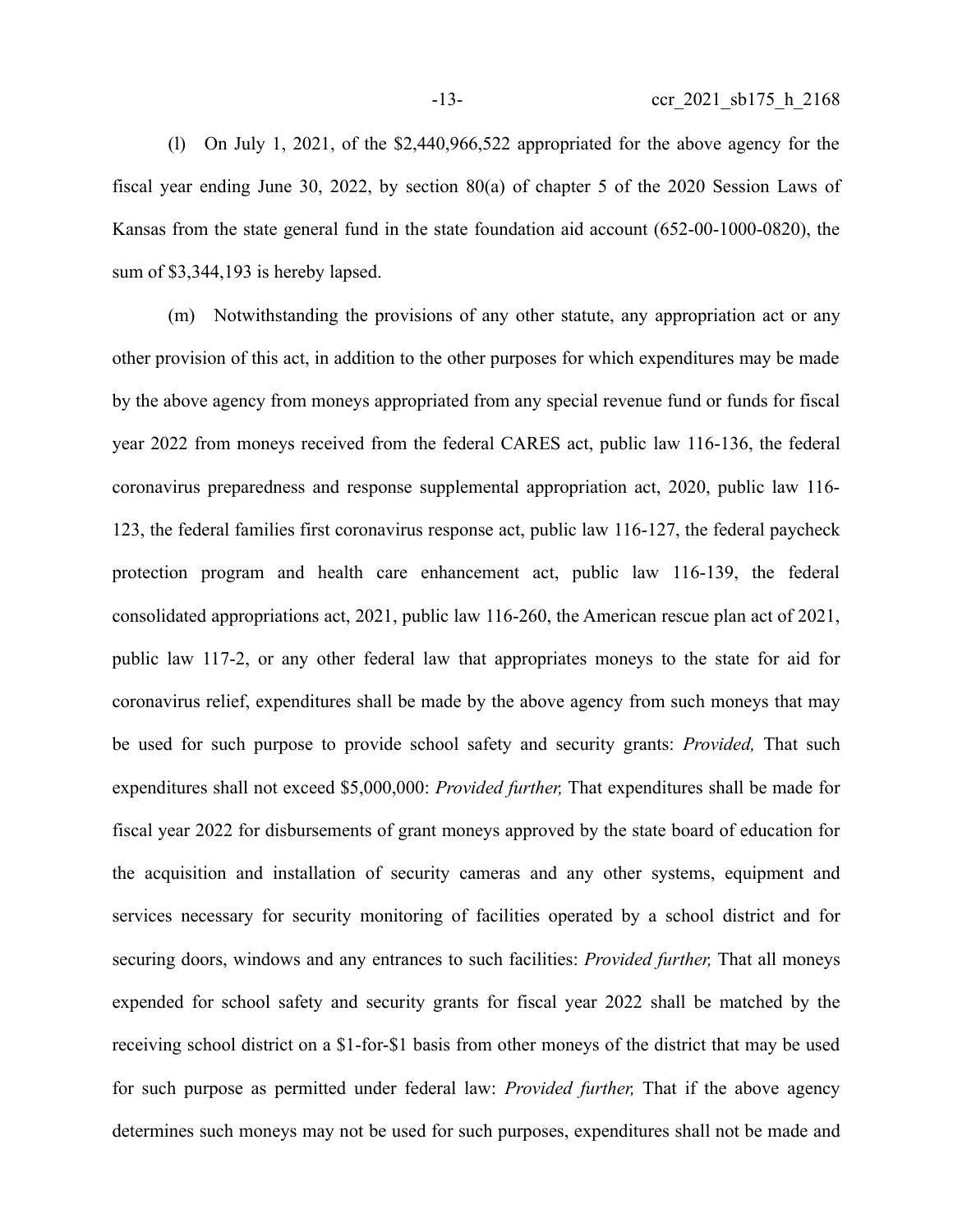the agency shall send a copy of such determination to the director of the budget and the director of legislative research.

(n) Notwithstanding the provisions of any other statute, any appropriation act or any other provision of this act, in addition to the other purposes for which expenditures may be made by the above agency from moneys appropriated from any special revenue fund or funds for fiscal year 2022 from moneys received from the federal CARES act, public law 116-136, the federal coronavirus preparedness and response supplemental appropriation act, 2020, public law 116- 123, the federal families first coronavirus response act, public law 116-127, the federal paycheck protection program and health care enhancement act, public law 116-139, the federal consolidated appropriations act, 2021, public law 116-260, the American rescue plan act of 2021, public law 117-2, or any other federal law that appropriates moneys to the state for aid for coronavirus relief, expenditures shall be made by the above agency from such moneys that may be used for such purpose for the mental health intervention team pilot program: *Provided,* That such expenditures shall not exceed \$3,924,160: *Provided further,* That if the above agency determines such moneys may not be used for such purposes, expenditures shall not be made and the agency shall send a copy of such determination to the director of the budget and the director of legislative research.

(o) Notwithstanding the provisions of any other statute, any appropriation act or any other provision of this act, in addition to the other purposes for which expenditures may be made by the above agency from moneys appropriated from any special revenue fund or funds for fiscal year 2022 from moneys received from the federal CARES act, public law 116-136, the federal coronavirus preparedness and response supplemental appropriation act, 2020, public law 116- 123, the federal families first coronavirus response act, public law 116-127, the federal paycheck protection program and health care enhancement act, public law 116-139, the federal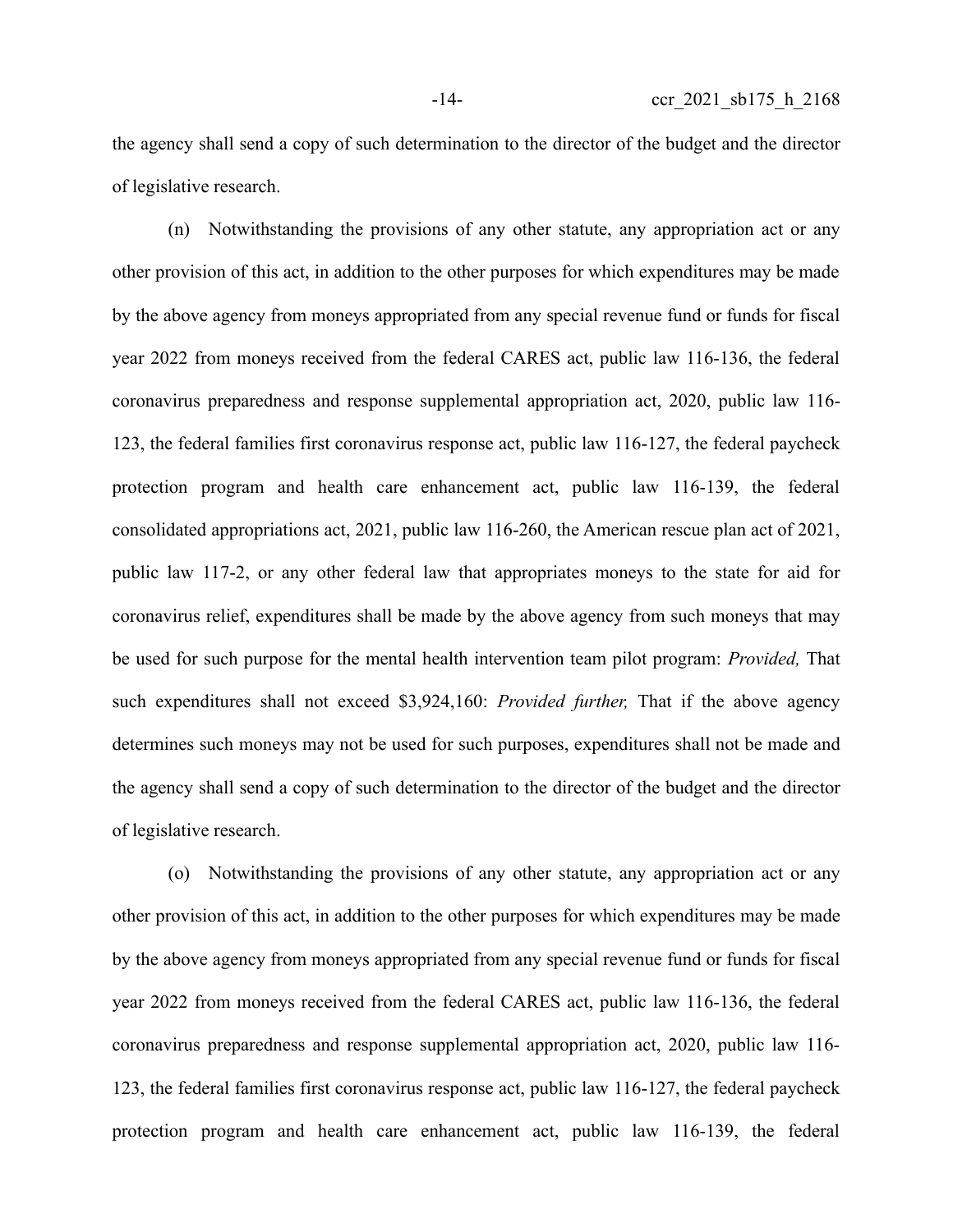consolidated appropriations act, 2021, public law 116-260, the American rescue plan act of 2021, public law 117-2, or any other federal law that appropriates moneys to the state for aid for coronavirus relief, expenditures shall be made by the above agency from such moneys that may be used for such purpose for the communities in schools program: *Provided,* That such expenditures shall not exceed \$100,000: *Provided further,* That if the above agency determines such moneys may not be used for such purposes, expenditures shall not be made and the agency shall send a copy of such determination to the director of the budget and the director of legislative research.

(p) Notwithstanding the provisions of any other statute, any appropriation act or any other provision of this act, in addition to the other purposes for which expenditures may be made by the above agency from moneys appropriated from any special revenue fund or funds for fiscal year 2022 from the federal CARES act, public law 116-136, the federal coronavirus preparedness and response supplemental appropriation act, 2020, public law 116-123, the federal families first coronavirus response act, public law 116-127, the federal paycheck protection program and health care enhancement act, public law 116-139, the federal consolidated appropriations act, 2021, public law 116-260 or any other federal law that appropriates moneys to the state for aid for coronavirus relief, expenditures shall be made by the above agency from such moneys that may be used for such purpose to implement phase 3 of the language assessment program: *Provided, however,* That if the above agency determines such moneys may not be used for such purposes, expenditures shall be made by the above agency from the moneys appropriated from the state general fund or from any other special revenue fund or funds for fiscal year 2022, as authorized by section 80 of chapter 5 of the 2020 Session Laws of Kansas, this or other appropriation act of the 2021 regular session of the legislature to such agency to implement phase 3 of the language assessment program: *Provided further,* That, prior to such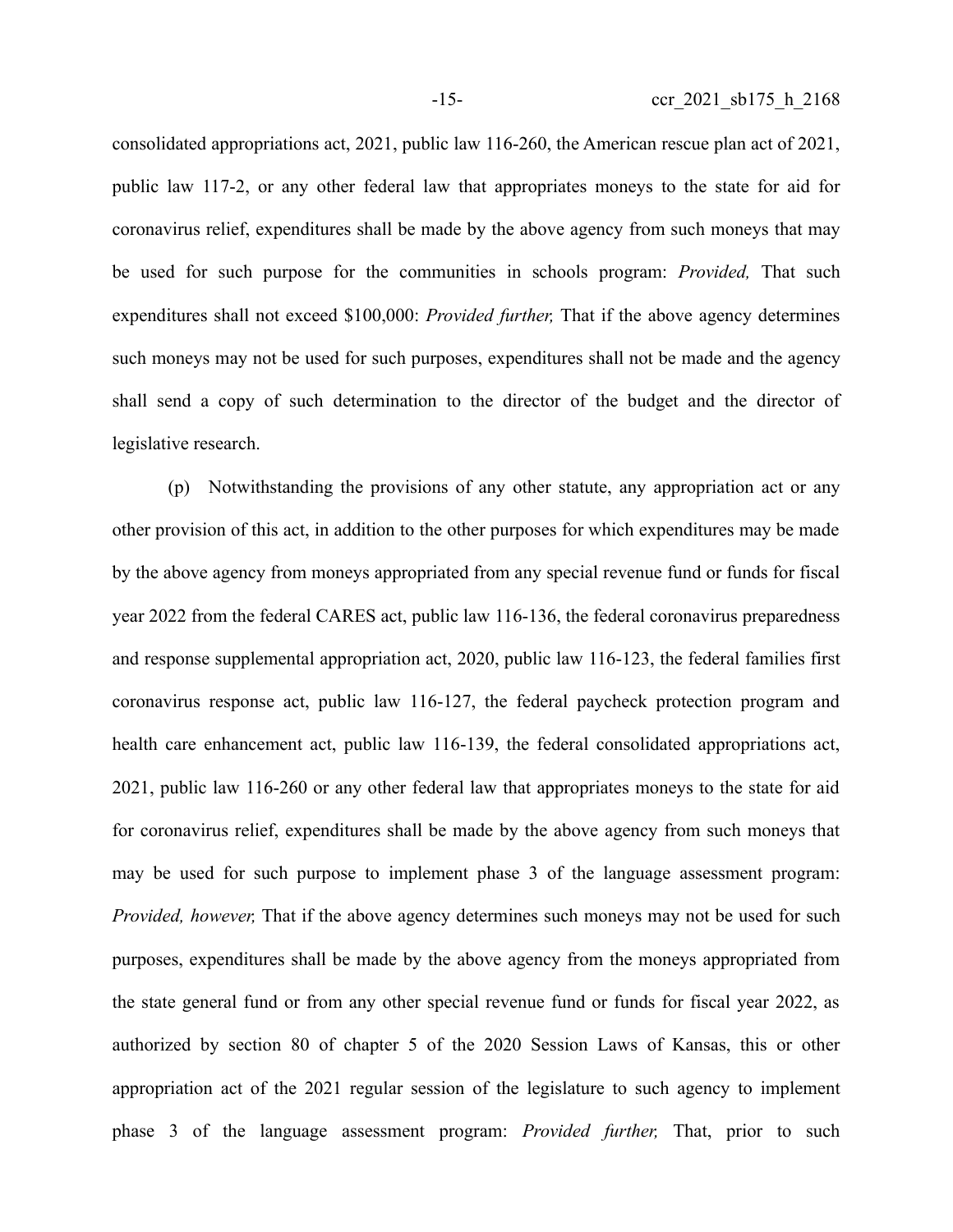Kansas state school for the deaf on best practices for such implementation.

Sec. 3.

## DEPARTMENT OF EDUCATION

(a) There is appropriated for the above agency from the state general fund for the fiscal year ending June 30, 2023, the following:

State foundation aid (652-00-1000-0820).................................................................\$2,524,235,833

*Provided,* That any unencumbered balance in the state foundation aid account in excess of \$100 as of June 30, 2022, is hereby reappropriated for fiscal year 2023.

Supplemental state aid (652-00-1000-0840)................................................................\$534,100,000

*Provided,* That any unencumbered balance in the supplemental state aid account in excess of \$100 as of June 30, 2022, is hereby reappropriated for fiscal year 2023.

(b) There is appropriated for the above agency from the following special revenue fund or funds for the fiscal year ending June 30, 2023, all moneys now or hereafter lawfully credited to and available in such fund or funds, except that expenditures other than refunds authorized by law and transfers to other state agencies shall not exceed the following:

State school district finance fund (652-00-7393).................................................................No limit

Mineral production

education fund (652-00-7669-7669).........................................................................No limit

New Sec. 4. (a) Sections 4 through 20, and amendments thereto, shall be known and may be cited as the student empowerment act.

(b) This section shall take effect and be in force from and after July 1, 2021.

New Sec. 5. The legislature hereby declares that the purpose and intent of the student empowerment act is:

(a) To provide suitable provision for finance of the educational interests of all students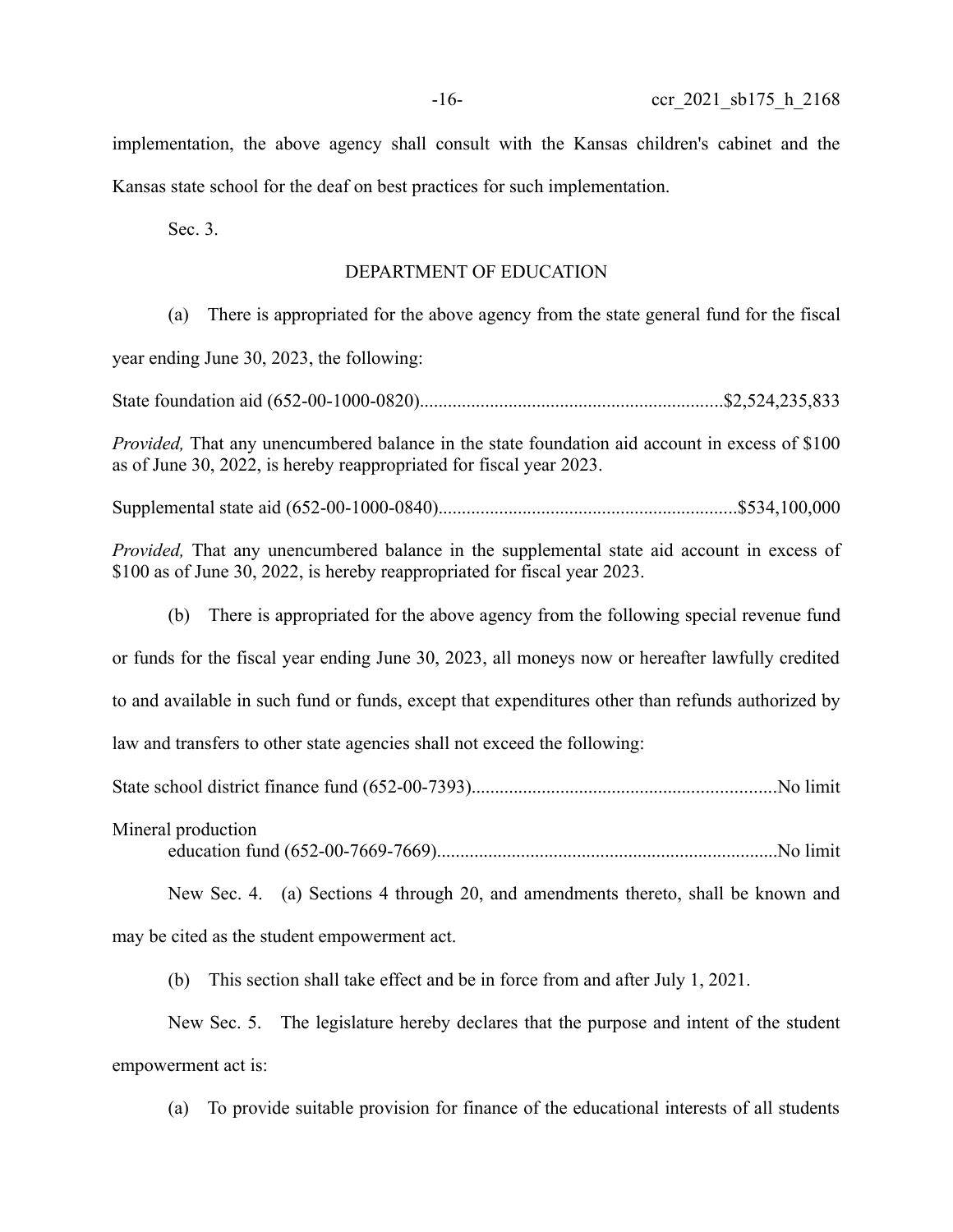in the state through all manner of education that suitably prepares our children to be productive members of our collective workforce and society;

(b) to protect the people's common interest in providing intellectual, educational, vocational and scientific improvement by establishing and maintaining public schools and other forms of education and their related activities that support the legislative goal established in K.S.A. 72-3218, and amendments thereto, by acknowledging the unique individuality and life experiences of each student and by recognizing each student's varied educational, social, emotional and environmental needs;

(c) to highlight the diversity of acquired knowledge needed to become productive members of society, while also recognizing the reality that a policy of "one size fits all" does not ensure that all students will be successful;

(d) to acknowledge that each student must be considered as a unique individual, with different educational supports needed to best function in the changing world; and

(e) to respect and invite parents to be their child's educational opportunity steward from an academic, social, emotional and spiritual perspective that aligns their child with the best educational delivery model and environment.

(f) This section shall take effect and be in force from and after July 1, 2021.

New Sec. 6. As used in sections 4 through 20, and amendments thereto:

(a) "Account" means a student empowerment account.

(b) "BASE aid" means the amount of base aid for student excellence set forth in K.S.A.

72-5132, and amendments thereto, for the immediately preceding school year.

(c) "Eligible student" means a resident of Kansas who has not graduated from high school or obtained a general educational development credential, and who on and after July 1, 2022: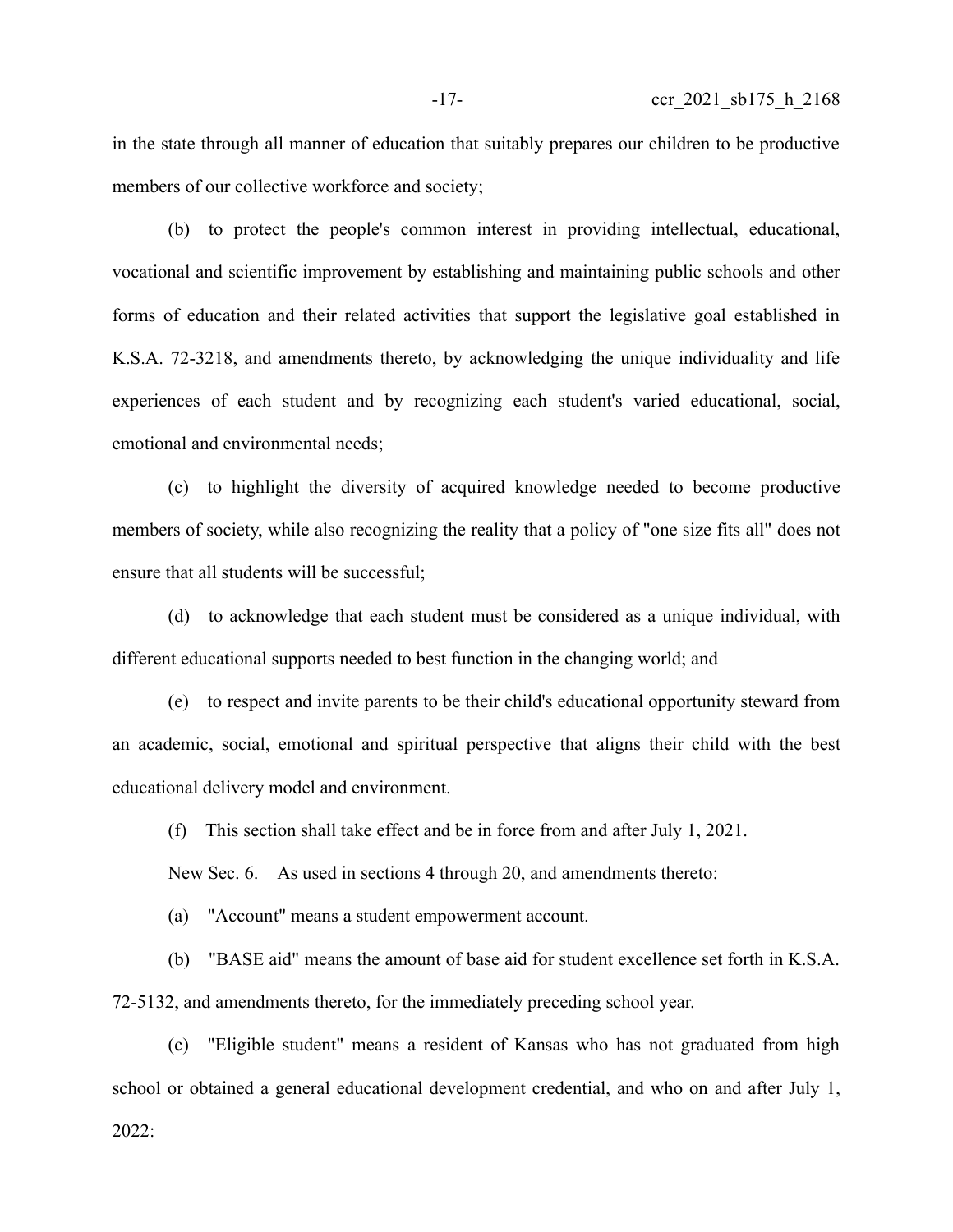(1) Has been identified by such student's resident school district as eligible to receive at-risk educational program services because such student:

(A) Is or has been determined to be performing below grade level in either English language arts or mathematics;

(B) has a high rate of absenteeism; or

(C) has been identified as eligible to receive at-risk educational program services for any other reason specified by the school district; or

(2) has a student empowerment account established on their behalf pursuant to section 10, and amendments thereto.

(d) "Parent" means a parent, legal guardian, custodian or other person with authority to act on behalf of an eligible student.

(e) "Postsecondary educational institution" means any postsecondary educational institution or any private or out-of-state postsecondary educational institution as such terms are defined in K.S.A. 74-3201b, and amendments thereto.

(f) "Program" means the student empowerment program established under section 7, and amendments thereto.

(g) "Qualified private school" means any nonpublic school that:

(1) Provides education to elementary or secondary students;

(2) is accredited by the state board of education or a national or regional accrediting agency that is recognized by the state board for the purpose of satisfying the teaching performance assessment for professional licensure;

(3) provides instruction in those subjects required by K.S.A. 72-3214, 72-3217 and 72- 3235, and amendments thereto; and

(4) is approved by the treasurer pursuant to section 15, and amendments thereto.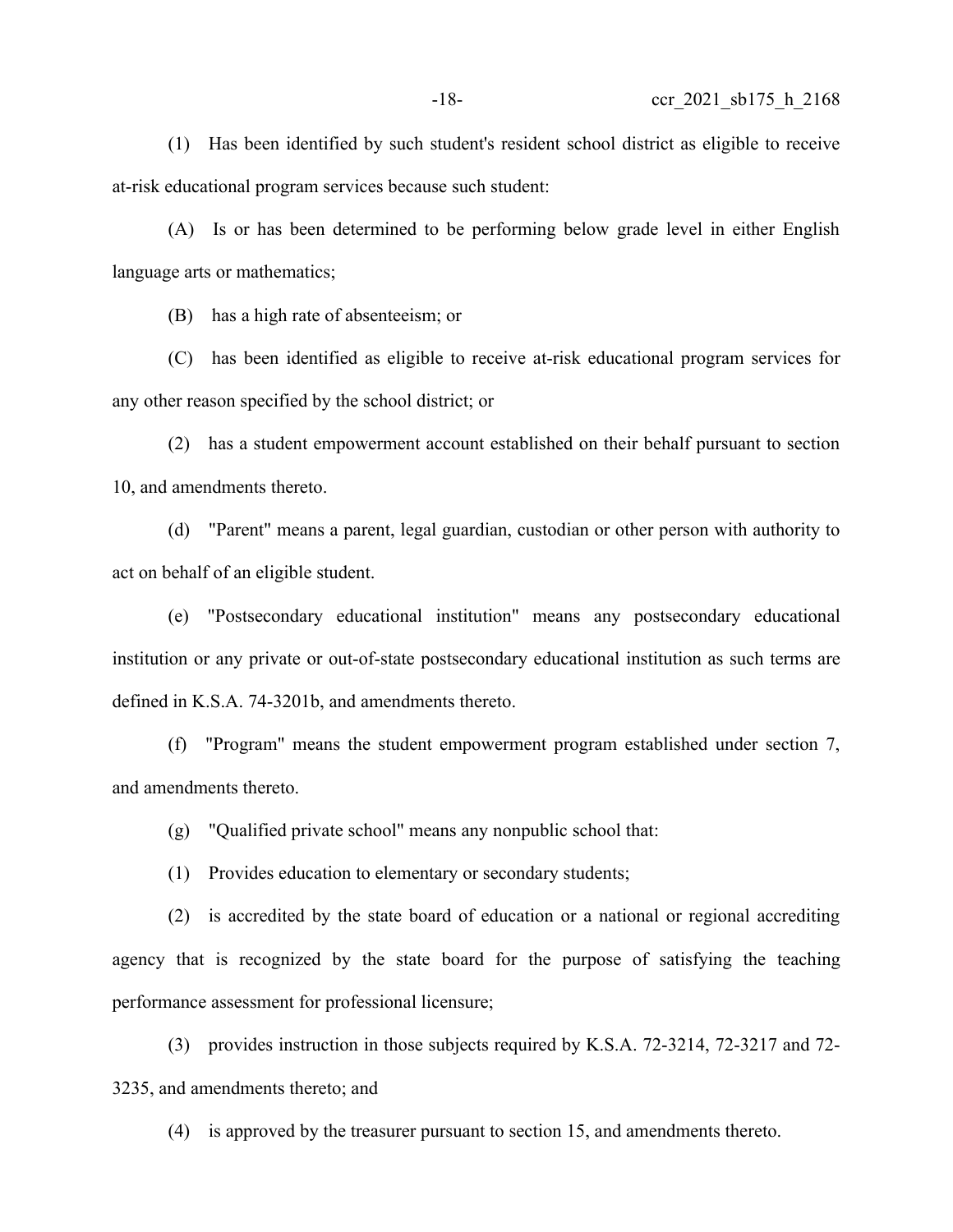(h) "Resident school district" means the school district in which an eligible student is currently or would be enrolled based on such eligible student's residence.

(i) "Treasurer" means the state treasurer or the state treasurer's designee.

(j) This section shall take effect and be in force from and after July 1, 2021.

New Sec. 7. (a) The student empowerment program is hereby established and shall be administered by the treasurer. Except as provided in section 9, and amendments thereto, on and after July 1, 2022, the treasurer shall establish a student empowerment account for each eligible student whose parent satisfies the requirements of this act.

(b) The treasurer shall maintain an explanation of the following information on the treasurer's website and provide a hard copy of such information to any person upon request:

(1) The options for participation in the program as provided in section 11, and amendments thereto;

(2) the allowable uses of moneys in a student empowerment account;

(3) the responsibilities of a parent of an eligible student participating in the program;

(4) the effect of participation in the program by eligible students with an individualized education program (IEP) or an education plan under section 504 of the rehabilitation act of 1973, 29 U.S.C. § 794 (section 504 plan);

(5) the duties of the treasurer;

(6) the procedure for appealing a decision of the treasurer;

(7) the name and telephone number of the treasurer's employee who may be contacted if a parent has questions about the program; and

(8) a list of qualified private schools.

(c) This section shall take effect and be in force from and after July 1, 2021.

New Sec. 8. (a) Whenever a student becomes eligible for the student empowerment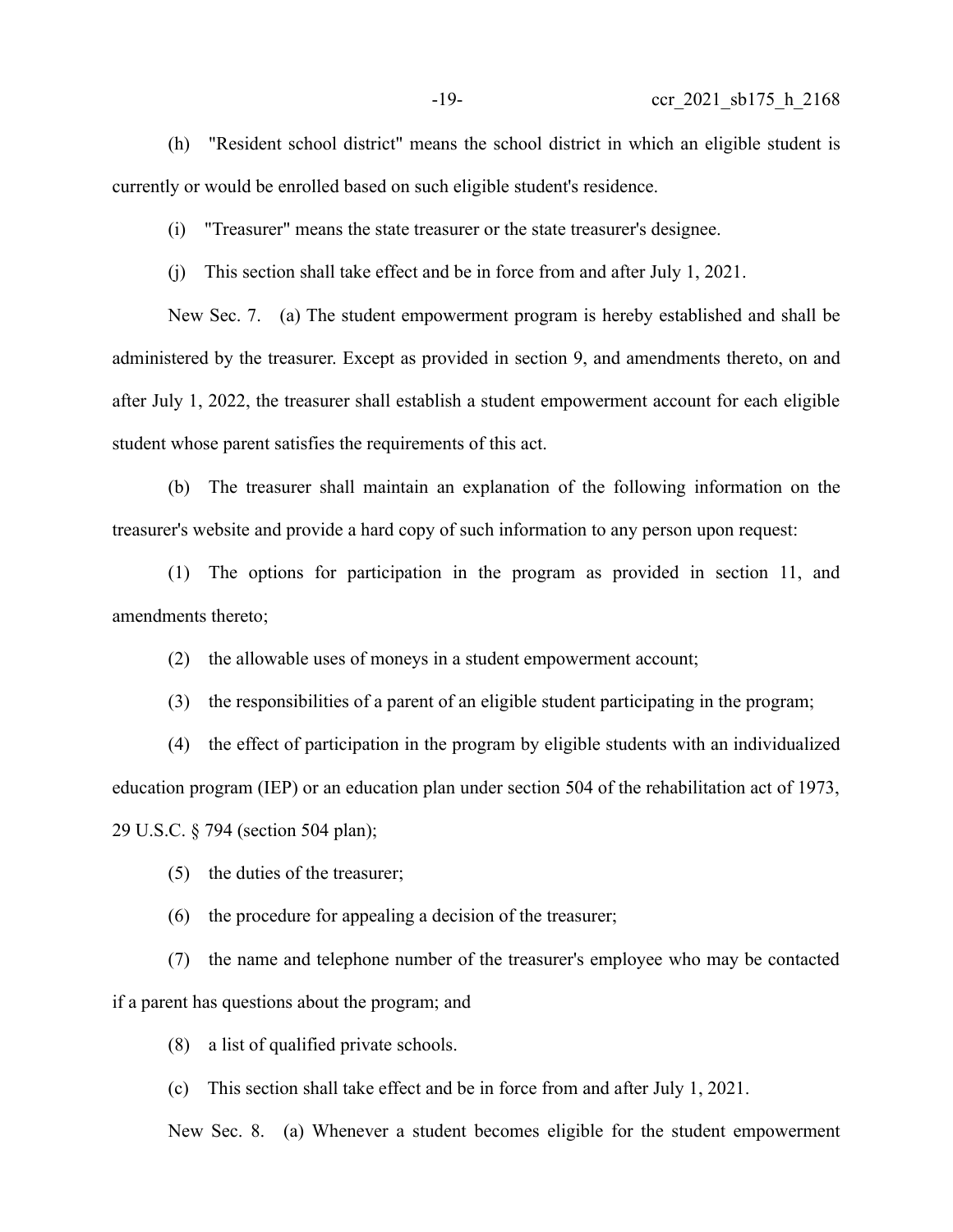program, such student's resident school district shall notify the parent of such student. Such notice shall include an explanation of the basis for such child's eligibility for the program, a copy of the results of the most recently administered state assessment for English language arts and state assessment for mathematics for such child, the name and telephone number of the school district employee who may be contacted if the parent has questions about the program and the name and telephone number of an employee of both the department of education and the state treasurer's office who may be contacted regarding the program. Such notice shall also include either a written description of the program, including the information described in section 7(b), and amendments thereto, or the website address where such description may be found on the treasurer's website. The school district shall continue to provide such notice each year that the student remains enrolled in the school district and remains eligible for the program.

(b) This section shall take effect and be in force from and after July 1, 2022.

New Sec. 9. (a) For an eligible student to participate in the program, the parent of such eligible student shall enter into a written agreement with the treasurer, in such manner and form as prescribed by the treasurer.

(b) The agreement between the parent of an eligible student and the treasurer shall provide that:

(1) The eligible student shall participate in the program in accordance with section 11, and amendments thereto;

(2) the treasurer shall establish an account for the eligible student in the student empowerment fund established by section 10, and amendments thereto;

(3) the parent shall comply with all requirements and rules and regulations of the program; and

(4) the moneys in the eligible student's account shall only be expended as authorized by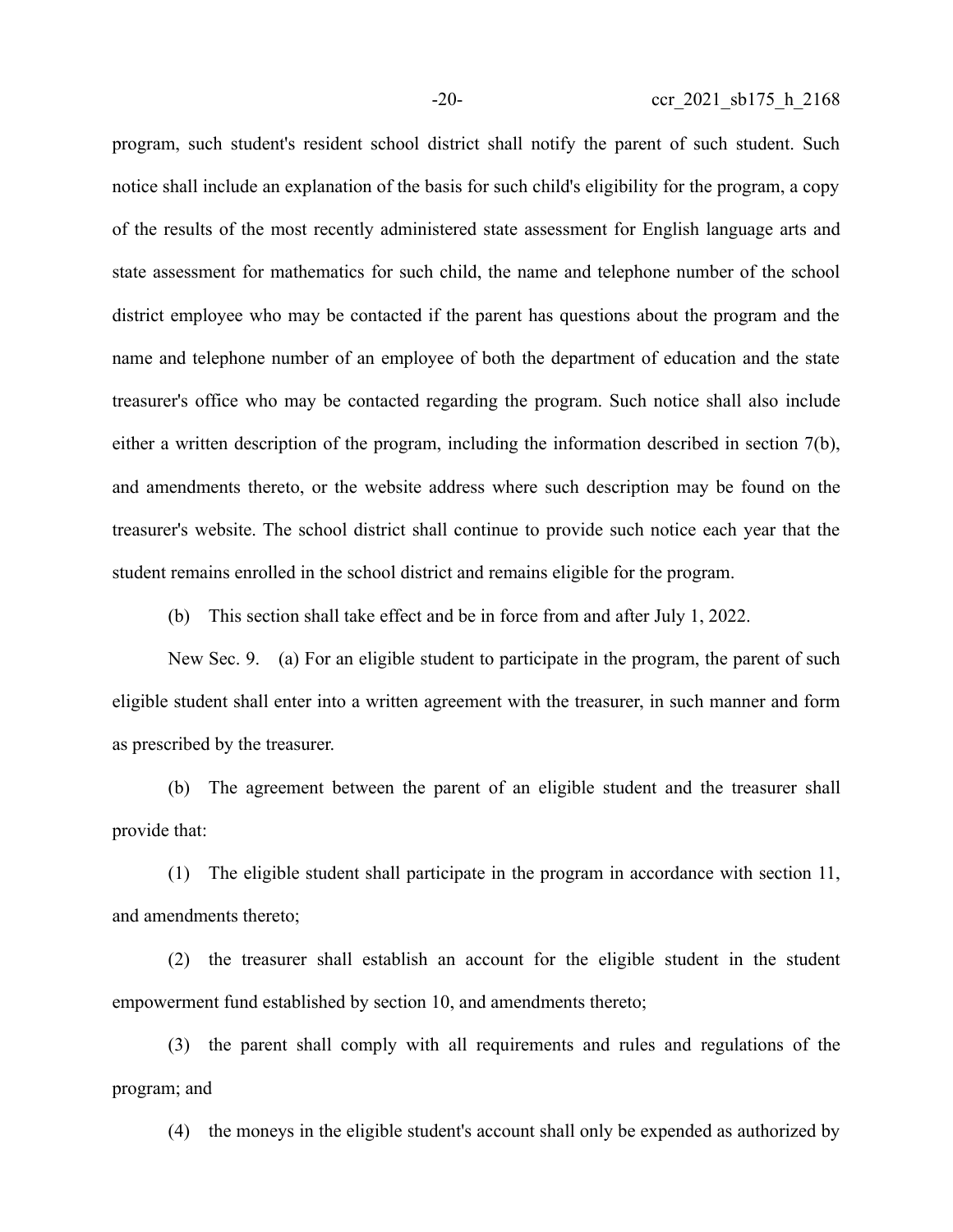the program.

(c) Only one account may be established for each eligible student. A parent acting on behalf of more than one eligible student shall have a separate written agreement for each eligible student.

(d) A written agreement entered pursuant to this act shall expire on July 31 immediately following the date the agreement becomes effective but may be terminated prior to such date pursuant to subsection (e). Each written agreement may be renewed by August 1 upon the written consent of the parent and the treasurer in a manner determined by the treasurer, except that the parent may submit a request to the treasurer for an extension of time for renewal not to exceed 30 days. Failure to renew a written agreement does not preclude renewal of such written agreement in a subsequent year. A written agreement that has been terminated pursuant to subsection (e) shall not be renewed.

(e) (1) A written agreement may be terminated by the treasurer upon a determination that:

(A) Moneys in an account have been used for purposes other than those allowed by the program;

(B) the eligible student no longer satisfies the qualifications of an eligible student; or

(C) the eligible student no longer participates in the program in accordance with section 11, and amendments thereto.

(2) A written agreement may be terminated by a parent at any time. To terminate a written agreement, such parent shall notify the treasurer in writing of such termination.

(3) When a written agreement is terminated, the account associated with such agreement shall be deemed inactive, and the treasurer shall close the account in accordance with section 10, and amendments thereto.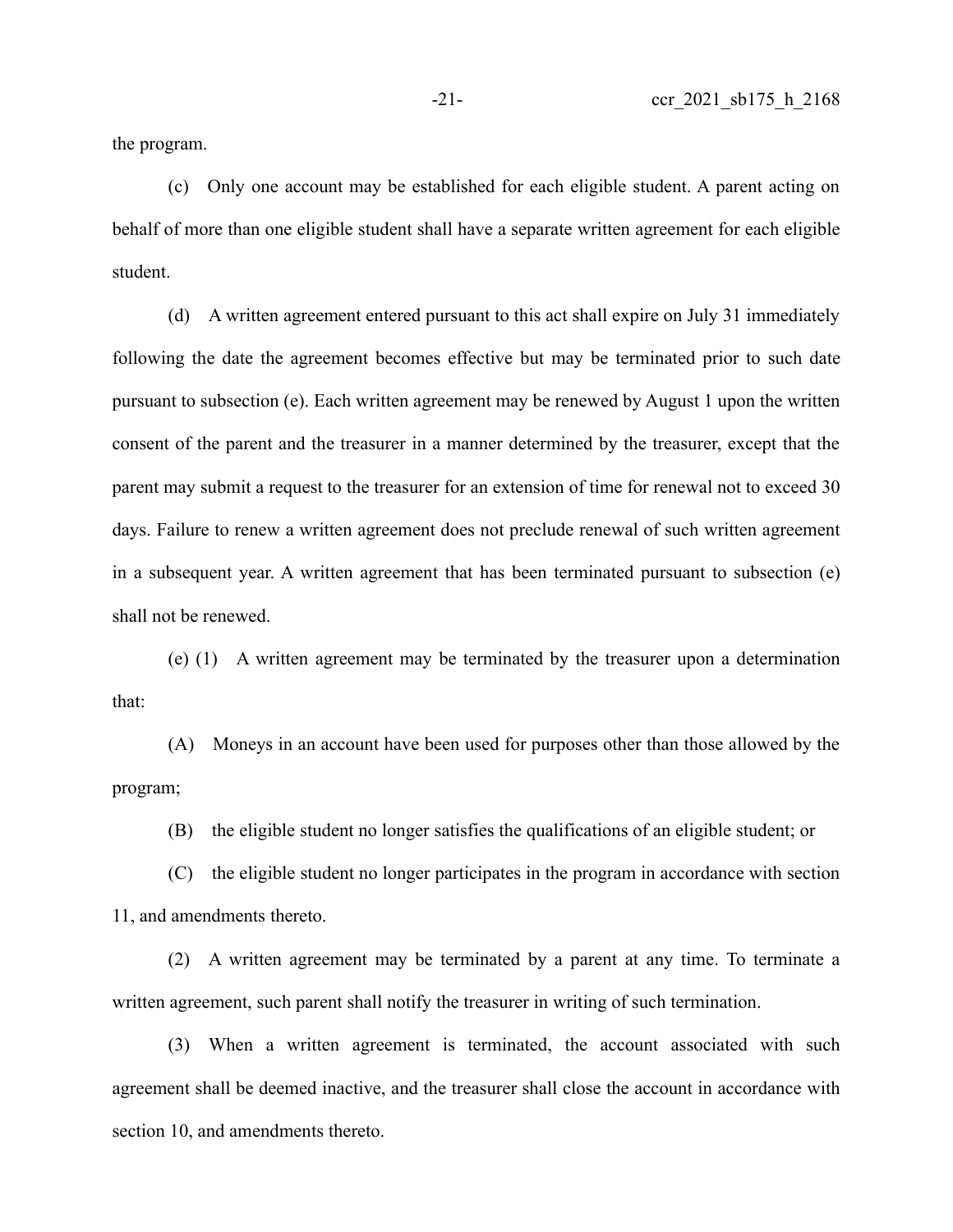(f) If an otherwise eligible student is participating in the tax credit for low income students scholarship program act pursuant to K.S.A. 72-4351 et seq., and amendments thereto, the treasurer:

(1) Shall not enter into a written agreement with the parent on behalf of such student or establish an account on behalf of such student; and

(2) if a written agreement has already been effectuated between the parent of such student and the treasurer, shall close any account that was established on behalf of such student and terminate such written agreement.

(g) This section shall take effect and be in force from and after July 1, 2022.

New Sec. 10. (a) (1) There is hereby established in the state treasury the student empowerment fund to be administered by the treasurer. Moneys in the student empowerment fund shall be expended only for the purposes established in this act. All moneys received pursuant to section 12, and amendments thereto, shall be deposited in the state treasury in accordance with the provisions of K.S.A. 75-4215, and amendments thereto, and shall be credited to the student empowerment fund.

(2) The director of accounts and reports shall create a procedure for the student empowerment fund to have individual student accounts therein. Each student's accumulated moneys in the student's account shall earn interest based on: (A) The average daily balance of moneys in each student's account for the preceding month; and (B) the net earnings rate of the pooled money investment portfolio for the preceding month. The amount of interest earned shall be added monthly to each student's account in the student empowerment fund.

(b) Upon execution of an agreement in accordance with section 9, and amendments thereto, the treasurer shall establish an account in the student empowerment fund in the state treasury in the name of the eligible student. Upon establishment of such account, the treasurer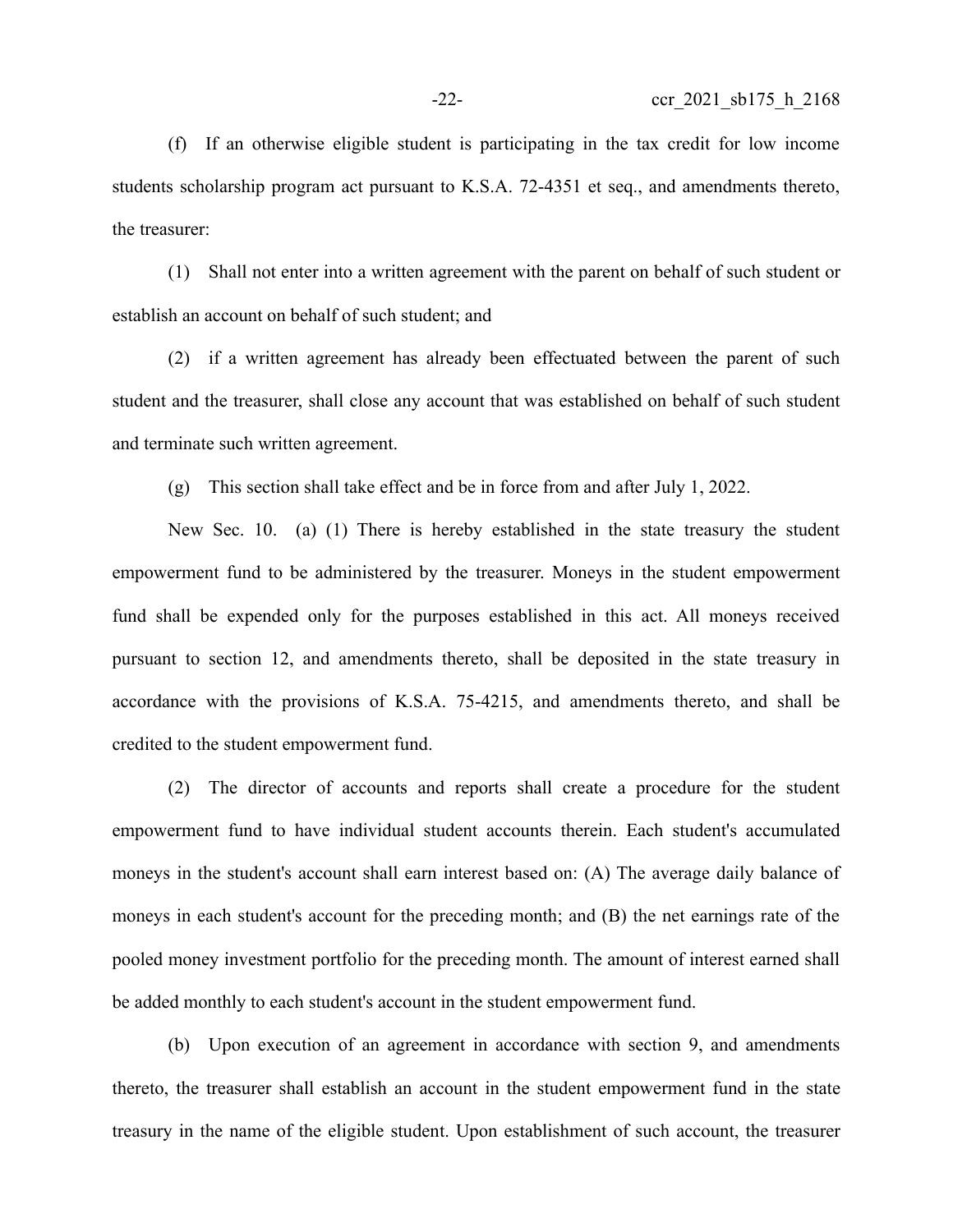shall notify the resident school district of the establishment of such account for the eligible student.

(c) (1) If the eligible student is enrolled in a qualified private school, the treasurer shall transfer to such eligible student's account in the student empowerment fund an aggregate annual amount equal to the BASE aid.

(2) If the eligible student continues to be enrolled in such student's resident school district part-time, the treasurer shall transfer to such eligible student's account in the student empowerment fund an aggregate annual amount equal to that portion of the BASE aid that is inversely proportional to the amount of time such student is enrolled in such student's resident school district.

(d) The treasurer shall make transfers required under subsection (c) in quarterly installments pursuant to a schedule determined by the treasurer.

(e) The treasurer may deduct a percentage of the aggregate annual amount to be transferred into an eligible student's account as reimbursement for the administrative costs of implementing the provisions of this act as follows:

(1) Up to 5% each year for the first two years moneys are transferred to an eligible student's account; and

(2) up to 2.5% for the third year and for each subsequent year moneys are transferred to an eligible student's account.

(f) No transfers shall be made to an eligible student's account after such student has graduated from high school.

(g) (1) Each account shall remain active until:

(A) A written agreement is terminated pursuant to section 9, and amendments thereto;

(B) July 31 following the date on which the eligible student graduates from high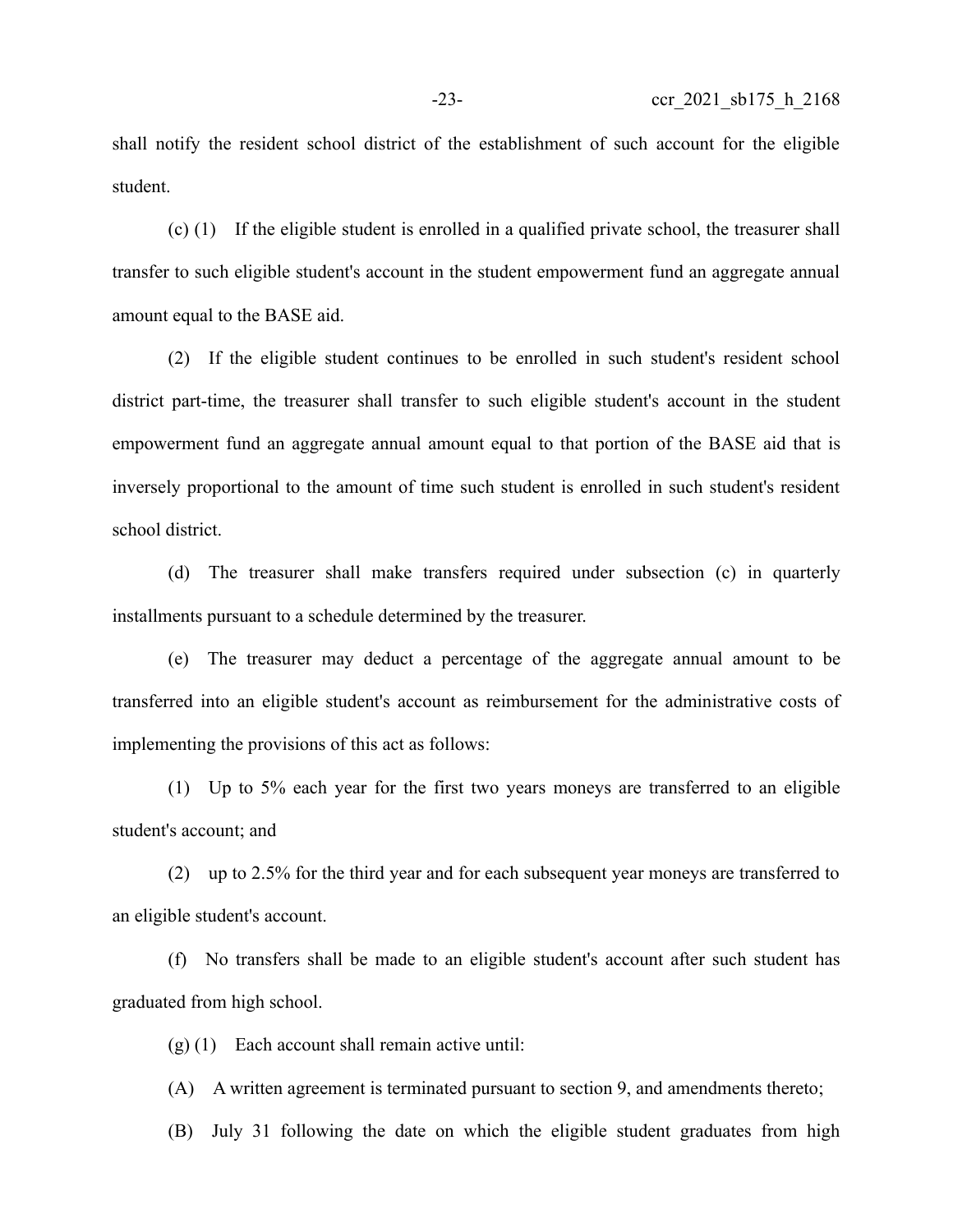school; or

(C) there are two consecutive years of nonrenewal of an agreement.

(2) If the treasurer determines an account is inactive, the treasurer shall close the account and certify the amount of moneys remaining in the account to the director of accounts and reports. Such certified amount shall remain in the student empowerment fund.

(h) The treasurer shall contract with a third party pursuant to competitive bids for a system for payment of services by participating parents by electronic funds transfer. Such system shall not require parents to be reimbursed for allowable expenses. All electronic funds transfers shall only be for expenditures approved by the treasurer.

(i) This section shall take effect and be in force from and after July 1, 2022.

New Sec. 11. (a) An eligible student whose parent has entered into an agreement with the treasurer in accordance with section 9, and amendments thereto, shall participate in the program by:

(1) Continuing part-time enrollment in such student's resident school district and receiving additional educational services as allowed under the program; or

(2) enrolling in a qualified private school.

(b) Each year, the parent of a student participating in the program shall report to the treasurer whether such student is enrolled in such student's resident school district and, if so, the number of hours such student is attending.

(c) This section shall take effect and be in force from and after July 1, 2022.

New Sec. 12. (a) On or before August 1 of each year, the treasurer shall determine the amount to be transferred to the student empowerment fund by:

(1) Multiplying an amount equal to the BASE aid by the total number of eligible students participating in the program, who are enrolled in a qualified private school;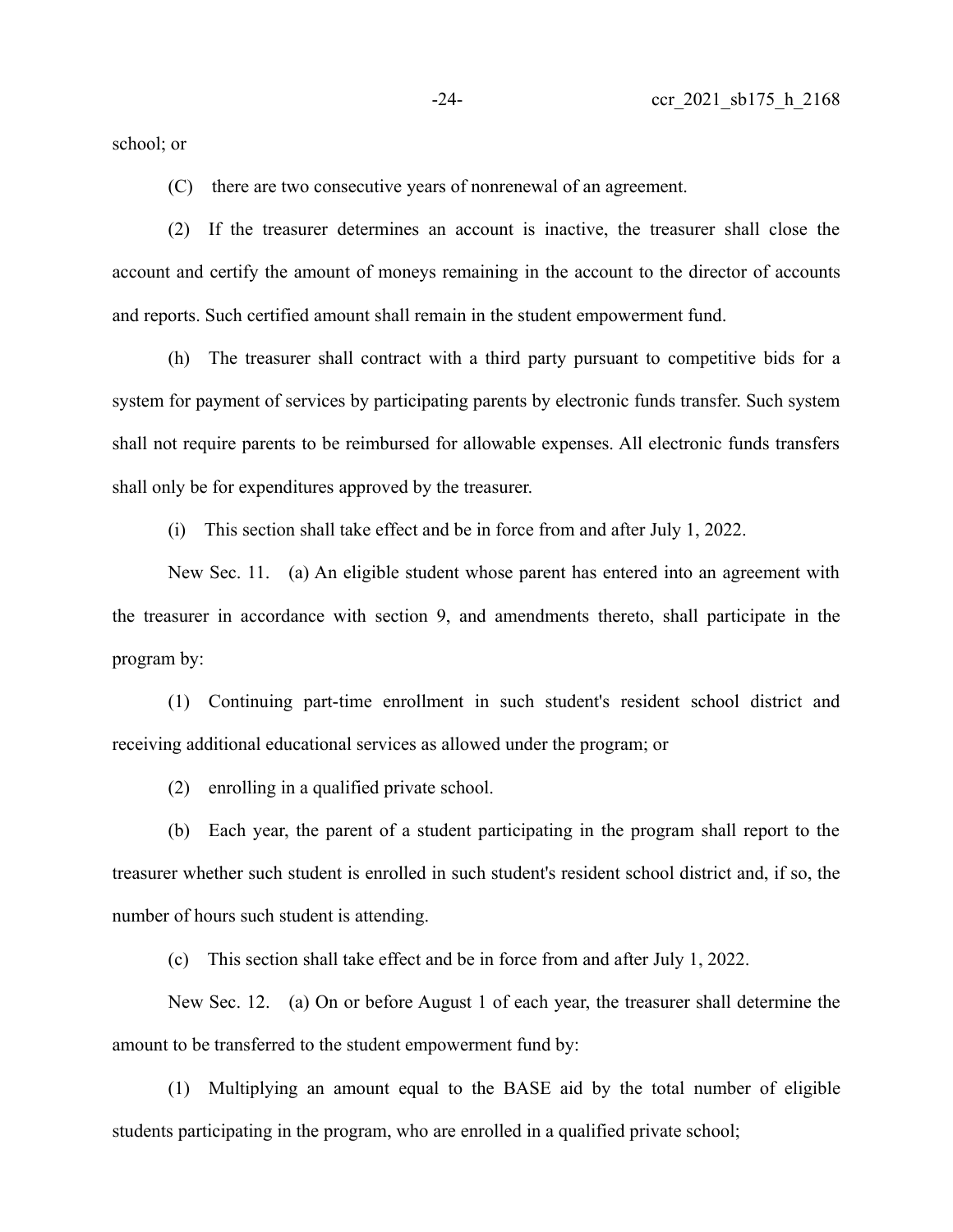(2) for each eligible student participating in the program who is enrolled part-time in a school district, multiplying an amount equal to the BASE aid by a ratio that is the inverse proportion of the amount of time each such student is enrolled and attending public school;

(3) adding together the amounts determined under paragraph (2) for all such students; and

(4) adding the total amounts determined under paragraphs (1) and (3). The resulting sum is the amount to be transferred to the student empowerment fund.

(b) The treasurer shall certify the resulting amounts to the director of accounts and reports. Upon receipt of such certification, the director shall transfer such certified amount from the state general fund to the student empowerment fund established in section 10, and amendments thereto.

(c) This section shall take effect and be in force from and after July 1, 2022.

New Sec. 13. (a) Moneys in the eligible student's account may be accessed by such eligible student's parent but shall only be expended by such parent for the following purposes:

(1) Tuition and fees charged by a qualified private school;

(2) textbooks and other supplies required by a qualified private school;

(3) fees for transportation provided by a qualified private school that is required for the eligible student to travel to and from such qualified private school;

(4) educational therapies or services provided by a licensed or accredited education provider;

(5) tutoring services provided by a certified tutor;

(6) curriculum materials;

(7) tuition or fees charged by an accredited private online learning program;

(8) fees for any nationally standardized norm-referenced achievement test, advanced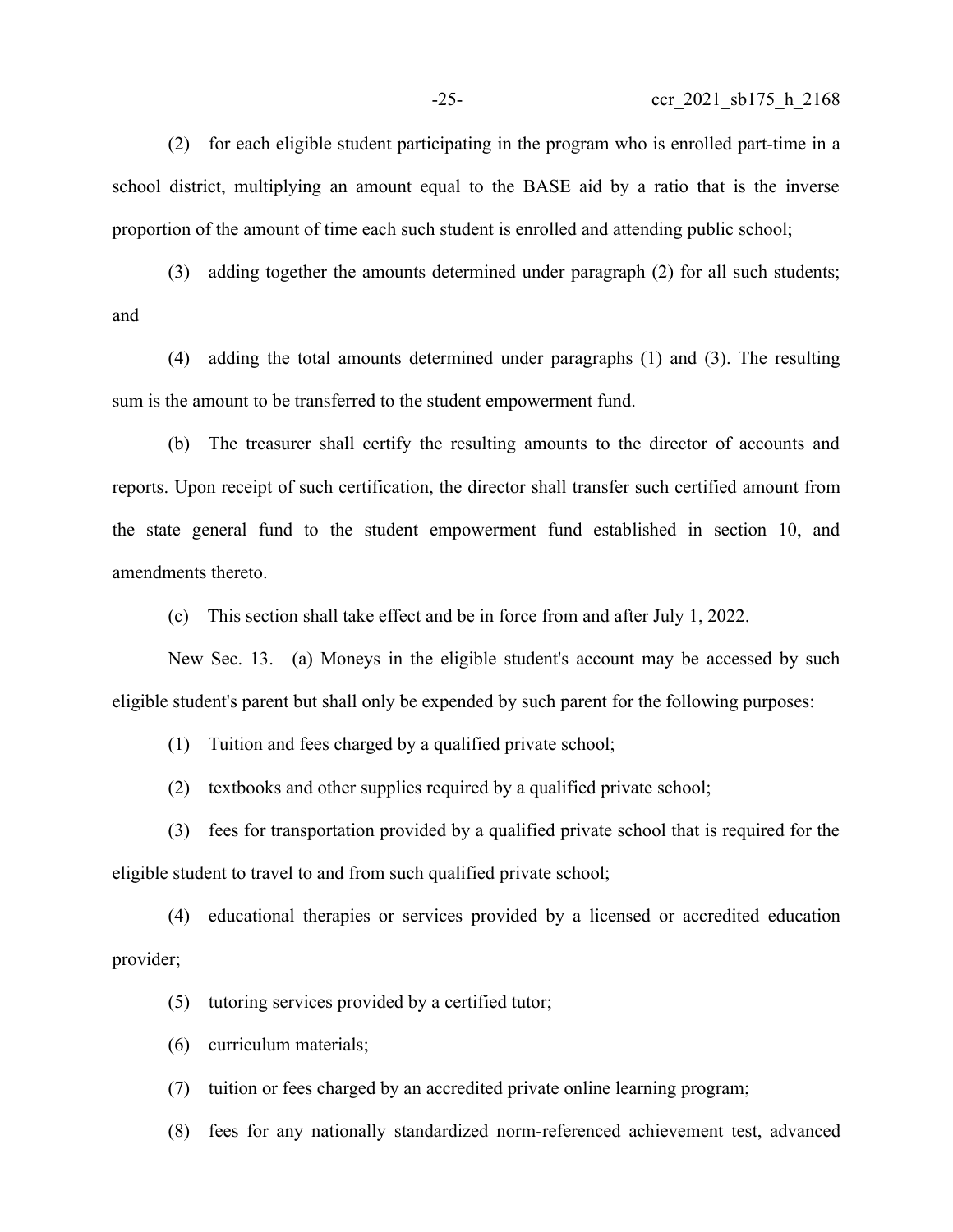placement examination or other examination related to admission to a postsecondary educational institution;

(9) services, programs, activities, classes or any other resources or programs provided or contracted by a school district;

(10) tuition and fees charged by a postsecondary educational institution; and

(11) any other education expenses approved by the treasurer.

(b) The treasurer shall notify the parent of any expenditures from an eligible student's account that do not meet the requirements of subsection (a). Such parent shall repay the cost of any such expenditures within 30 days of notification by the treasurer.

(c) Except as provided in section 10, and amendments thereto, funds remaining in an account at the end of a school year shall roll over to the next succeeding school year.

(d) A qualified private school providing education services purchased with funds from an account shall not share, refund or rebate any portion of such funds to the parent or eligible student. Any such refund or rebate shall be made directly into the eligible student's account.

(e) No personal deposits may be made into an account.

(f) The treasurer shall conduct or contract to conduct annual audits of eligible student accounts to ensure compliance with the provisions of this act and may conduct or contract to conduct additional audits of eligible student accounts, as needed.

(g) If the treasurer determines moneys in an account have been used for purposes other than those allowed by subsection (a), the treasurer may:

(1) Prohibit expenditures from the account until such time as determined by the treasurer;

(2) prorate amounts to be deposited in such account under section 10, and amendments thereto, by an amount equal to the total amount used for purposes other than those allowed by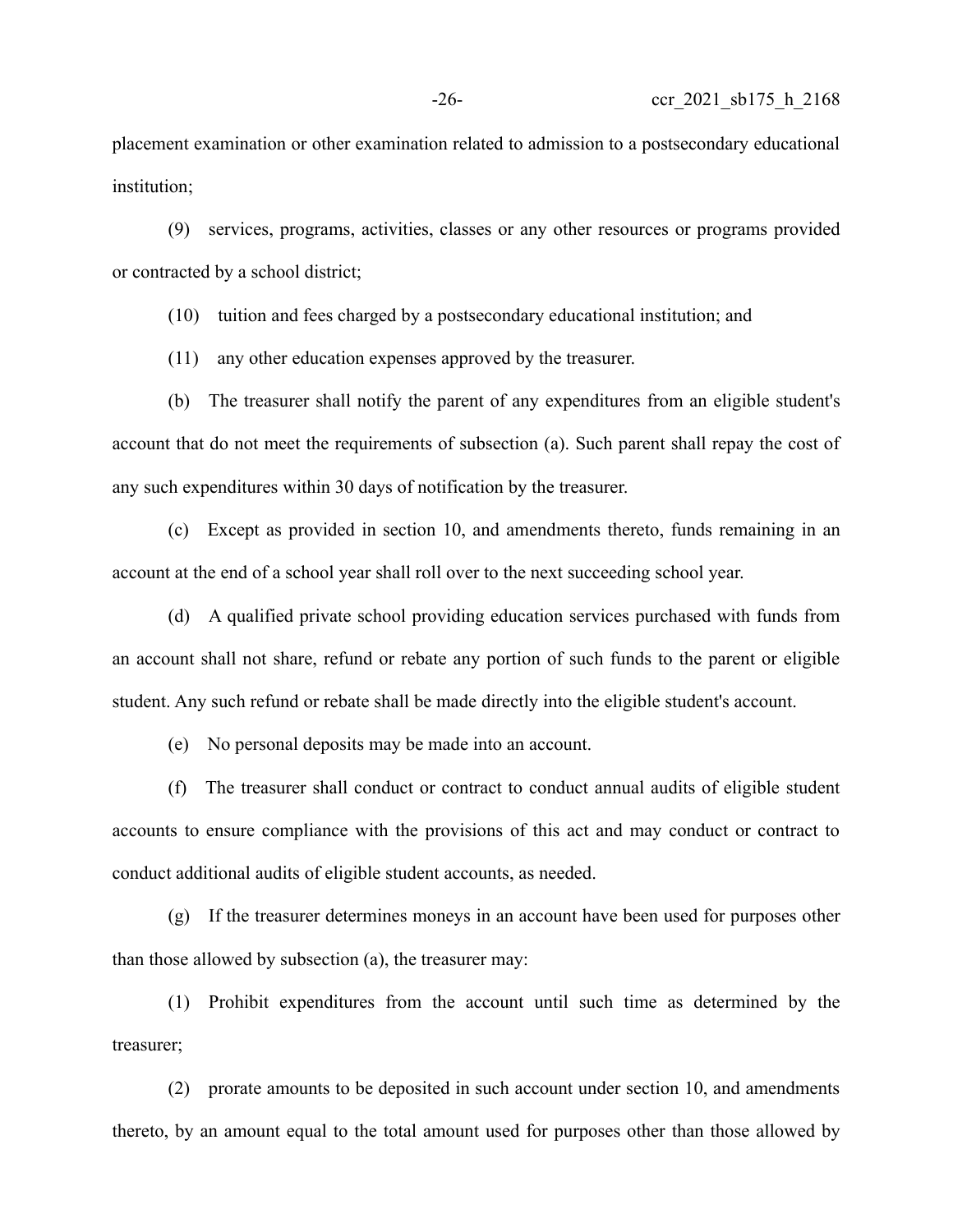subsection (a); or

- (3) terminate the account.
- (h) This section shall take effect and be in force from and after July 1, 2022.

New Sec. 14. (a) On or before August 1, 2023, and each year thereafter, the treasurer shall certify to the state board of education the names of the students participating in the student empowerment program, the resident school district of each such student and the qualified private school, if any, each such student is attending in the current school year.

(b) (1) On or before September 1, 2022, and each year thereafter, the state board shall determine the adjusted weightings funding amount in accordance with paragraph (2) and shall certify the amount so determined to the director of accounts and reports. At the same time as such certification is transmitted to the director of accounts and reports, the state board shall transmit a copy of such certification to the director of the budget and the director of legislative research. Upon receipt of each such certification, the director of accounts and reports shall transfer the amount certified, and such amount is appropriated for such fiscal year, from the state general fund to the state foundation aid account of the state general fund of the department of education.

(2) For each eligible student participating in the program who has participated for less than three years, the state board shall determine the amount of such student's resident school district's state foundation aid for the last school year during which such student was enrolled fulltime in such district that is attributable to that portion of the following weightings that is directly attributable to such student's enrollment in the district: The low enrollment weighting, high enrollment weighting, bilingual weighting, at-risk student weighting and career technical education weighting. The state board shall then determine the aggregate of such amounts for each resident school district and the resulting sum is the adjusted weightings funding amount.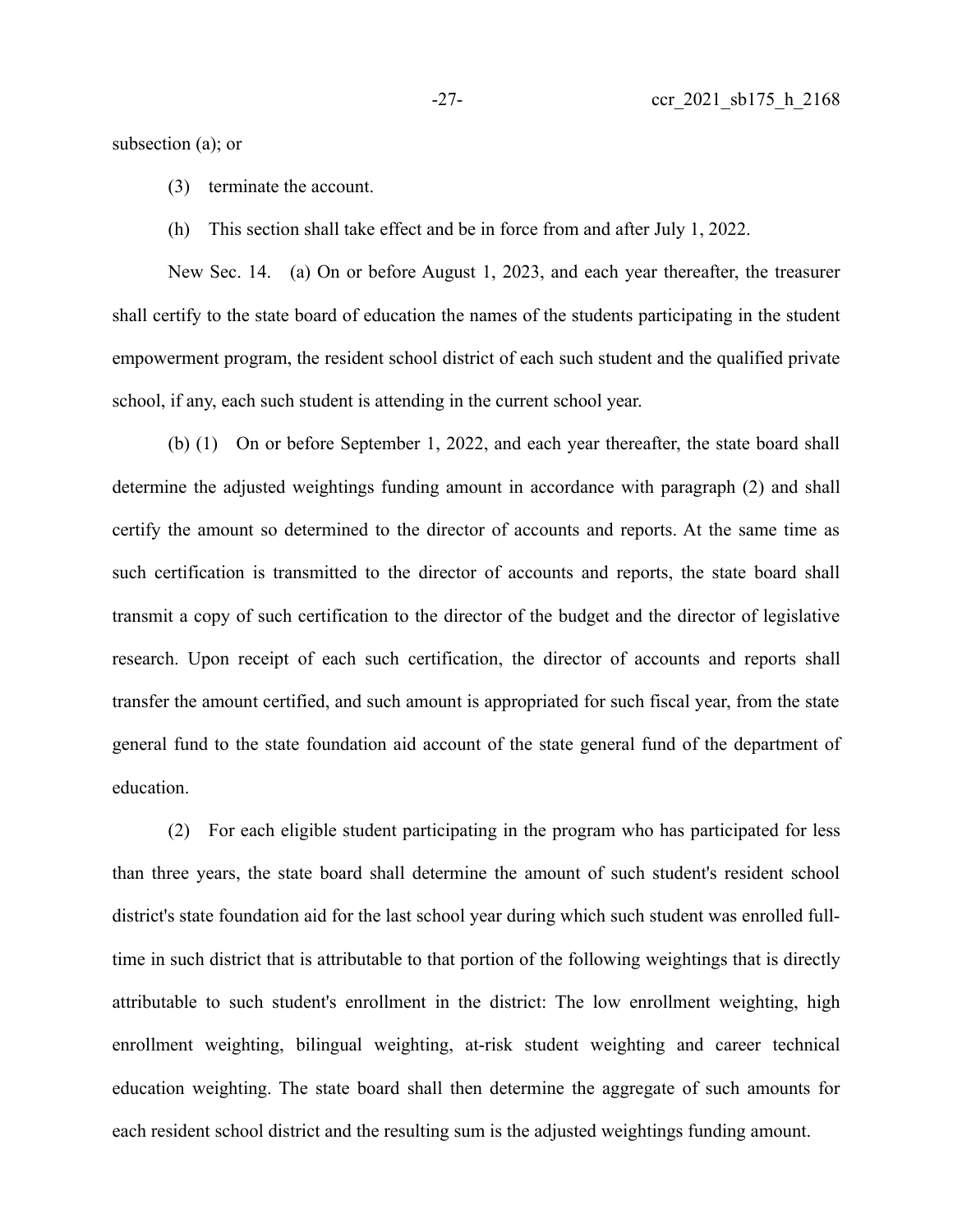(c) This section shall take effect and be in force from and after July 1, 2022.

New Sec. 15. (a) To become a qualified private school, an applicant shall submit an application to the treasurer on a form and in a manner prescribed by the treasurer. Such application shall include proof that the applicant is an accredited private school and provides instruction in those subjects required by K.S.A. 72-3214, 72-3217 and 72-3235, and amendments thereto.

(b) The treasurer shall approve an application or request additional information, as necessary, to prove an applicant meets the criteria to be deemed a qualified private school within 45 days of receiving the application. If the applicant is unable to provide such additional information, the treasurer may deny the application.

(c) The treasurer shall conduct or contract to conduct an audit of a qualified private school, selected at random each year, to determine whether the qualified private school is compliant with the requirements of subsection (a).

(d) (1) The treasurer may revoke a qualified private school's approval, if the treasurer determines the qualified private school:

(A) Has routinely failed to comply with the provisions of this act or applicable rules and regulations; or

(B) has failed to provide any educational services required by law to an eligible student receiving instruction from the school, if the school is accepting payments made from such eligible student's account.

(2) Prior to revoking a qualified private school's approval, the treasurer shall notify such school of an impending revocation and the reason for such revocation. The qualified private school shall have 30 days from the time it was notified to cure the matter identified in the notice. If the qualified private school fails to cure such matter within 30 days, such school's approval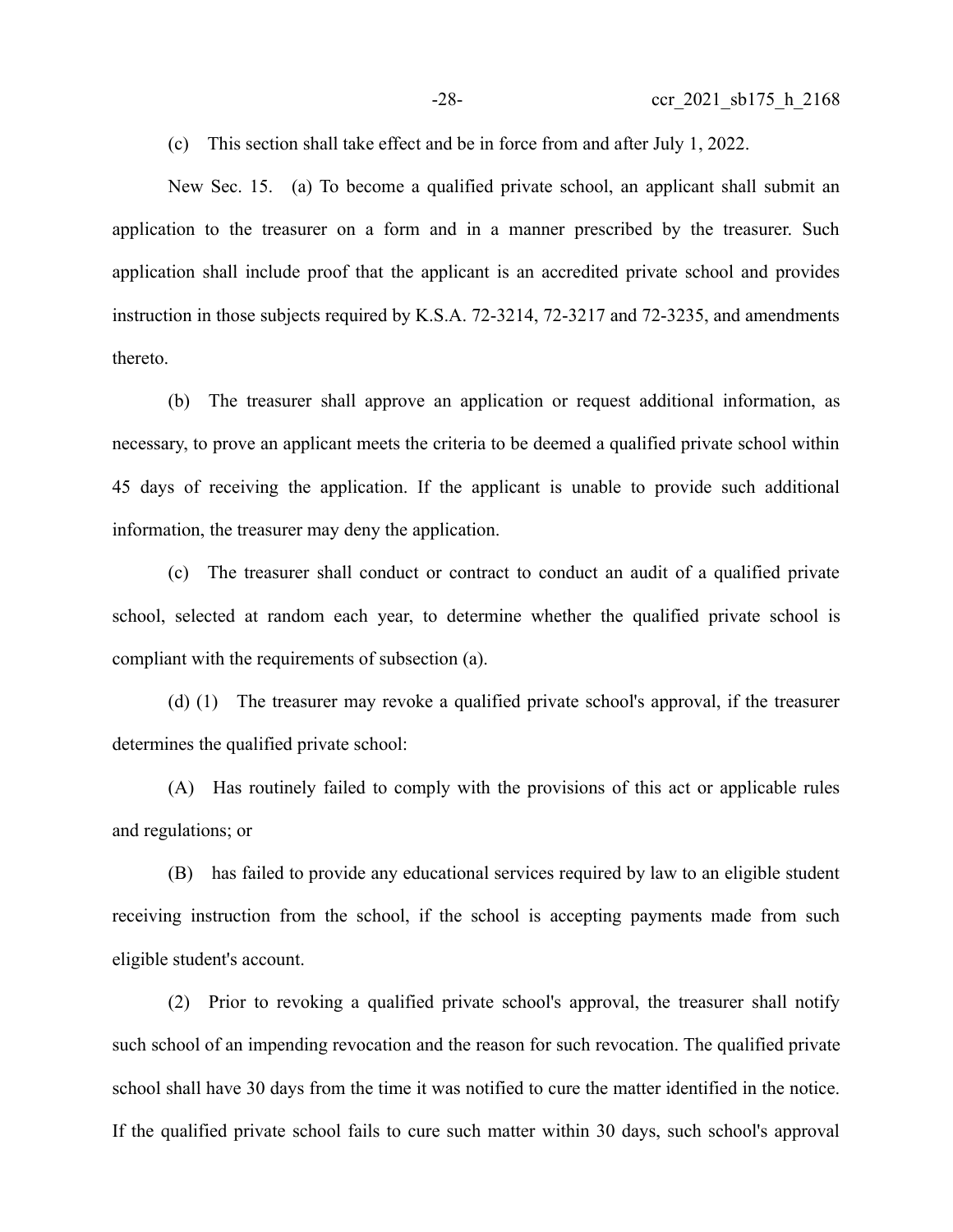shall be revoked. A qualified private school whose approval has been revoked shall not be allowed to participate in the program until such time the treasurer determines such school is in compliance with the requirements of this act.

(3) If the treasurer revokes a qualified private school's approval, the treasurer shall immediately notify each parent of an eligible student participating in the program and receiving instruction from such school.

(e) The treasurer may notify the attorney general or the county or district attorney of the county where the qualified private school is located, if a qualified private school's approval was revoked because of misuse of moneys paid from an account.

(f) This section shall take effect and be in force from and after July 1, 2022.

New Sec. 16. (a) Enrollment of an eligible student in a qualified private school shall be considered a parental placement of such student under the individuals with disabilities education act, 20 U.S.C. § 1400 et seq.

(b) This section shall take effect and be in force from and after July 1, 2022.

New Sec. 17. (a) On or before December 31, 2022, and each December 31 thereafter, the treasurer shall prepare and submit a report on the student empowerment program to the state board of education. The report shall include, but is not limited to, the following information for the immediately preceding school year:

(1) The total number of students participating in the program;

(2) the number of participating students enrolled on a part-time basis in a school district and the average number of hours such students attended public school;

(3) the number of participating students enrolled in a qualified private school;

(4) the number of qualified private schools;

(5) the results of any audits conducted or contracted for by the treasurer; and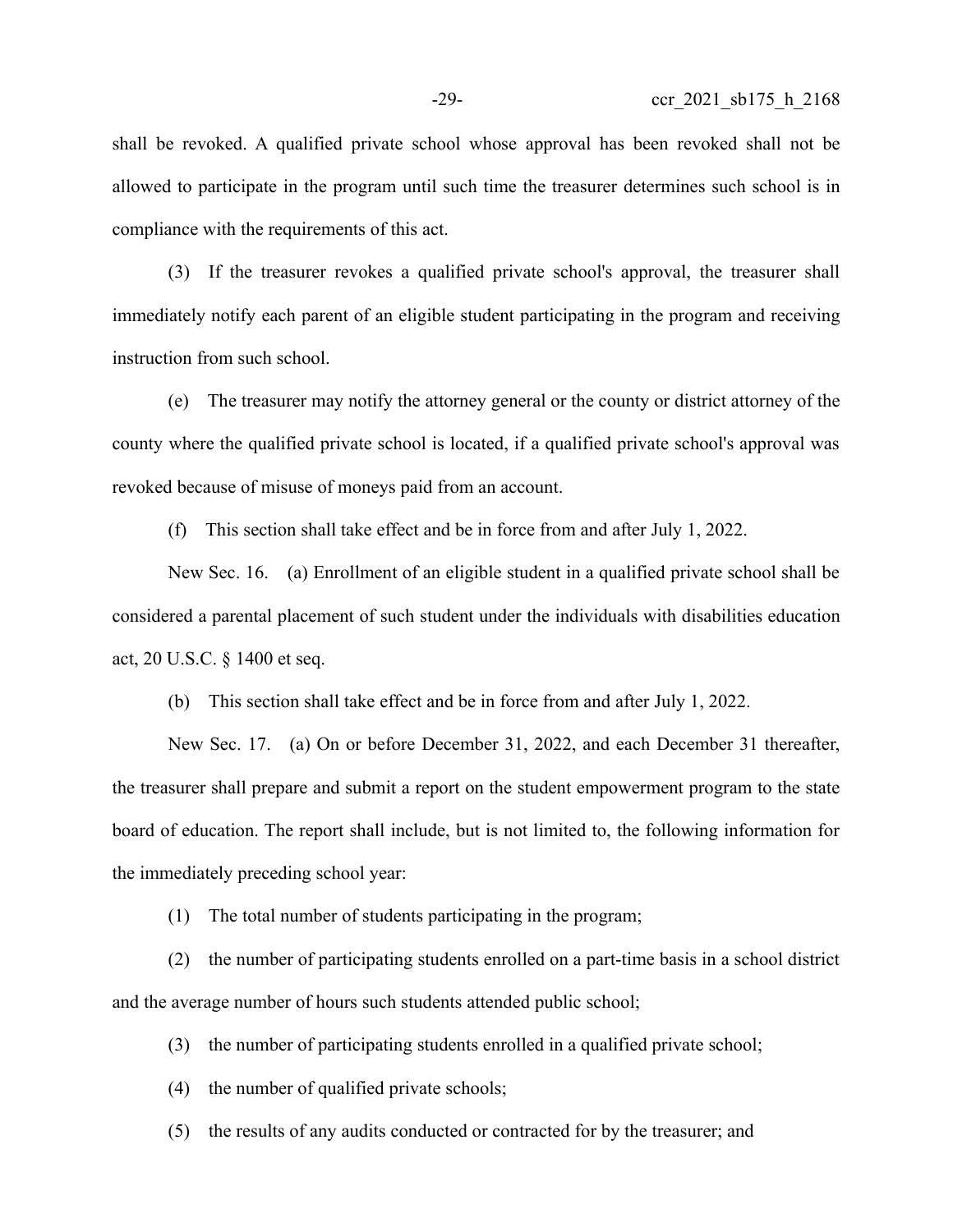(6) the total cost to administer the program.

(b) On or before January 15, 2023, and each January 15 thereafter, the state board of education shall prepare and submit a report on the student empowerment program to the governor and the legislature. The report shall include, but is not limited to, the treasurer's report submitted pursuant to subsection (a) and the state foundation aid adjustments determined by the state board pursuant to section 14, and amendments thereto, for each school district for the immediately preceding school year.

(c) This section shall take effect and be in force from and after July 1, 2022.

New Sec. 18. (a) The treasurer's actions under this act shall be subject to the Kansas administrative procedure act and reviewable under the Kansas judicial review act. Any parent of a participating student or qualified private school aggrieved by a decision of the treasurer may appeal such decision in accordance with such acts.

(b) This section shall take effect and be in force from and after July 1, 2022.

New Sec. 19. (a) On or before January 1, 2022, the treasurer shall adopt rules and regulations necessary to carry out the provisions of this act.

(b) This section shall take effect and be in force from and after July 1, 2021.

New Sec. 20. (a) Nothing in the student empowerment act shall be deemed to limit the independence or autonomy of a qualified private school or to make the actions of a qualified private school the actions of the state government.

(b) This section shall take effect and be in force from and after July 1, 2022.

New Sec. 21. (a) Except as provided in subsection (h), commencing in the 2021-2022 school year, a student enrolled in a school district shall be deemed a remotely enrolled student in the current school year if such student attended school as a full-time equivalent student through remote learning: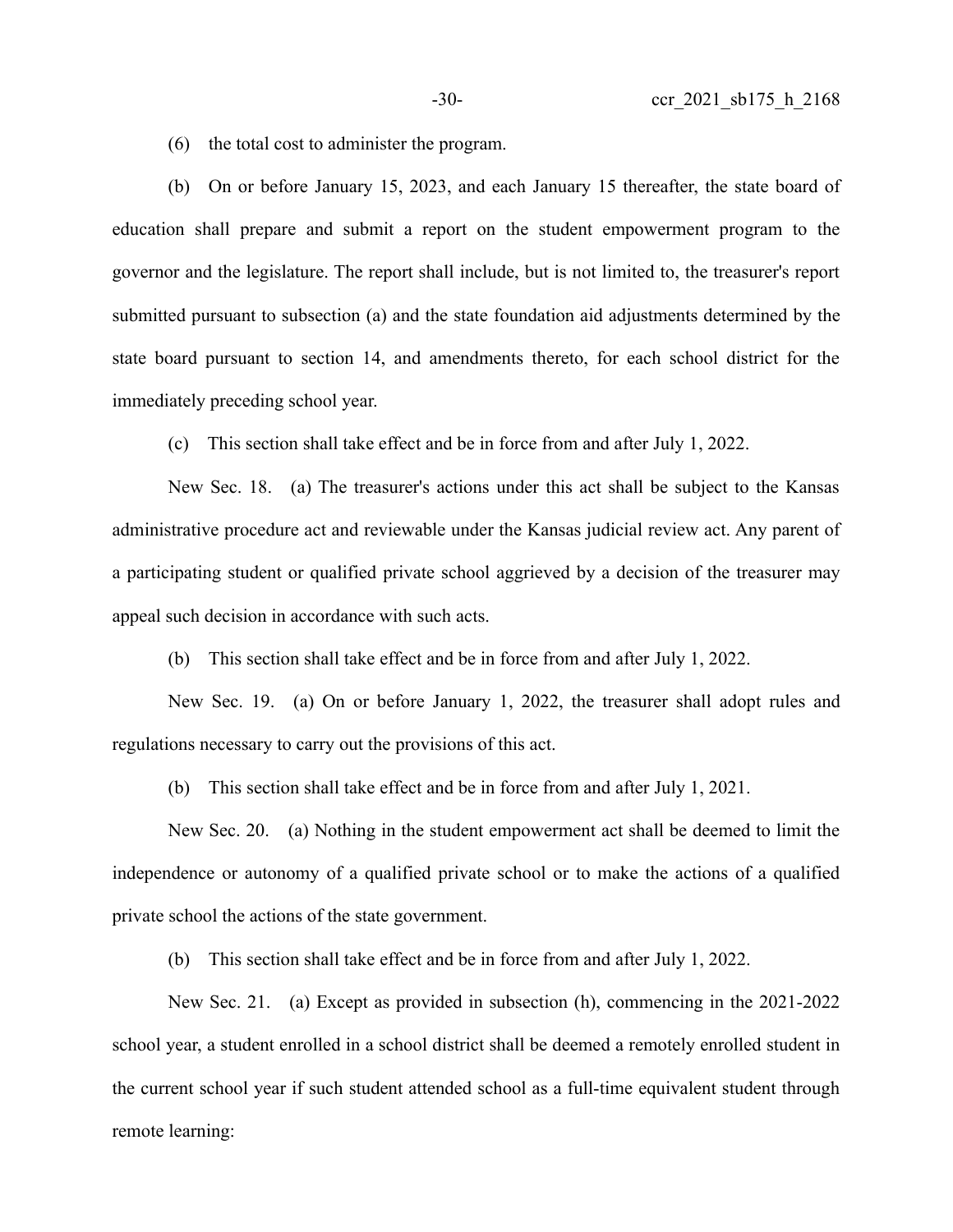(1) During a state of disaster emergency declared under K.S.A. 48-924, and amendments thereto, for more than a total of 240 school term hours during the school year, regardless of whether the state of disaster emergency continued beyond such time period; or

(2) for more than a total of 40 school term hours during the school year if no state of disaster emergency has been declared under K.S.A. 48-924, and amendments thereto.

(b) For the purposes of calculating a student's total school term hours pursuant to subsection (a), school term hours shall be counted for each day instruction is provided to the student through remote learning.

(c) On or before June 30 of each school year:

(1) A school district that offers remote learning shall determine the remote enrollment of the district based on the number of students remotely enrolled in accordance with this section;

(2) the clerk or superintendent of each school district shall certify under oath to the state board a report showing the remote enrollment of the school district determined pursuant to this section by the grades maintained in the schools of the school district. The state board shall examine such reports upon receipt, and if the state board finds any errors in any such report, the state board shall consult with the school district officer furnishing the report and make any necessary corrections in the report; and

(3) the state board shall determine the number of students who were included in the remote enrollment of each school district and recompute the enrollment of the school district as required pursuant to this section.

(d) A school district that offers remote learning and is determined to have remotely enrolled students pursuant to this section shall receive remote enrollment state aid. The state board shall determine the amount of remote enrollment state aid a school district is to receive by multiplying the remote enrollment of the school district by \$5,000. No remote enrollment state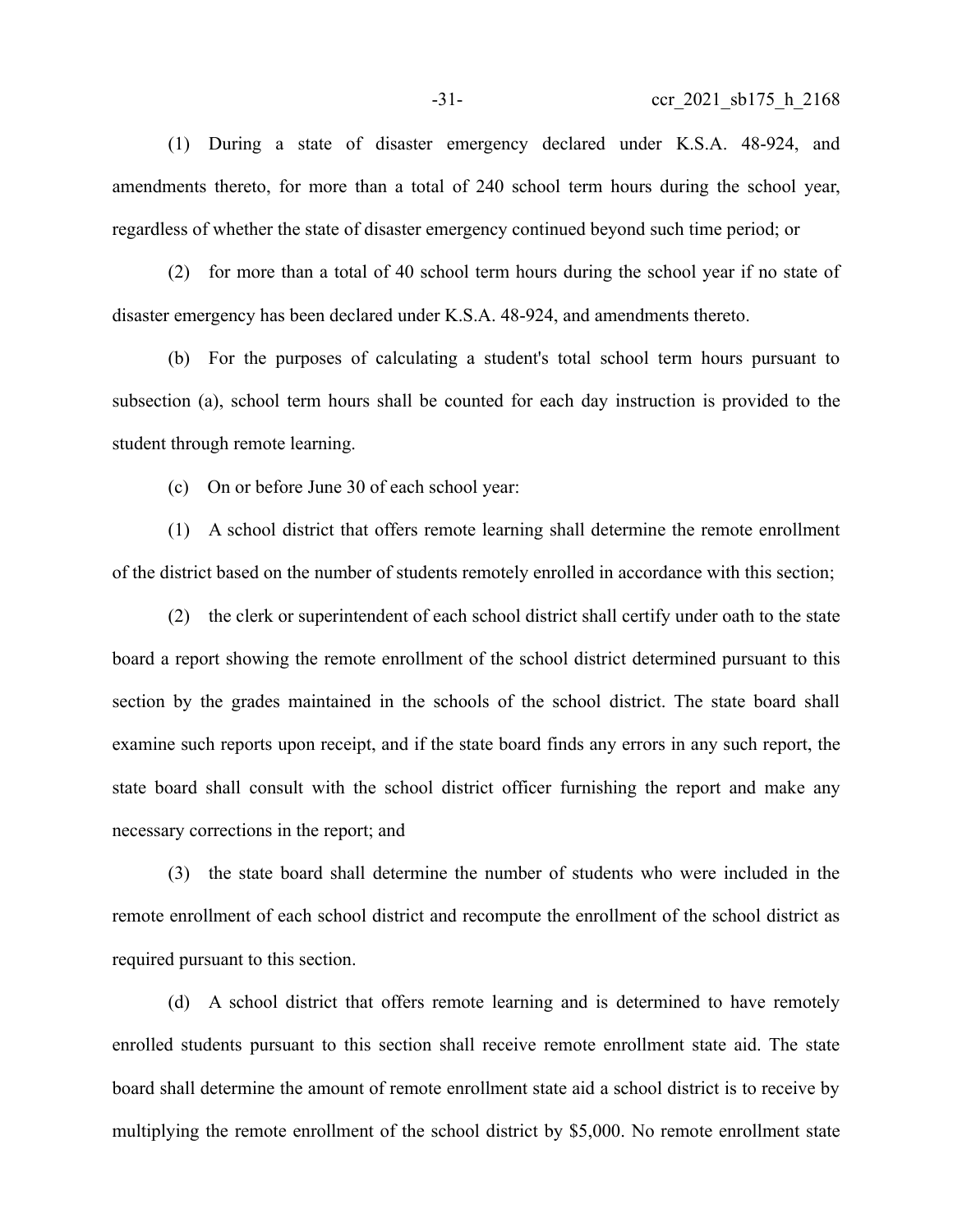aid shall be provided for any student who participates in remote learning on a part-time basis during the school day.

(e) The state board shall notify each school district of the amount of remote enrollment state aid the district shall receive pursuant to this section and, pursuant to K.S.A. 72-5136, and amendments thereto, shall:

(1) Require the district to remit any such amount of overpayment made to the district in the current school year; or

(2) deduct the excess amounts paid to the district from future payments made to the school district.

(f) If a student is included in the remote enrollment of a district pursuant to this section, such student shall not be included in the adjusted enrollment of the district in the current school year.

(g) Each school district that determines remote enrollment pursuant to this section shall submit any documentation or information that may be required by the state board.

(h) This section shall not apply to any school district that, due to a disaster, is granted a waiver by the state board of education from the requirements of law relating to the remote learning limitations imposed pursuant to K.S.A. 72-3115, and amendments thereto. Any school district that is granted such waiver shall not be required to determine remote enrollment pursuant to this section and shall determine the district's enrollment as provided in K.S.A. 72-5132, and amendments thereto.

(i) This section shall be a part of and supplemental to the Kansas school equity and enhancement act.

(j) This section shall take effect and be in force from and after July 1, 2021.

New Sec. 22. (a) A student shall be identified as eligible to receive at-risk programs and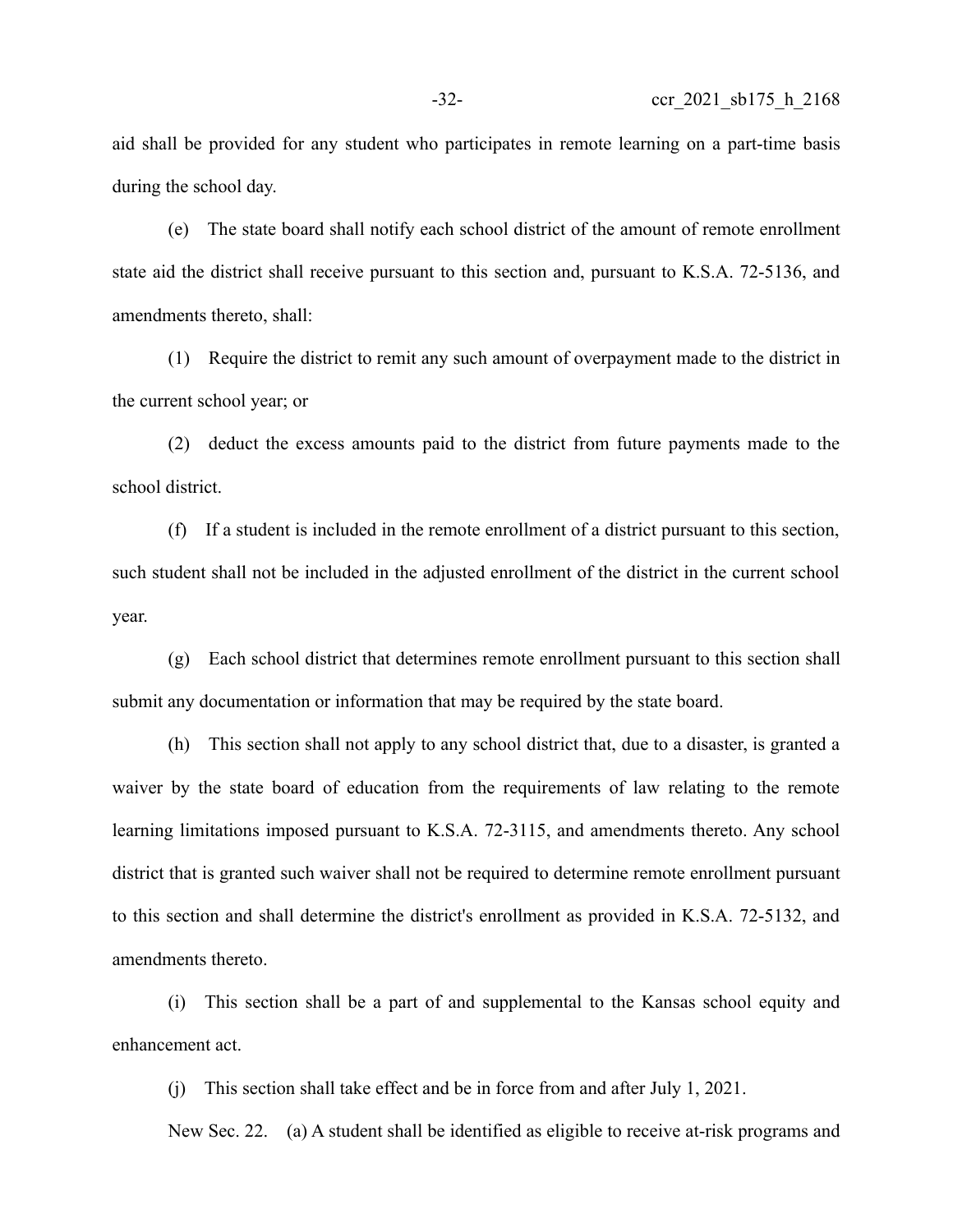services if the student meets one or more of the following criteria:

(1) Is not working on academic grade level;

(2) is not meeting the requirements necessary for promotion to the next grade or is failing subjects or courses of study;

(3) is not meeting the requirements necessary for graduation from high school or has the potential to drop out of school;

(4) has insufficient mastery of skills or is not meeting state standards;

(5) has been retained;

(6) has a high rate of absenteeism;

(7) has repeated suspensions or expulsions from school;

(8) is homeless or migrant;

(9) is identified as an English language learner;

(10) has social-emotional needs that cause the student to be unsuccessful in school; or

(11) is identified as a student with dyslexia.

(b) This section shall be a part of and supplemental to the Kansas school equity and enhancement act.

(c) This section shall take effect and be in force from and after July 1, 2021.

Sec. 23. On and after July 1, 2021, K.S.A. 72-1163 is hereby amended to read as follows: 72-1163. (a) Each year the board of education of a school district shall conduct an assessment of the educational needs of each attendance center in the district. Information obtained from such needs-assessment shall be used by the board when preparing the budget of the school district to ensure improvement in student academic performance. The budget of the school district shall allocate sufficient moneys in a manner reasonably calculated such that all students may achieve the goal set forth in K.S.A. 72-3218(c), and amendments thereto. The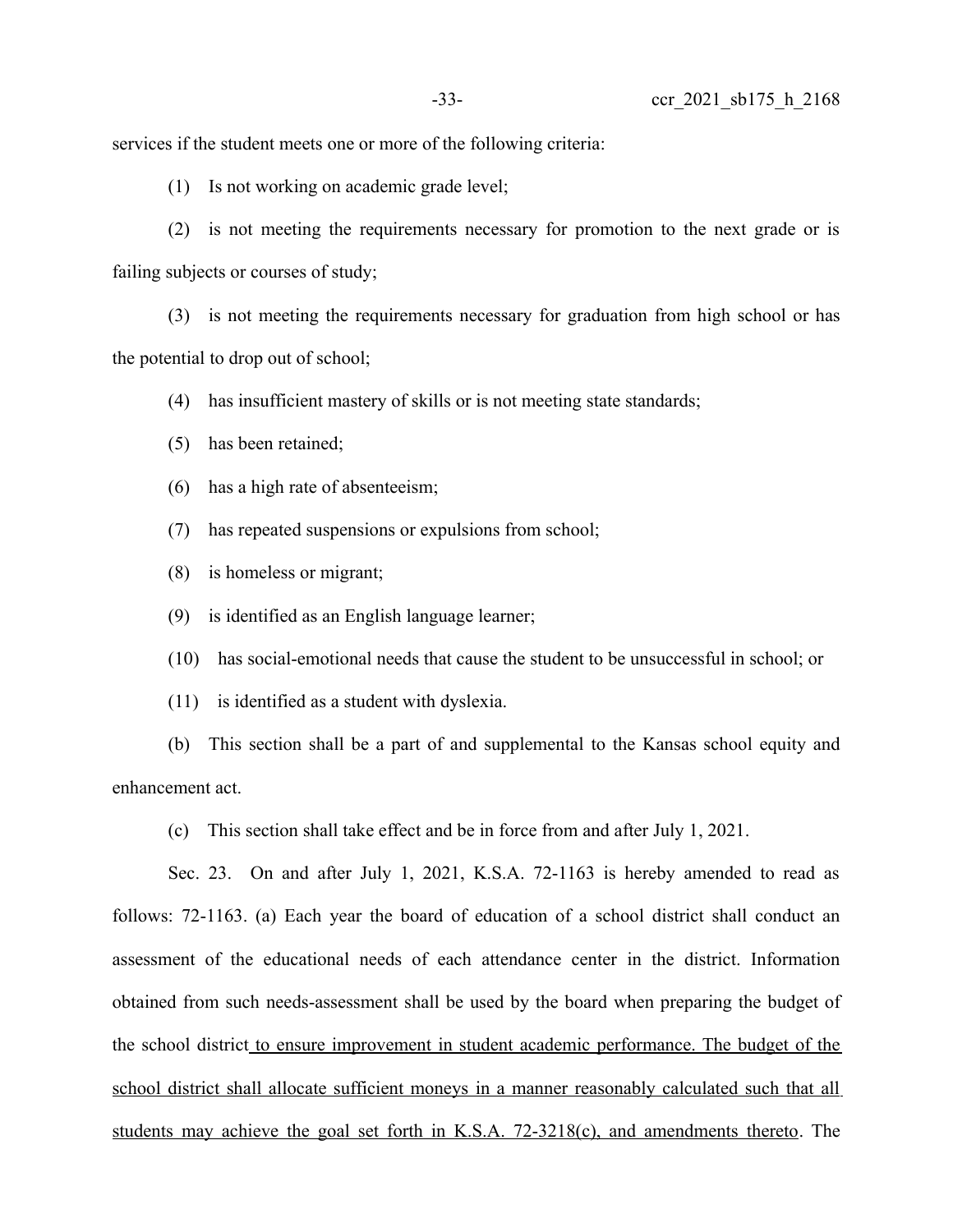board also shall prepare a summary of the budget for the school district. The budgets and summary shall be in the form prescribed by the director pursuant to K.S.A. 79-2926, and amendments thereto.

(b) The budgets and the summary of the proposed budget shall be on file at the administrative offices of the school district. Copies of such budgets and summary shall be available upon request.

(c) The notice required to be published by K.S.A. 79-2929, and amendments thereto, shall include a statement that the budgets and the summary of the proposed budget is on file at the administrative offices of the district and that copies of such budgets and summary are available upon request.

Sec. 24. On and after July 1, 2021, K.S.A. 72-3115 is hereby amended to read as follows: 72-3115. (a)  $(1)$  Subject to the other provisions of this section, a school term during which public school shall be maintained in each school year by each school district organized under the laws of this state shall consist of not less than 186 school days for pupils students attending kindergarten or any of the grades one through 11 and not less than 181 school days for pupils students attending grade 12.

(2) Except as provided in subsection (j), the days of the school term during which school shall be maintained pursuant to this section only include days that allow each student enrolled in a school district to physically attend school in person on a full-time basis.

(b) (1) Subject to a policy developed and adopted by the board of any school district and the provisions of this section, the board may provide for a school term consisting of school hours. A school term provided for in a policy adopted under this subsection shall consist of:  $(1)$ (A) For pupils students attending kindergarten, not less than 465 school hours in each school year; and  $(2)$  (B) for pupils students attending any of the grades one through 11, not less than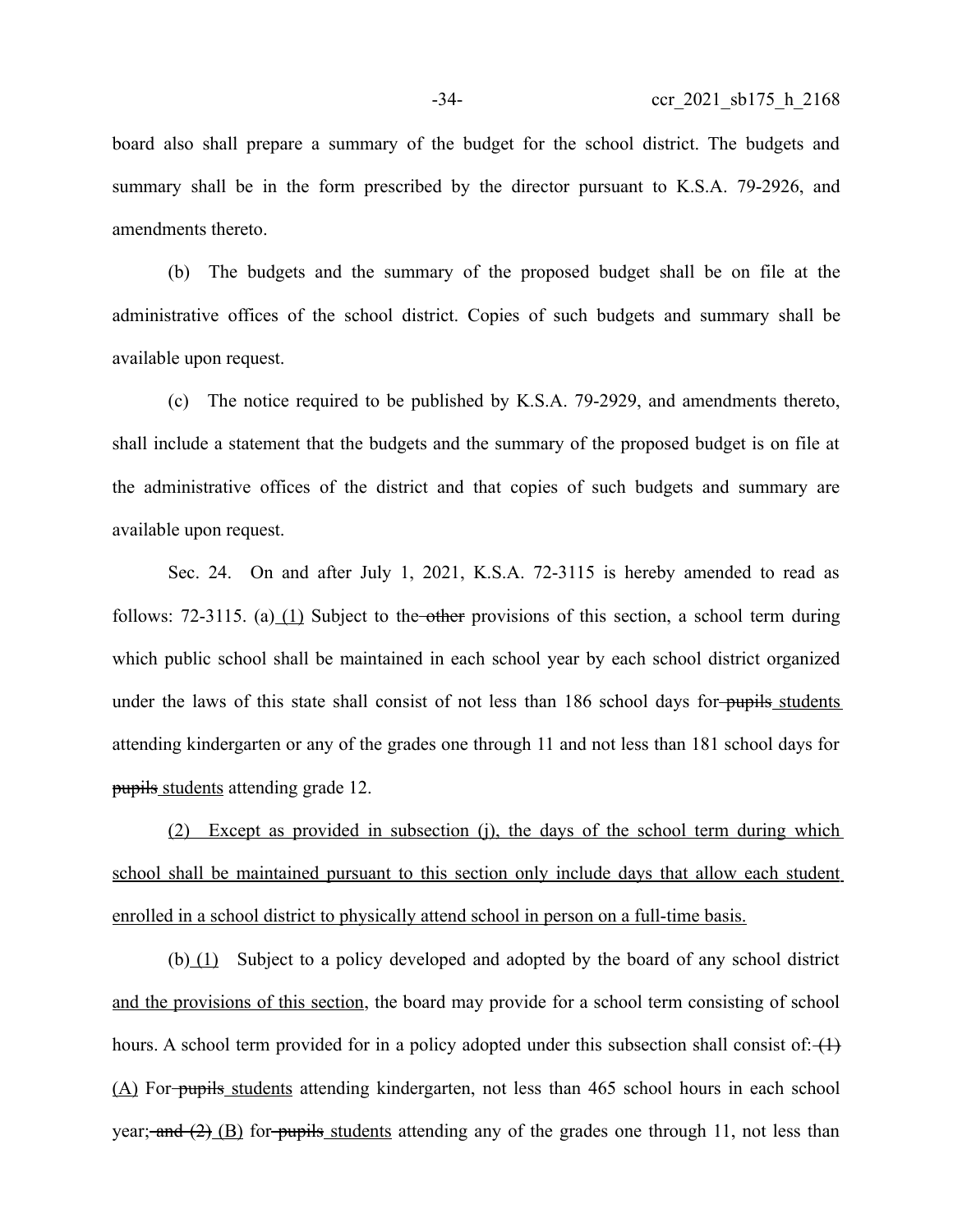1,116 school hours in each school year; and  $\left(3\right)$  (C) for pupils students attending grade 12, not less than 1,086 school hours in each school year. Each board of education which that develops and adopts a policy providing for a school term in accordance with this subsection shall notify the state board of education thereof on or before September 15 in each school year for which the policy is to be in effect.

(2) Except as provided in subsection (j), if a board provides for a school term pursuant to this subsection, the school hours during which school shall be maintained pursuant to this section only include hours that allow each student enrolled in a school district to physically attend school in person on a full-time basis.

(c) Subject to a plan developed and adopted by the board of any school district, the board may schedule the school days required for a school term provided for under subsection (a), or the school hours required for a school term provided for in a policy adopted under subsection (b), on a trimestral or quarterly basis. Each board of education which that develops and adopts a plan providing for the scheduling of the school days or school hours of the school term on a trimestral or quarterly basis shall submit the plan to the state board of education for approval prior to implementation. The plan shall be prepared in such form and manner as the state board shall require and shall be submitted at a time or times to be determined and specified by the state board.

(d) Subject to a policy developed and adopted by the board of any district as an adjunct to the district's disciplinary policy or as a part of the district's school improvement plan, the board may schedule school days in addition to the school days scheduled for a school term provided for under subsection (a), or school hours in addition to the school hours scheduled for a school term provided for in a policy adopted under subsection (b), or both such additional school days and school hours for-pupils students who are in need of remedial education or who are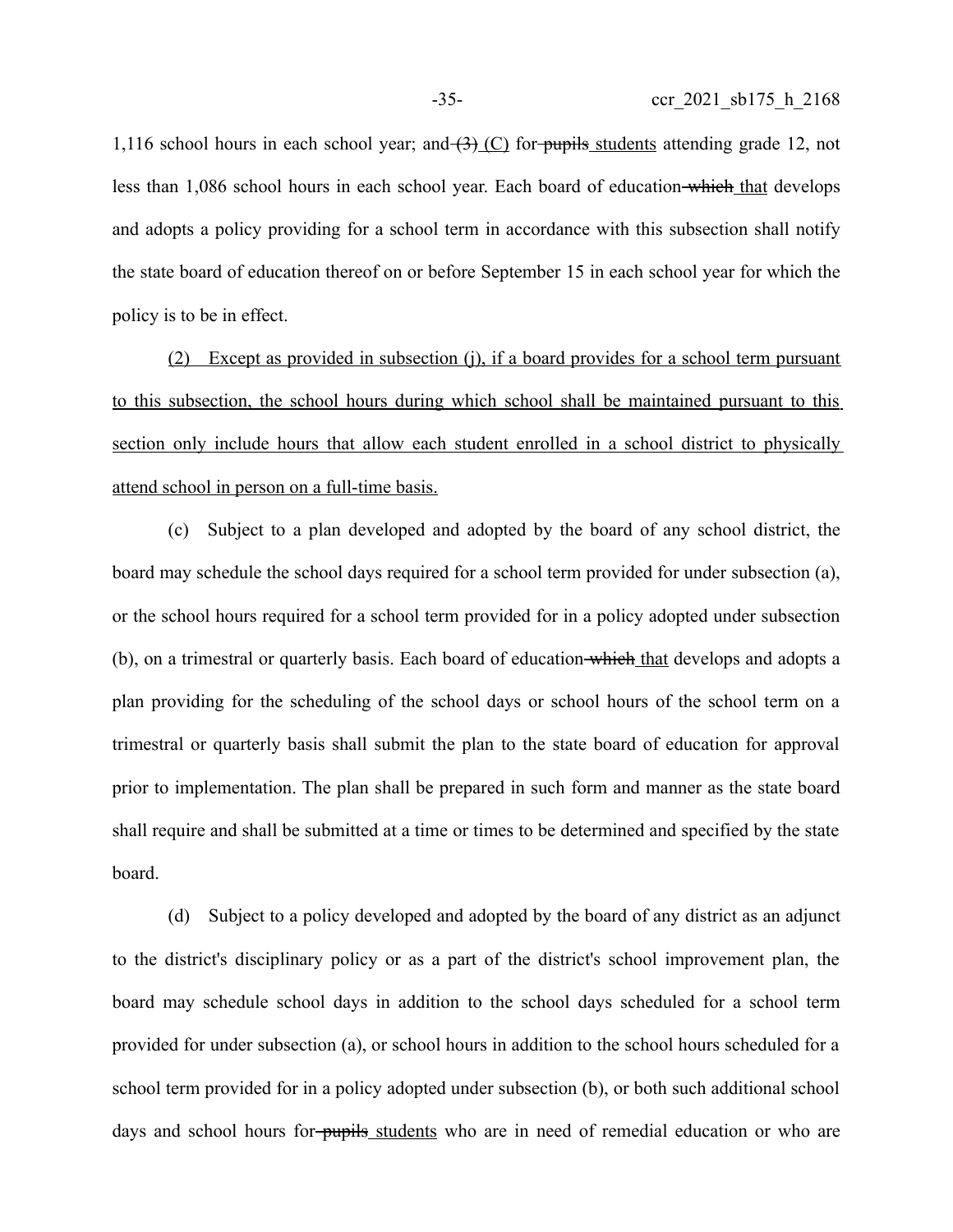subject to disciplinary measures imposed under the district's disciplinary policy. Any school day or school hour scheduled for a pupil student under a policy adopted under this subsection may be scheduled on weekends, before or after regular school hours, and during the summer months. Inexcusable absence from school on any school day or during any school hour by any-pupilstudent for whom additional school days or school hours have been scheduled under a policy adopted under this subsection shall be counted as an inexcusable absence from school for the purposes of K.S.A. 72-3121, and amendments thereto.

(e) If the board of any school district, or its designee, shall determine that inclement weather will cause hazardous driving conditions, the board, or its designee, may close any or all of the schools within the district. The amount of time-pupils students have been in attendance when such determination is made shall be considered a school day of a school term or shall be considered the number of school hours for pupils students to be in attendance at school in a day, whichever is applicable. Consonant with the other provisions of this section, a board may schedule any number of days or hours in excess of the regularly scheduled school days or school hours which that the board determines will be necessary to compensate for those school days or school hours that schools of the district will remain closed during the school term due to hazardous driving conditions. If the number of days or hours schools remain closed due to hazardous driving conditions exceeds the number of days or hours scheduled by the board to compensate for such school days or school hours, the excess number of days or hours, not to exceed whichever is the lesser of  $(1)$ . The number of compensatory days or hours scheduled by the board; or (2) five days or the number of school hours regularly scheduled in five days, that schools remain closed due to such conditions shall be considered school days or school hours.

(f) The state board of education may waive the requirements of law relating to the duration of the school term upon application for such waiver by a school district. Such waiver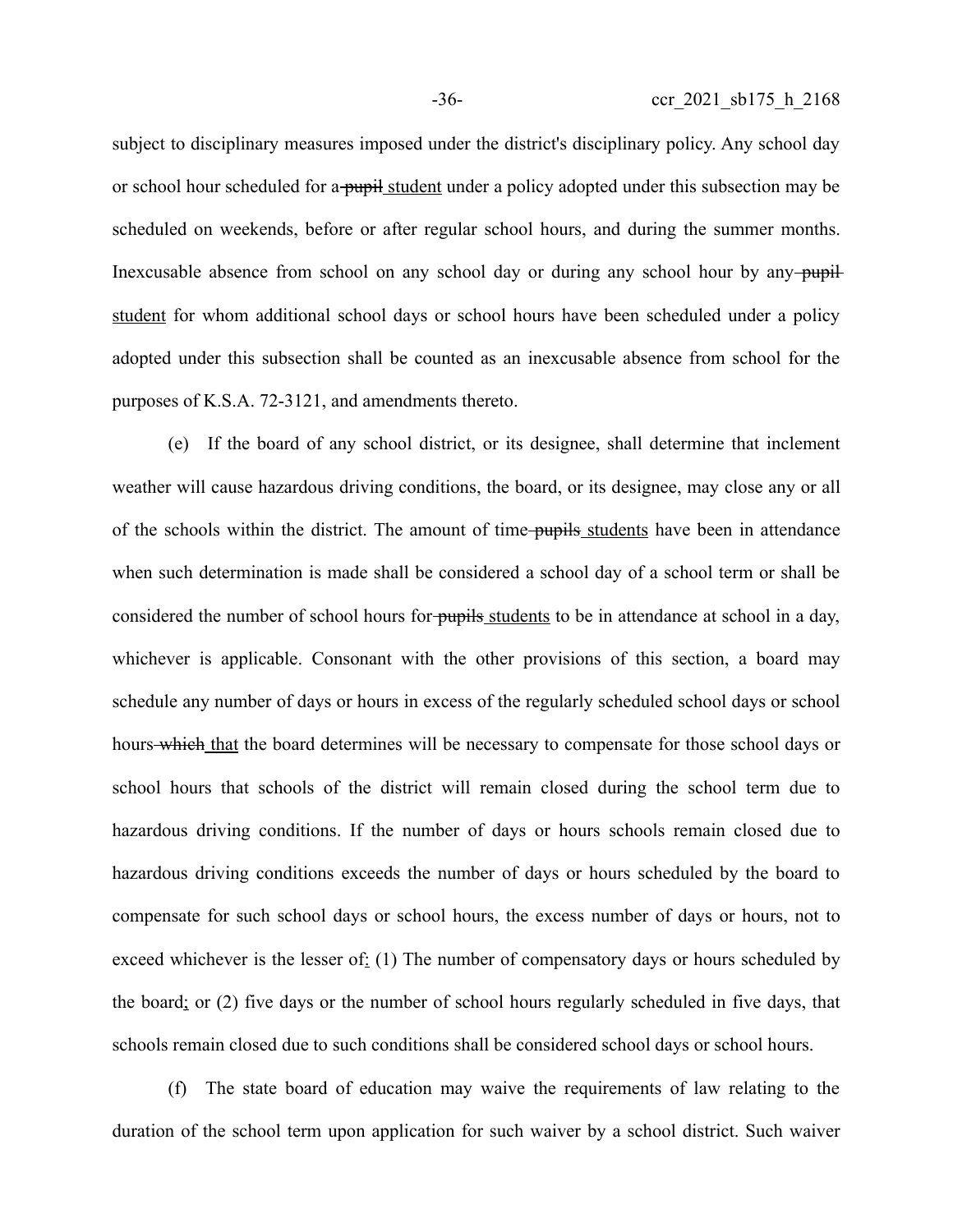may be granted by the state board of education upon: (1) Certification by a board that, due to the persistence of inclement weather, hazardous driving conditions have existed in the school district for an inordinate period of time; and (2) a determination by the state board that the school district cannot reasonably adjust its schedule to comply with statutory requirements. Such waiver shall not exempt a school district from providing a school offering for each pupil which student that is substantially equivalent to that required by law.

(g) Time reserved for parent-teacher conferences for discussions on the progress of pupils students may be considered part of the school term.

(h) Time reserved for staff development or inservice training programs for the purpose of improving staff skills, developing competency in new or highly specialized fields, improving instructional techniques, or curriculum planning and study may be considered part of the school term for an aggregate amount of time equal to the amount of time in excess of the school term which that is scheduled by a board of education for similar activities.

(i) Boards of education may employ noncertificated personnel to supervise—pupilsstudents for noninstructional activities.

(j) (1) If authorized by the state board of education, a board of education of a school district may:

(A) Provide for not more than a total of 40 days of the school term to be conducted using remote learning if such board of education is operating pursuant to the provisions of subsection (a); or

(B) provide for not more than a total of 240 school term hours to be conducted using remote learning if such board of education is operating pursuant to the provisions of subsection (b).

(2) The state board of education may authorize a school to conduct remote learning in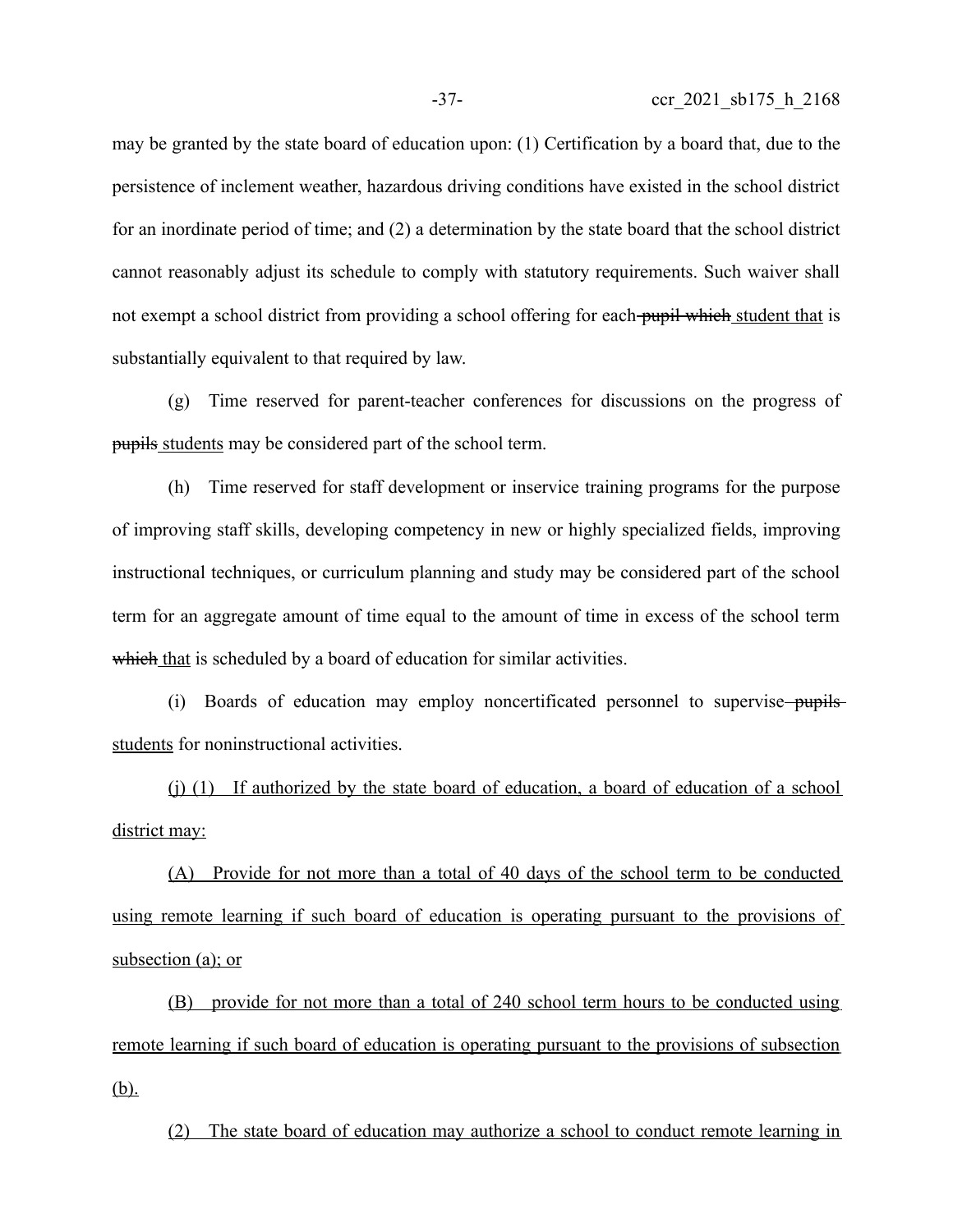accordance with this section in any school year upon application by a school district. The application may be granted by the state board of education upon:

(A) Certification by a school district that, due to disaster, conditions resulting from widespread or severe property damage caused by the disaster or other conditions restricting the operation of public schools will exist in the school district for an inordinate period of time; and

(B) a determination by the state board that the school district cannot reasonably adjust its schedule to comply with the requirements of this section unless remote learning is conducted for a period of time not to exceed the limitations provided in paragraph (1) except when such limitations are waived by the state board pursuant to this section.

(3) The state board of education may waive the requirements of law relating to the remote learning limitations in any school year upon application for such waiver by a school district. The waiver may be granted by the state board of education upon:

(A) Certification by a board of education that, due to disaster, conditions resulting from widespread or severe property damage caused by the disaster or other conditions restricting the operation of public schools will exist in the school district for an inordinate period of time; and

(B) a determination by the state board that the school district cannot reasonably adjust its schedule to comply with such requirements of law and that remote learning beyond the limitations provided in this section would allow the school district to continue to provide education to students during such conditions.

(k) As used in this section:

(1) "Disaster" means a state of disaster emergency declared by proclamation of the governor pursuant to K.S.A. 48-924, and amendments thereto, closure of schools by order issued by a county or joint board of health, a local health officer pursuant to K.S.A. 65-119, and amendments thereto, or the secretary of health and environment pursuant to K.S.A. 65-126, and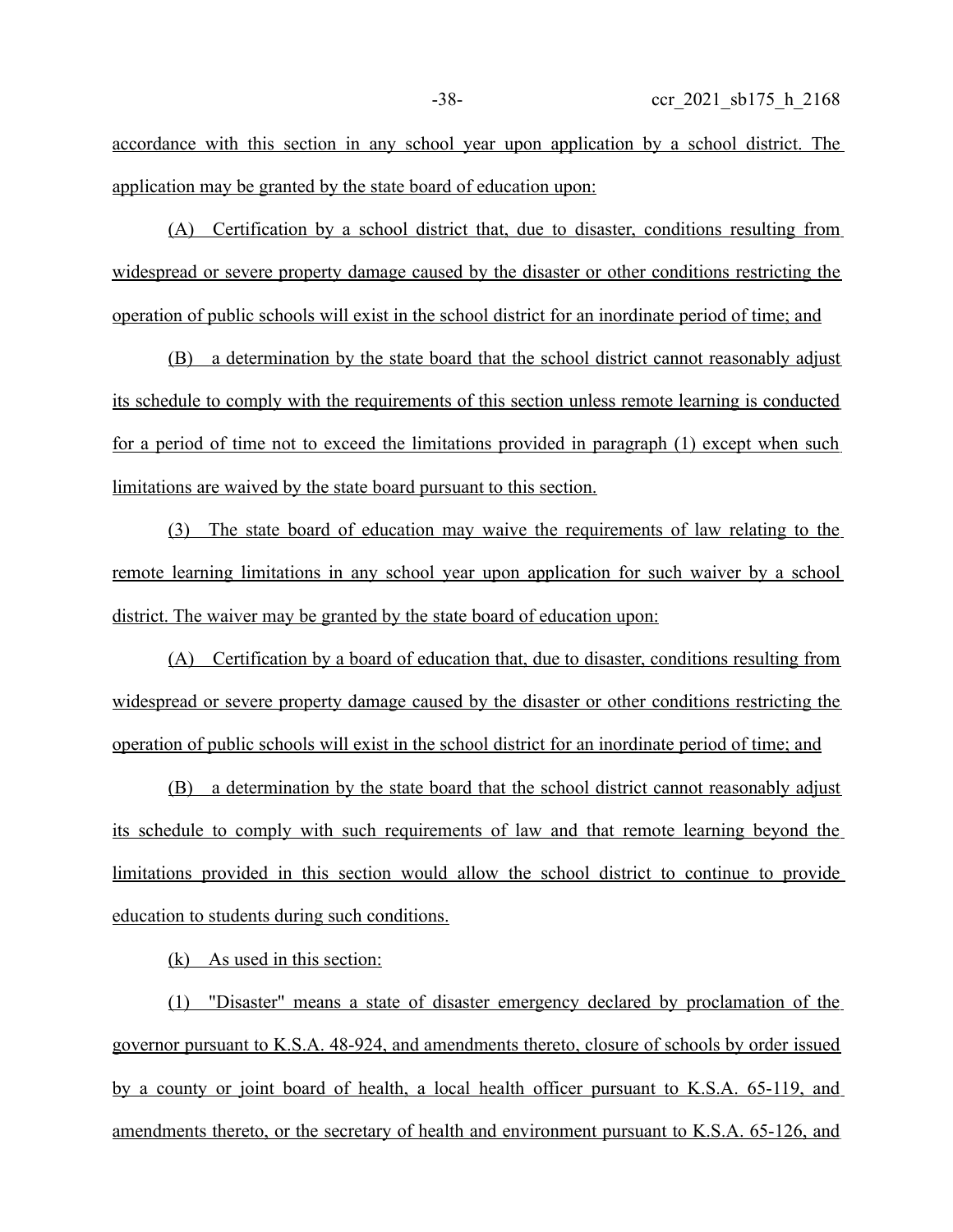amendments thereto, or occurrence of widespread or severe damage, injury or loss of life or property resulting from any natural or manmade cause, including, but not limited to, fire, flood, earthquake, tornado, wind, storm, epidemics, air contamination, blight, drought, infestation or explosion.

(2) "Remote learning" means a method of providing education in which a student, although regularly enrolled in a school district, does not physically attend the attendance center such student would otherwise attend in person on a full-time basis and curriculum and instruction are prepared, provided and supervised by teachers and staff of such school district so as to approximate the student learning experience that would take place in the attendance center classroom.

Sec. 25. On and after July 1, 2021, K.S.A. 2020 Supp. 72-3117 is hereby amended to read as follows: 72-3117. (a) Except as provided in K.S.A. 72-3115, and amendments thereto, the state board of education may waive the requirements of law relating to the duration of the school term in any school year upon application for such waiver by a school district. The waiver may be granted by the state board of education upon: (1) Certification by a board of education that, due to disaster, conditions resulting from widespread or severe property damage caused by the disaster-or other conditions restricting the operation of public schools will exist in the school district for an inordinate period of time; and (2) a determination by the state board that the school district cannot reasonably adjust its schedule to comply with such requirements of law. The period of time school is not maintained during any school year due to conditions resulting from disaster, upon granting of the waiver by the state board of education, shall be considered a part of the school term.

(b) As used in this section, the term "disaster" means the declaration of a state of disaster emergency by the governor pursuant to K.S.A. 48-924, and amendments thereto, closure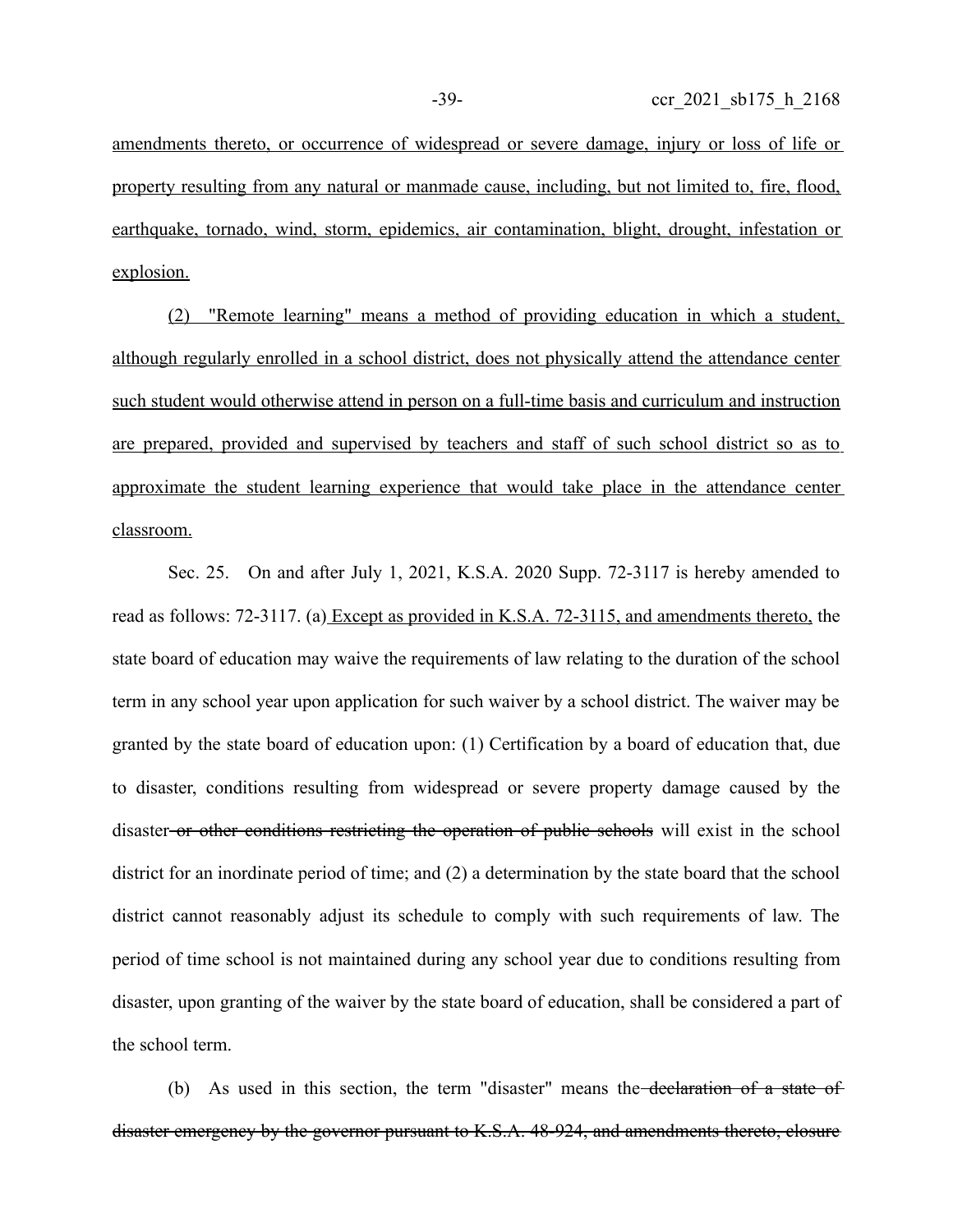of schools by order issued by a county or joint board of health, a local health officer pursuant to K.S.A. 65-119, and amendments thereto, or the secretary of health and environment pursuant to K.S.A. 65-126, and amendments thereto, or occurrence of widespread or severe damage, injury or loss of life or property resulting from any natural or manmade cause, including, but not limited to, fire, flood, earthquake, tornado, wind, storm, epidemics, air contamination, blight, drought, infestation or explosion.

Sec. 26. On and after July 1, 2021, K.S.A. 2020 Supp. 72-4352 is hereby amended to read as follows: 72-4352. As used in the tax credit for low income students scholarship program act:

(a) "Contributions" means monetary gifts or donations and in-kind contributions, gifts or donations that have an established market value.

(b) "Department" means the Kansas department of revenue.

(c) "Educational scholarship" means an amount not to exceed \$8,000 per school year provided to an eligible student, or to a qualified school with respect to an eligible student, to cover all or a portion of the costs of education including tuition, fees and expenses of a qualified school and, if applicable, the costs of transportation to a qualified school if provided by such qualified school.

(d) "Eligible student" means a child who:

 $(1)$   $(A)$  Is an at-risk student, as defined in K.S.A. 72-5132, and amendments thereto, and who is attending a public school; or (B) has been eligible to receive an educational scholarship under this program and has not graduated from high school or reached 21 years of age;

(2) Resides in Kansas while eligible for an educational scholarship; and

 $(3)$   $(A)(2)$   $(A)$   $(i)$  Is eligible for free or reduced-price meals under the national school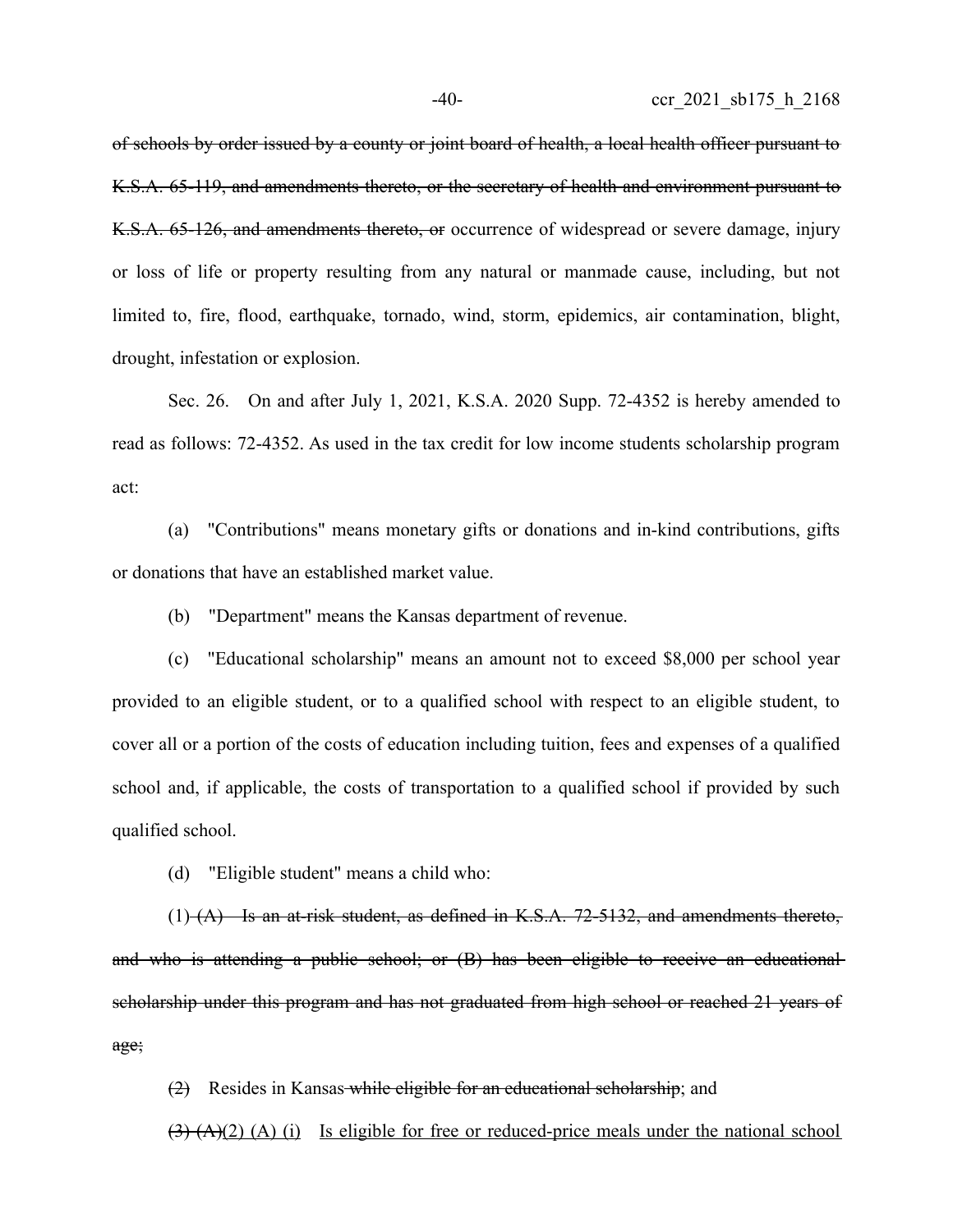lunch act; and

(ii) (a) was enrolled in any public school in the previous school year in which an educational scholarship is first sought for the child; or

 $(\overline{B})(b)$  is eligible to be enrolled in any public school in the school year in which an educational scholarship is first sought for the child and the child is under the age of six years; or

 (B) has received an educational scholarship under the program and has not graduated from high school or reached the age of 21 years.

(e) "Parent" includes a guardian, custodian or other person with authority to act on behalf of the child.

(f) "Program" means the tax credit for low income students scholarship program established in K.S.A. 72-4351 through 72-4357, and amendments thereto.

(g) "Public school" means an elementary school that is operated by a school district, and identified by the state board as one of the lowest 100 performing elementary schools with respect to student achievement among all elementary schools operated by school districts for the current school year any school operated by a unified school district under the laws of this state.

(h) "Qualified school" means any nonpublic school that:

(1) Provides education to elementary or secondary students,;

 (2) is accredited by the state board or a national or regional accrediting agency that is recognized by the state board for the purpose of satisfying the teaching performance assessment for professional licensure;

(3) has notified the state board of its intention to participate in the program; and

(4) complies with the requirements of the program. On and after July 1, 2020, a qualified school shall be accredited by the state board or a national or regional accrediting agency that is recognized by the state board for the purpose of satisfying the teaching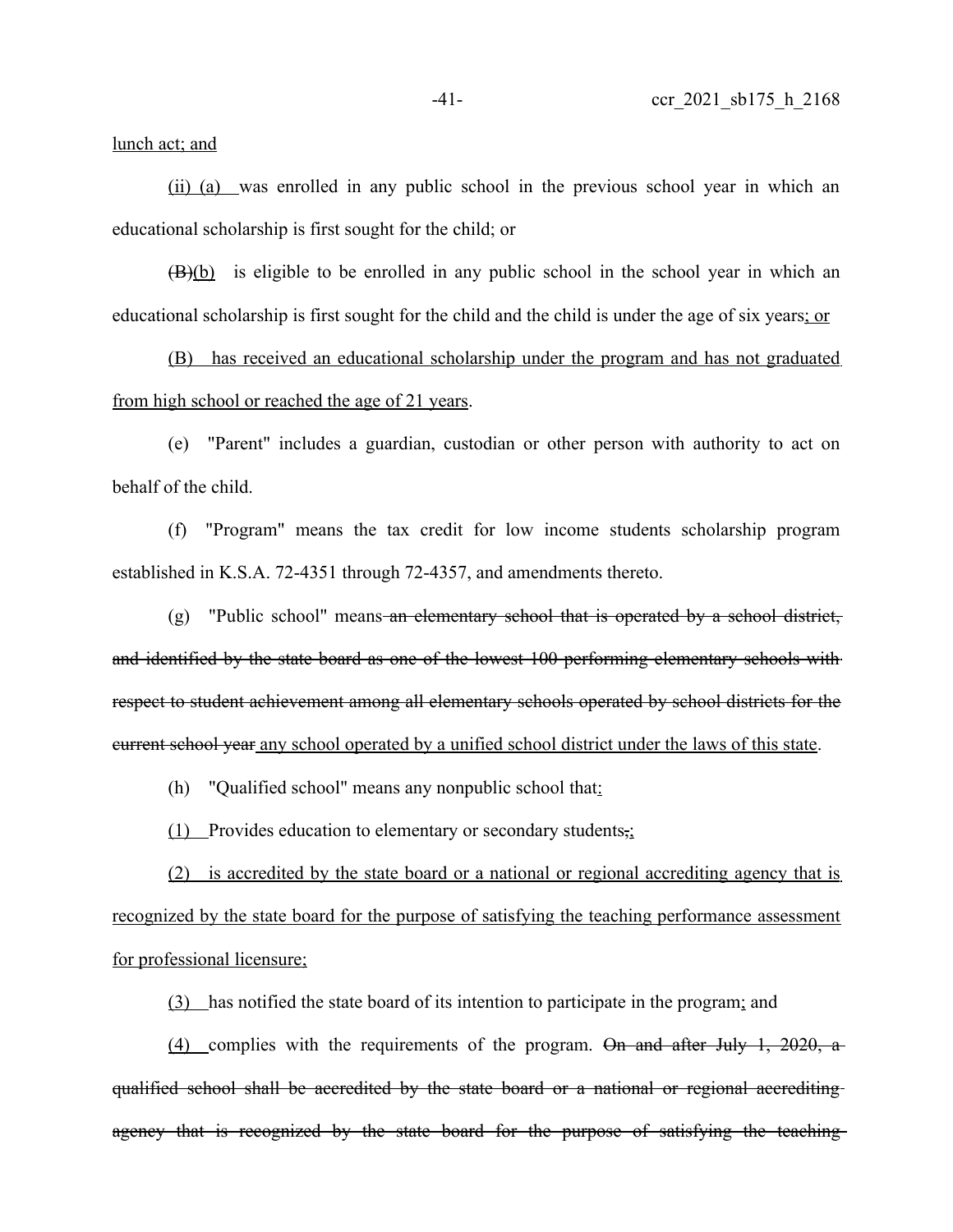## performance assessment for professional licensure.

(i) "Scholarship granting organization" means an organization that complies with the requirements of this program and provides educational scholarships to eligible students or to qualified schools in which parents have enrolled eligible students.

(j) "School district" or "district" means any unified school district organized and operating under the laws of this state.

(k) "School year" shall have the meaning ascribed thereto means the same as in K.S.A. 72-5132, and amendments thereto.

(l) "Secretary" means the secretary of revenue.

(m) "State board" means the state board of education.

Sec. 27. On and after July 1, 2021, K.S.A. 2020 Supp. 72-4354 is hereby amended to read as follows: 72-4354. (a) To be eligible to participate in the program, a scholarship granting organization shall comply with the following:

(1) The scholarship granting organization shall notify the secretary and the state board of the scholarship granting organization's intent to provide educational scholarships;

(2) upon granting an educational scholarship, the scholarship granting organization shall report such information to the state board;

(3) the scholarship granting organization shall provide verification to the secretary that the scholarship granting organization is exempt from federal income taxation pursuant to section 501(c)(3) of the federal internal revenue code of 1986;

(4) upon receipt of contributions in an aggregate amount or value in excess of \$50,000 during a school year, a scholarship granting organization shall file with the state board either:

(A) A surety bond payable to the state in an amount equal to the aggregate amount of contributions expected to be received during the school year; or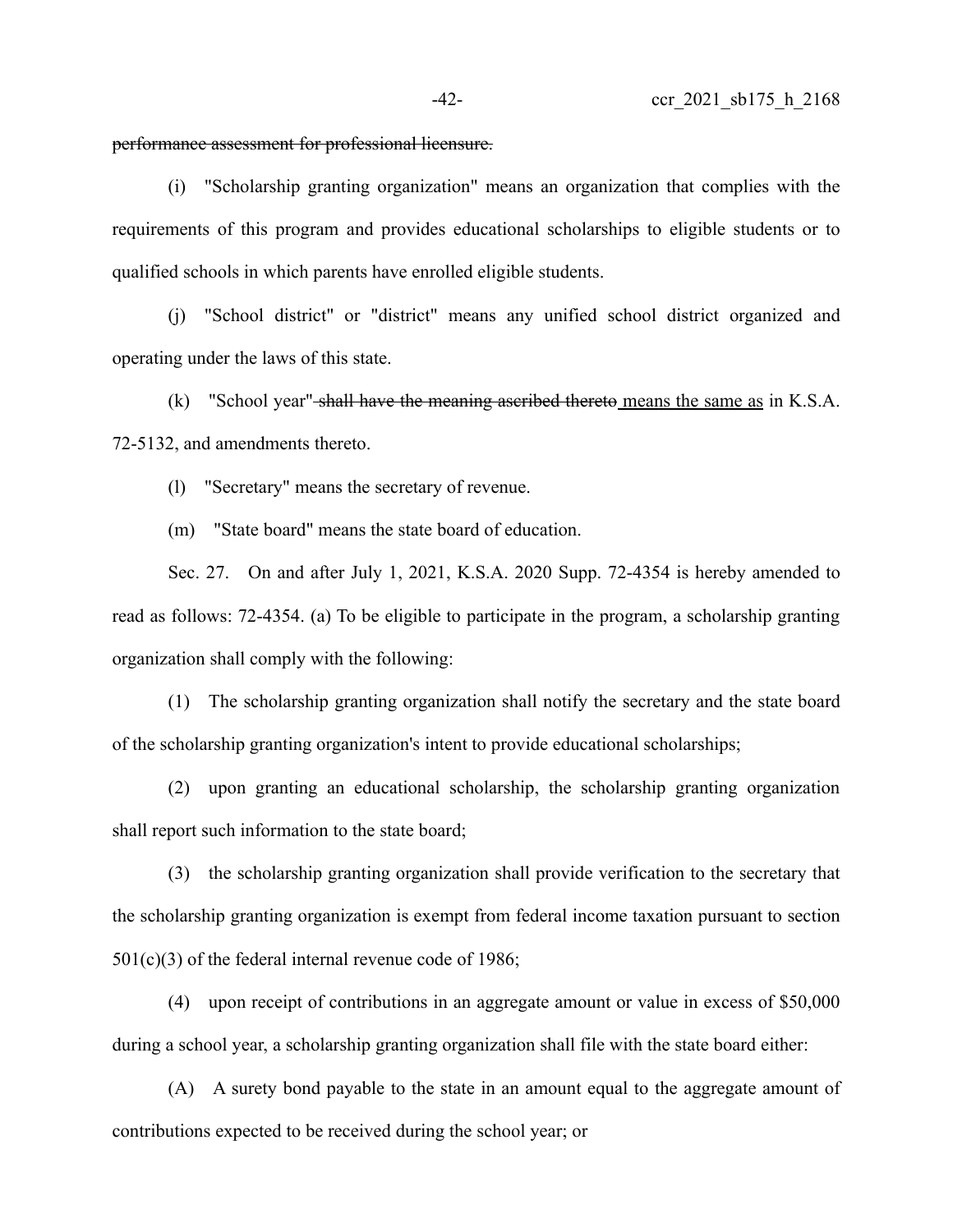(B) financial information demonstrating the scholarship granting organization's ability to pay an aggregate amount equal to the amount of the contributions expected to be received during the school year, which must be reviewed and approved of in writing by the state board;

(5) scholarship granting organizations that provide other nonprofit services in addition to providing educational scholarships shall not commingle contributions made under the program with other contributions made to such organization. A scholarship granting organization under this subsection shall also file with the state board, prior to the commencement of each school year, either:

(A) A surety bond payable to the state in an amount equal to the aggregate amount of contributions expected to be received during the school year; or

(B) financial information demonstrating the nonprofit organization's ability to pay an aggregate amount equal to the amount of the contributions expected to be received during the school year, which must be reviewed and approved of in writing by the state board;

(6) each qualified school receiving educational scholarships from the scholarship granting organization shall annually certify to the scholarship granting organization its compliance with the requirements of the program;

(7) at the end of the calendar year, the scholarship granting organization shall have its accounts examined and audited by a certified public accountant. Such audit shall include, but not be limited to, information verifying that the educational scholarships awarded by the scholarship granting organization were distributed to qualified schools with respect to eligible students determined by the state board under K.S.A. 72-4353(c), and amendments thereto, and information specified in this section. Prior to filing a copy of the audit with the state board, such audit shall be duly verified and certified by a certified public accountant; and

(8) if a scholarship granting organization decides to limit the number or type of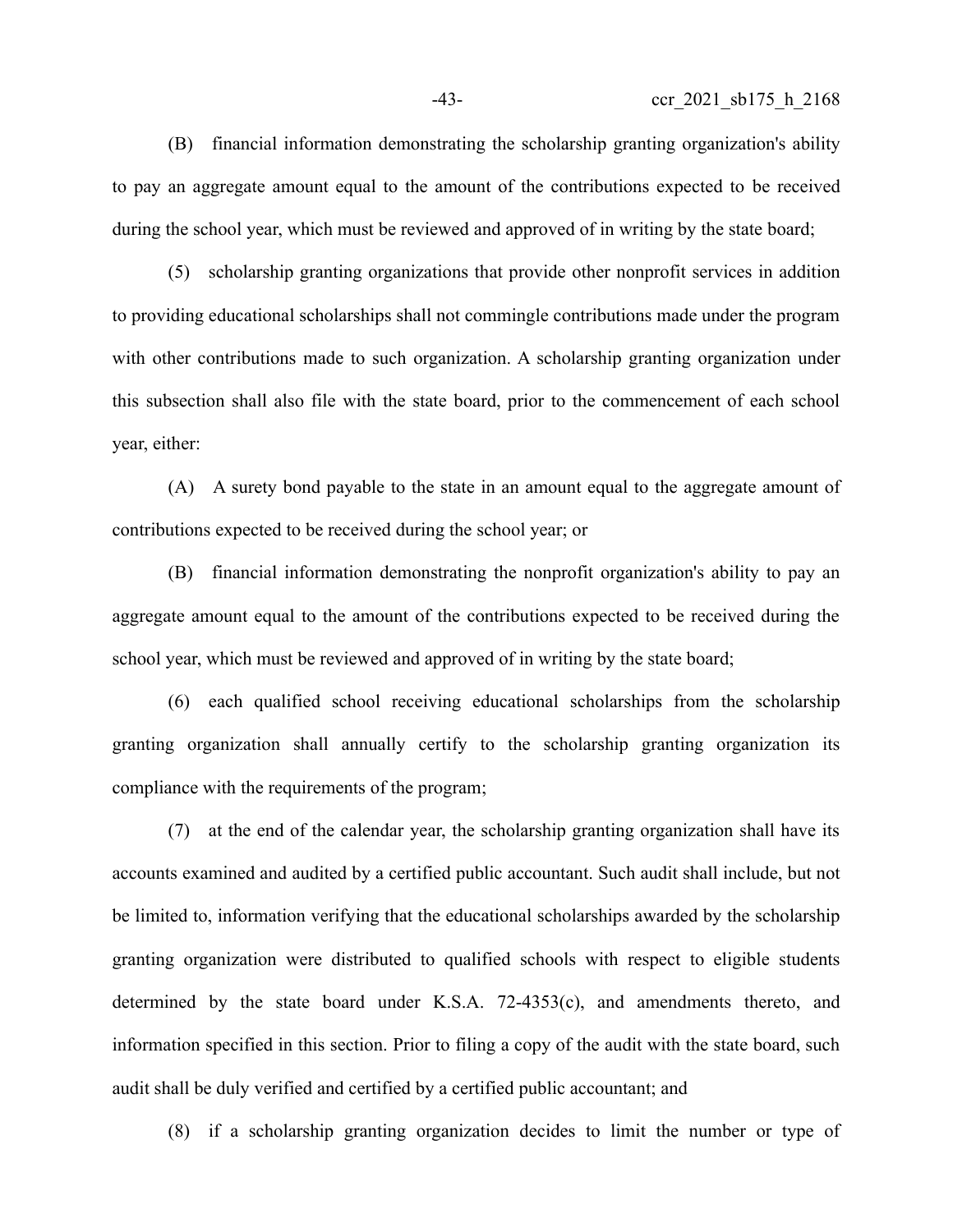qualified schools who will receive educational scholarships, the scholarship granting organization shall provide, in writing, the name or names of those qualified schools to any contributor and the state board.

(b) No scholarship granting organization shall provide an educational scholarship with respect to any eligible student to attend any qualified school with paid staff or paid board members, or relatives thereof, in common with the scholarship granting organization.

(c) The scholarship granting organization shall disburse not less than 90% of contributions received pursuant to the program in the form of educational scholarships within 36 months of receipt of such contributions. If such contributions have not been disbursed within the applicable 36-month time period, then the scholarship granting organization shall not accept new contributions until 90% of the received contributions have been disbursed in the form of educational scholarships. Any income earned from contributions must be disbursed in the form of educational scholarships.

(d) A scholarship granting organization may continue to provide an educational scholarship with respect to a student who was an eligible student in the year immediately preceding the current school year.

 $(e)$  (e)  $(1)$  A scholarship granting organization shall direct payments of educational scholarships to the qualified school attended by the eligible student or in which the eligible student is enrolled. Payment may be made by check made payable to both the parent and the qualified school or to only the qualified school. If an eligible student transfers to a new qualified school during a school year, the scholarship granting organization shall direct payment in a prorated amount to the original qualified school and the new qualified school based on the eligible student's attendance. If the eligible student transfers to a public school and enrolls in such public school after September 20 of the current school year, the scholarship granting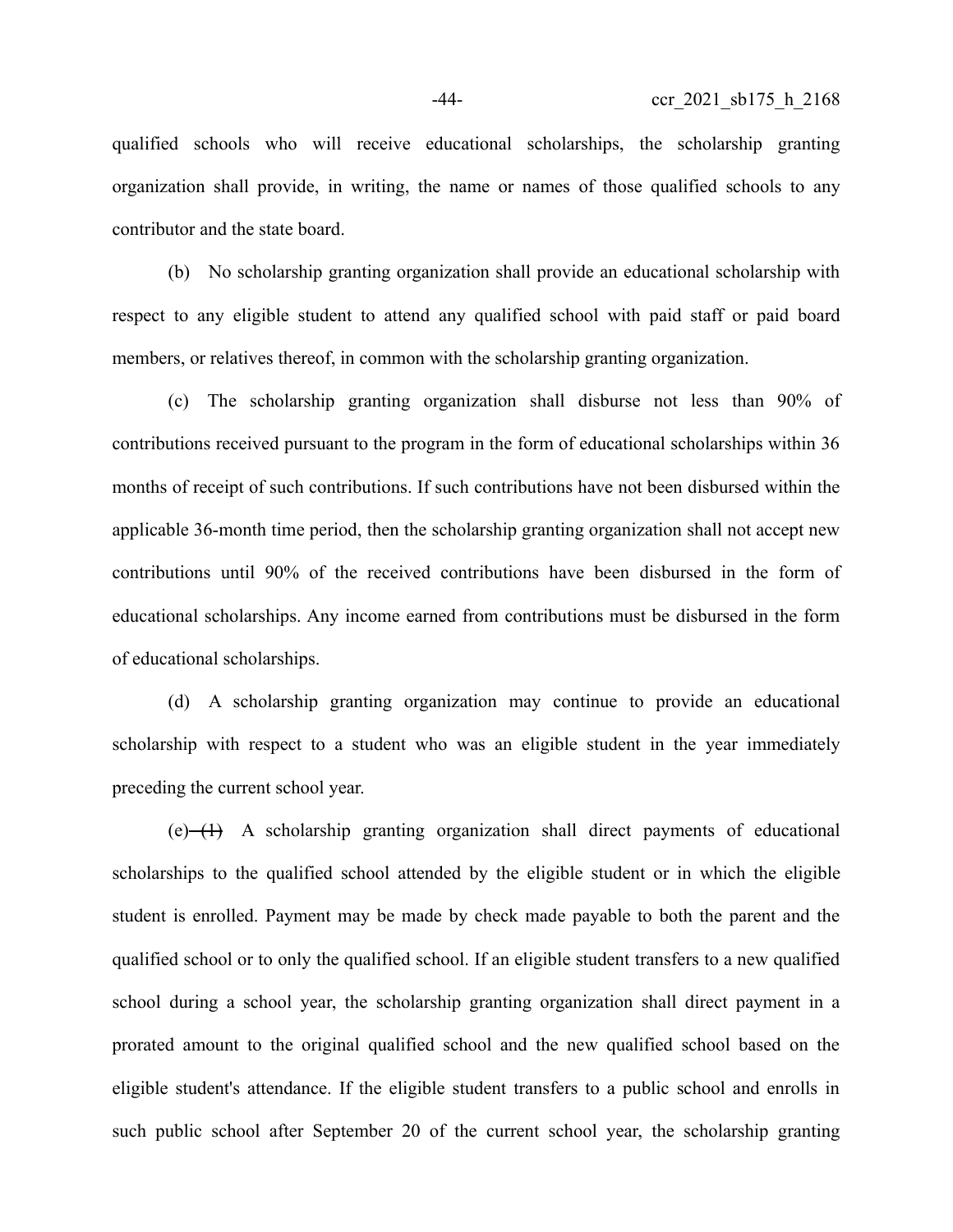organization shall direct payment in a prorated amount to the original qualified school and the public school based on the eligible student's attendance. The prorated amount to the public school shall be considered a donation and shall be paid to the school district of such public school in accordance with K.S.A. 72-1142, and amendments thereto.

(2) As used in this subsection, the term "public school" means any school operated by a school district.

(f) Each qualified school shall provide a link to the state department of education's webpage where the reports prepared pursuant to K.S.A. 72-5170, and amendments thereto, and K.S.A. 2020 Supp. 72-5178, and amendments thereto, for such school are published. The link shall be prominently displayed on the school's accountability reports webpage.

(g) By June 1 of each year, a scholarship granting organization shall submit a report to the state board for the educational scholarships provided in the immediately preceding 12 months. Such report shall be in a form and manner as prescribed by the state board, approved and signed by a certified public accountant, and shall contain the following information:

(1) The name and address of the scholarship granting organization;

(2) the name and address of each eligible student with respect to whom an educational scholarship was awarded by the scholarship granting organization;

(3) the total number and total dollar amount of contributions received during the 12 month reporting period; and

(4) the total number and total dollar amount of educational scholarships awarded during the 12-month reporting period and the total number and total dollar amount of educational scholarships awarded during the 12-month reporting period with respect to eligible students who qualified under K.S.A. 72-4352(d), and amendments thereto.

 $\left(\frac{g}{h}\right)$  No scholarship granting organization shall: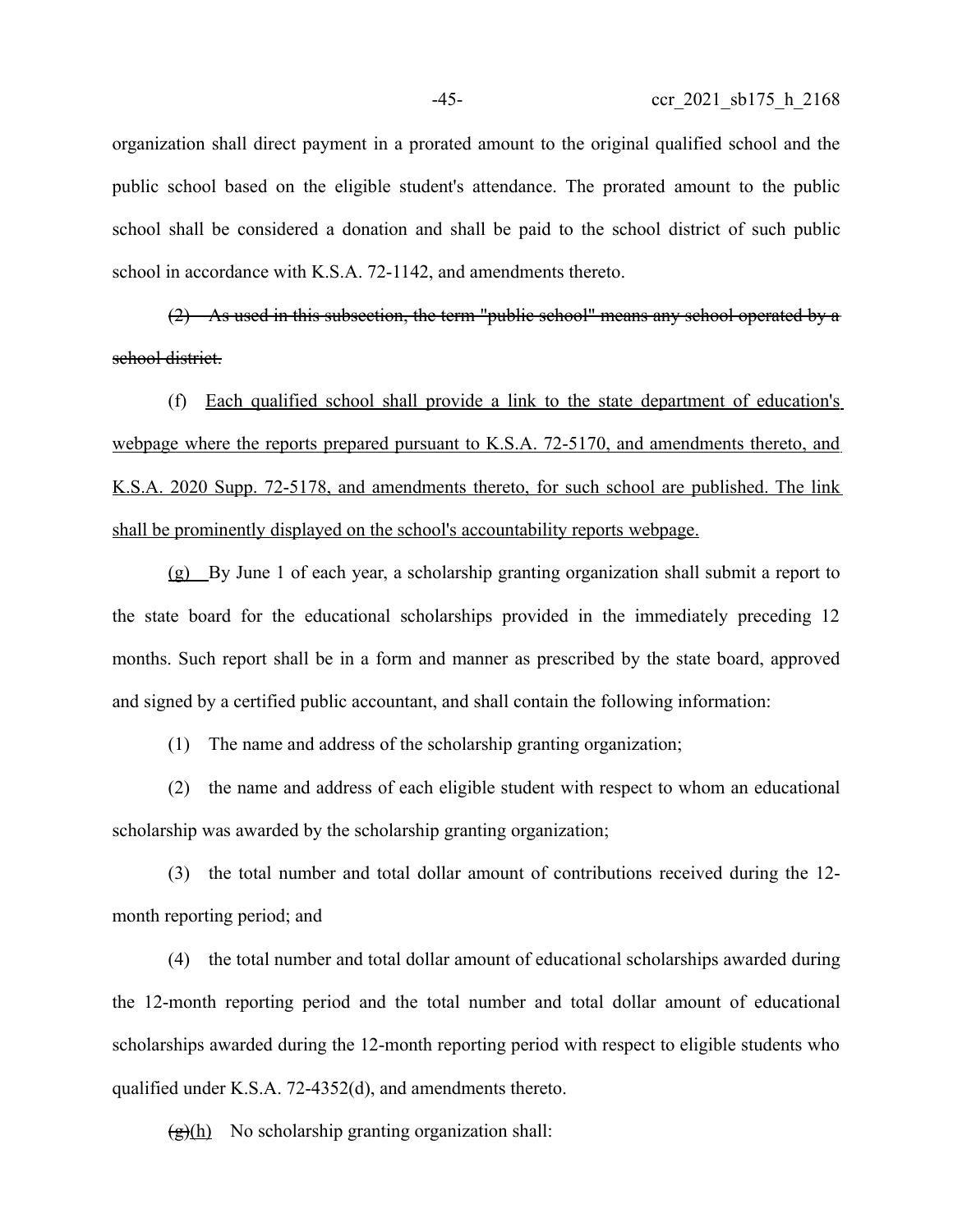(1) Provide an educational scholarship with respect to an eligible student that is established by funding from any contributions made by any relative of such eligible student;  $\sigma$ 

(2) accept a contribution from any source with the express or implied condition that such contribution be directed toward an educational scholarship for a particular eligible student; or

(3) provide an educational scholarship to an eligible student who is participating in the student empowerment program pursuant to section 4 et seq., and amendments thereto.

Sec. 28. On and after July 1, 2021, K.S.A. 2020 Supp. 72-5131 is hereby amended to read as follows: 72-5131. K.S.A. 72-5131 through 72-5176, and amendments thereto, and K.S.A. 2020 Supp. 72-5178-and, 72-5179, and sections 21 and 22, and amendments thereto, shall be known and may be cited as the Kansas school equity and enhancement act.

Sec. 29. On and after July 1, 2021, K.S.A. 2020 Supp. 72-5132 is hereby amended to read as follows: 72-5132. As used in the Kansas school equity and enhancement act, K.S.A. 72- 5131 et seq., and amendments thereto:

(a) "Adjusted enrollment" means the enrollment of a school district, excluding the remote enrollment determined pursuant to section 21, and amendments thereto, adjusted by adding the following weightings, if any, to the enrollment of a school district: At-risk student weighting; bilingual weighting; career technical education weighting; high-density at-risk student weighting; high enrollment weighting; low enrollment weighting; school facilities weighting; ancillary school facilities weighting; cost-of-living weighting; special education and related services weighting; and transportation weighting.

(b) "Ancillary school facilities weighting" means an addend component assigned to the enrollment of school districts pursuant to K.S.A. 72-5158, and amendments thereto, on the basis of costs attributable to commencing operation of one or more new school facilities by such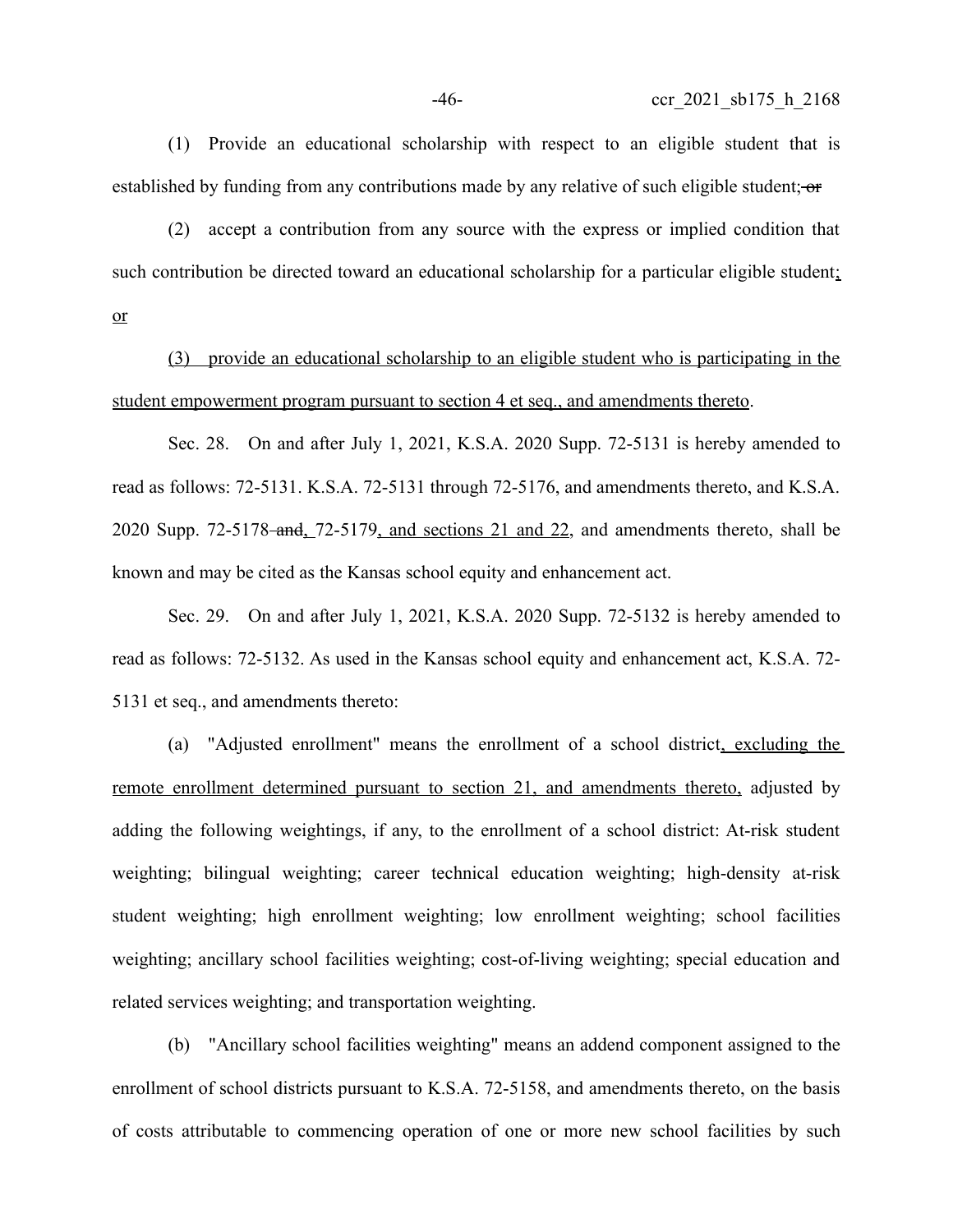school districts.

(c) (1) "At-risk student" means a student who is eligible for free meals under the national school lunch act, and who is enrolled in a school district that maintains an approved atrisk student assistance program.

(2) The term "at-risk student" shall not include any student enrolled in any of the grades one through 12 who is in attendance less than full time, or any student who is over 19 years of age. The provisions of this paragraph shall not apply to any student who has an individualized education program.

(d) "At-risk student weighting" means an addend component assigned to the enrollment of school districts pursuant to K.S.A. 72-5151(a), and amendments thereto, on the basis of costs attributable to the maintenance of at-risk educational programs by such school districts.

(e) "Base aid for student excellence" or "BASE aid" means an amount appropriated by the legislature in a fiscal year for the designated year. The amount of BASE aid shall be as follows:

- (1) For school year 2018-2019, \$4,165;
- (2) for school year 2019-2020, \$4,436;
- (3) for school year 2020-2021, \$4,569;
- (4) for school year 2021-2022, \$4,706;
- (5) for school year 2022-2023, \$4,846; and

(6) for school year 2023-2024, and each school year thereafter, the BASE aid shall be the BASE aid amount for the immediately preceding school year plus an amount equal to the average percentage increase in the consumer price index for all urban consumers in the midwest region as published by the bureau of labor statistics of the United States department of labor during the three immediately preceding school years rounded to the nearest whole dollar amount.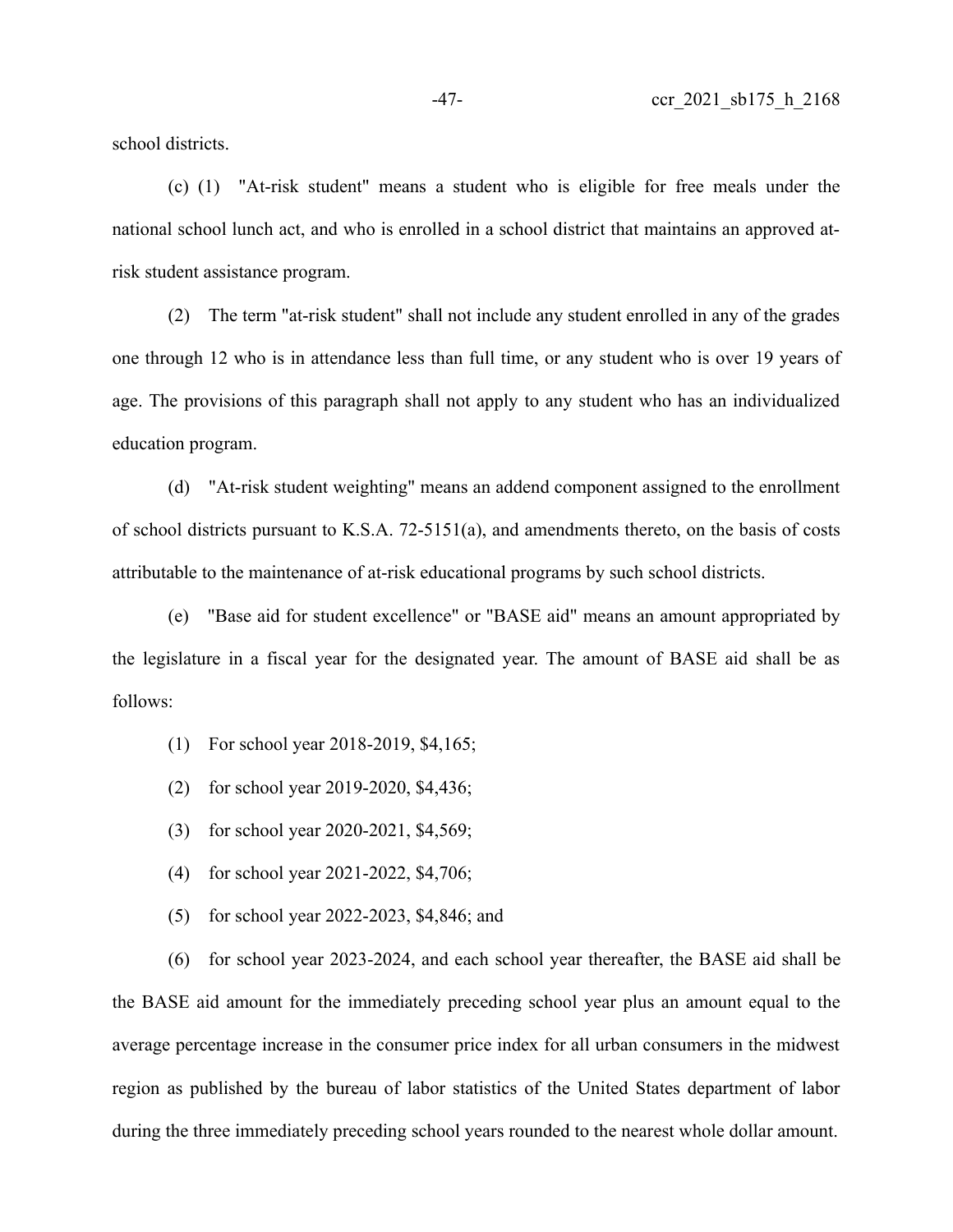(f) "Bilingual weighting" means an addend component assigned to the enrollment of school districts pursuant to K.S.A. 72-5150, and amendments thereto, on the basis of costs attributable to the maintenance of bilingual educational programs by such school districts.

(g) "Board" means the board of education of a school district.

(h) "Budget per student" means the general fund budget of a school district divided by the enrollment of the school district.

(i) "Categorical fund" means and includes the following funds of a school district: Adult education fund; adult supplementary education fund; at-risk education fund; bilingual education fund; career and postsecondary education fund; driver training fund; educational excellence grant program fund; extraordinary school program fund; food service fund; parent education program fund; preschool-aged at-risk education fund; professional development fund; special education fund; and summer program fund.

(j) "Cost-of-living weighting" means an addend component assigned to the enrollment of school districts pursuant to K.S.A. 72-5159, and amendments thereto, on the basis of costs attributable to the cost of living in such school districts.

(k) "Current school year" means the school year during which state foundation aid is determined by the state board under K.S.A. 72-5134, and amendments thereto.

(l) "Enrollment" means, except as provided in section 21, and amendments thereto:

(1) The number of students regularly enrolled in kindergarten and grades one through 12 in the school district on September 20 of the preceding school year plus the number of preschool-aged at-risk students regularly enrolled in the school district on September 20 of the current school year, except a student who is a foreign exchange student shall not be counted unless such student is regularly enrolled in the school district on September 20 and attending kindergarten or any of the grades one through 12 maintained by the school district for at least one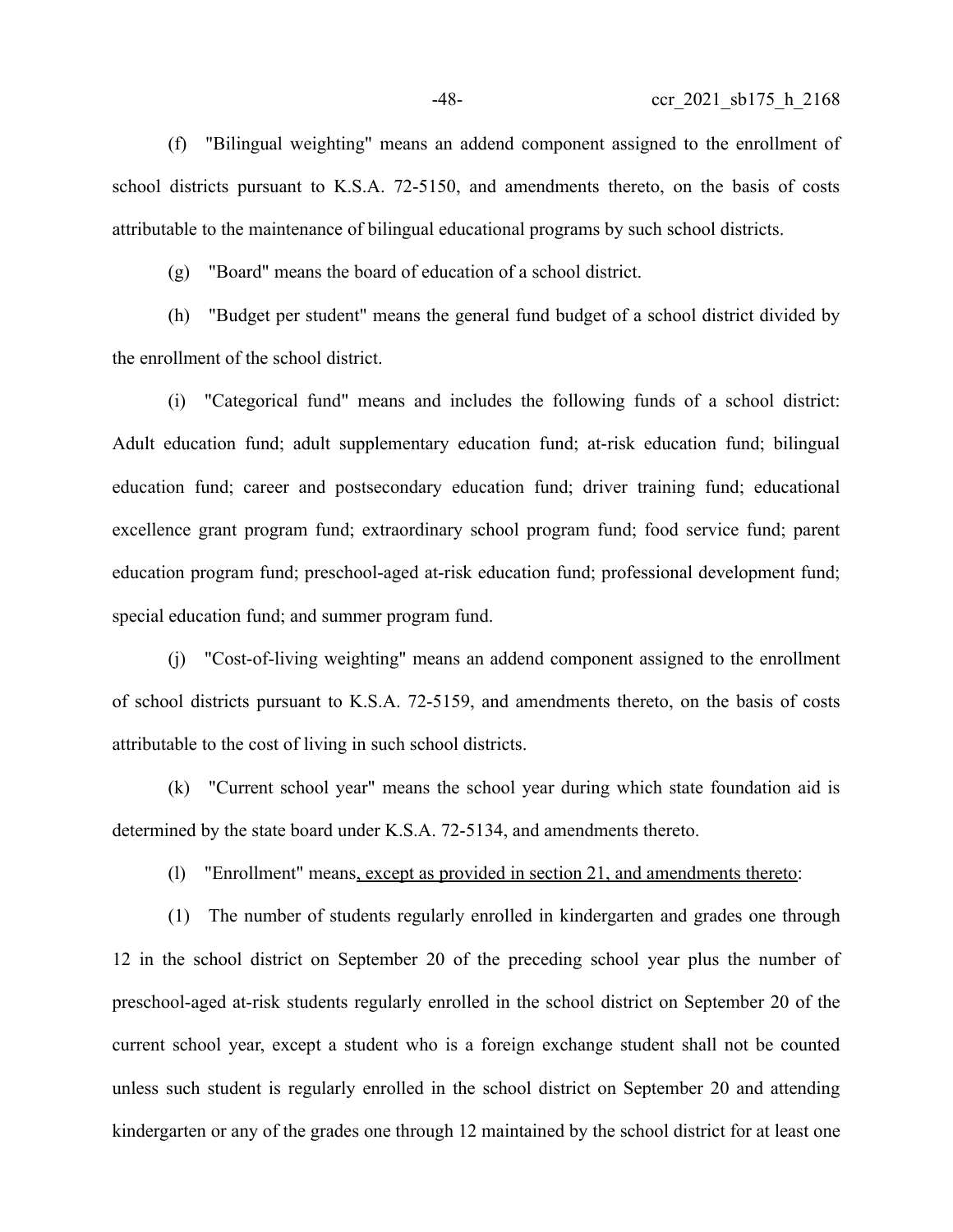semester or two quarters, or the equivalent thereof.

(2) If the enrollment in a school district in the preceding school year has decreased from enrollment in the second preceding school year, the enrollment of the school district in the current school year means the sum of:

(A) The enrollment in the second preceding school year, excluding students under paragraph (2)(B), minus enrollment in the preceding school year of preschool-aged at-risk students, if any, plus enrollment in the current school year of preschool-aged at-risk students, if any; and

(B) the adjusted enrollment in the second preceding school year of any students participating in the tax credit for low income students scholarship program pursuant to K.S.A. 72-4351 et seq., and amendments thereto, in the preceding school year, if any, plus the adjusted enrollment in the preceding school year of preschool-aged at-risk students who are participating in the tax credit for low income students scholarship program pursuant to K.S.A. 72-4351 et seq., and amendments thereto, in the current school year, if any.

(3) For any school district that has a military student, as that term is defined in K.S.A. 72-5139, and amendments thereto, enrolled in such district, and that received federal impact aid for the preceding school year, if the enrollment in such school district in the preceding school year has decreased from enrollment in the second preceding school year, the enrollment of the school district in the current school year means whichever is the greater of:

(A) The enrollment determined under paragraph (2); or

(B) the sum of the enrollment in the preceding school year of preschool-aged at-risk students, if any, and the arithmetic mean of the sum of:

(i) The enrollment of the school district in the preceding school year, minus the enrollment in such school year of preschool-aged at-risk students, if any;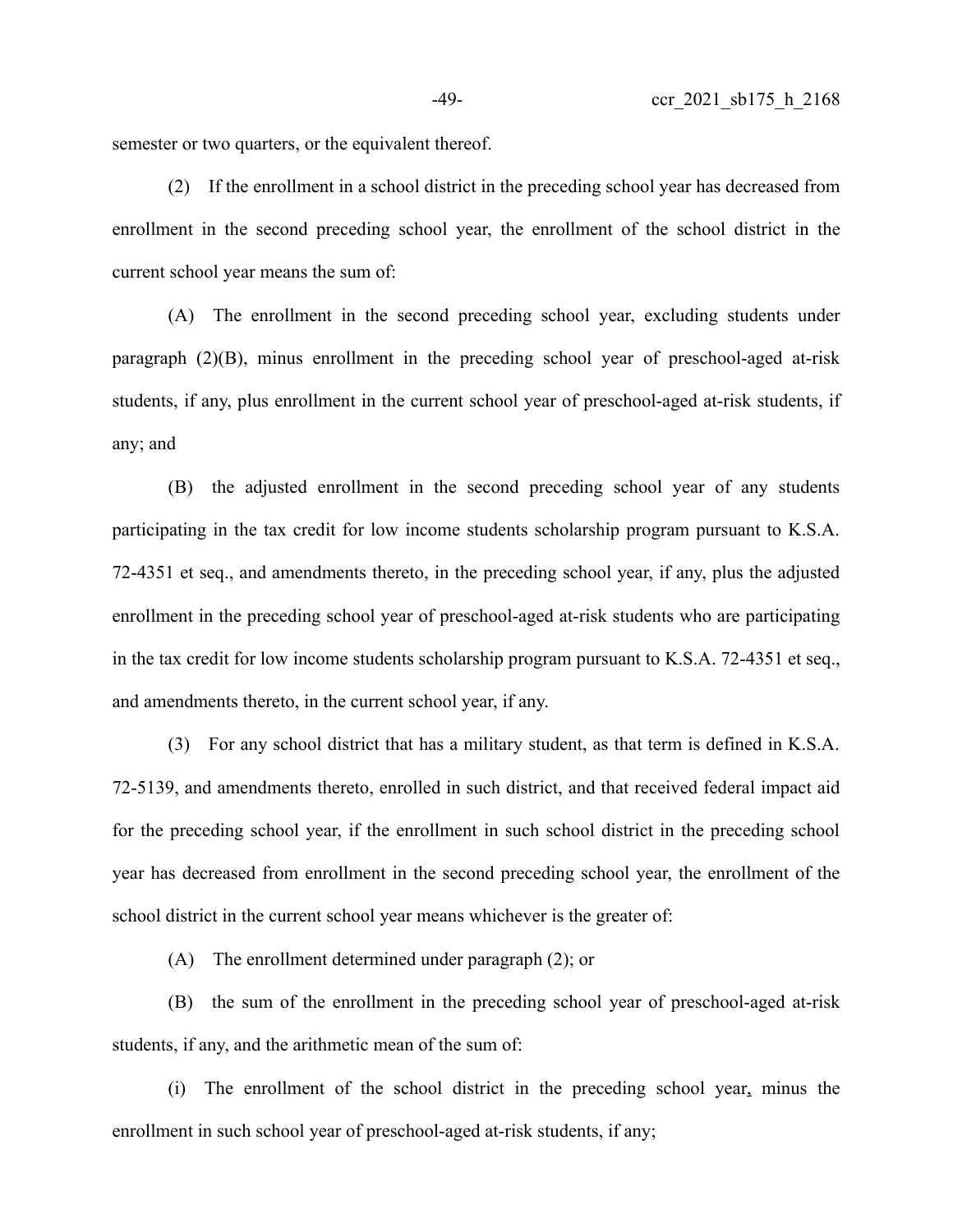(ii) the enrollment in the second preceding school year, minus the enrollment in such school year of preschool-aged at-risk students, if any; and

(iii) the enrollment in the third preceding school year, minus the enrollment in such school year of preschool-aged at-risk students, if any.

(4) The enrollment determined under paragraph (1), (2) or (3), except if the school district begins to offer kindergarten on a full-time basis in such school year, students regularly enrolled in kindergarten in the school district in the preceding school year shall be counted as one student regardless of actual attendance during such preceding school year.

(m) "February 20" has its usual meaning, except that in any year in which February 20 is not a day on which school is maintained, it means the first day after February 20 on which school is maintained.

(n) "Federal impact aid" means an amount equal to the federally qualified percentage of the amount of moneys a school district receives in the current school year under the provisions of title I of public law 874 and congressional appropriations therefor, excluding amounts received for assistance in cases of major disaster and amounts received under the low-rent housing program. The amount of federal impact aid shall be determined by the state board in accordance with terms and conditions imposed under the provisions of the public law and rules and regulations thereunder.

(o) "General fund" means the fund of a school district from which operating expenses are paid and in which is deposited all amounts of state foundation aid provided under this act, payments under K.S.A. 72-528, and amendments thereto, payments of federal funds made available under the provisions of title I of public law 874, except amounts received for assistance in cases of major disaster and amounts received under the low-rent housing program and such other moneys as are provided by law.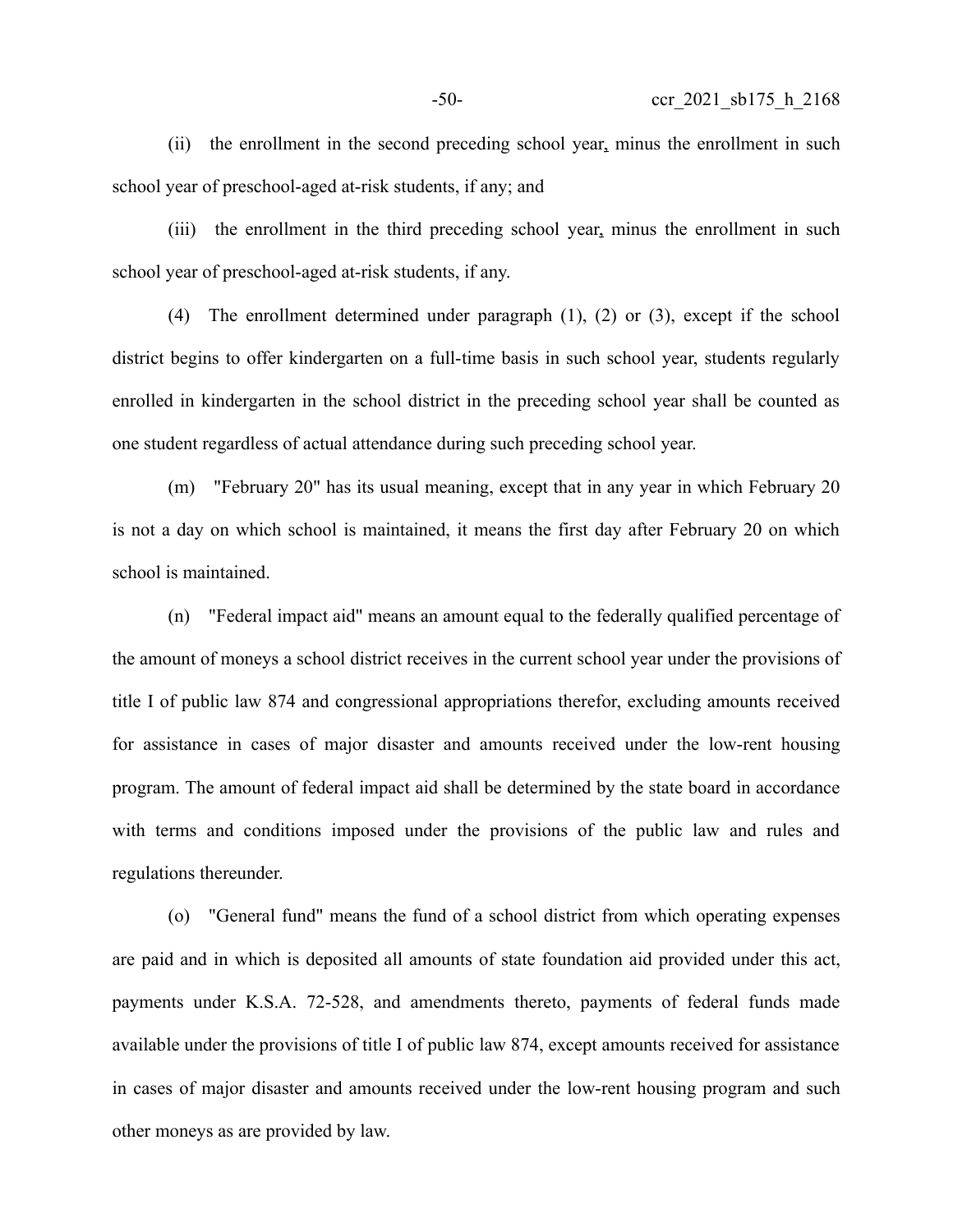(p) "General fund budget" means the amount budgeted for operating expenses in the general fund of a school district.

(q) "High-density at-risk student weighting" means an addend component assigned to the enrollment of school districts pursuant to K.S.A. 72-5151(b), and amendments thereto, on the basis of costs attributable to the maintenance of at-risk educational programs by such school districts.

(r) "High enrollment weighting" means an addend component assigned to the enrollment of school districts pursuant to K.S.A. 72-5149(b), and amendments thereto, on the basis of costs attributable to maintenance of educational programs by such school districts.

(s) "Juvenile detention facility" means the same as such term is defined in K.S.A. 72- 1173, and amendments thereto.

(t) "Local foundation aid" means the sum of the following amounts:

(1) An amount equal to any unexpended and unencumbered balance remaining in the general fund of the school district, except moneys received by the school district and authorized to be expended for the purposes specified in K.S.A. 72-5168, and amendments thereto;

(2) an amount equal to any remaining proceeds from taxes levied under authority of K.S.A. 72-7056 and 72-7072, and amendments thereto, prior to their repeal;

(3) an amount equal to the amount deposited in the general fund in the current school year from moneys received in such school year by the school district under the provisions of K.S.A. 72-3123(a), and amendments thereto;

(4) an amount equal to the amount deposited in the general fund in the current school year from moneys received in such school year by the school district pursuant to contracts made and entered into under authority of K.S.A. 72-3125, and amendments thereto;

(5) an amount equal to the amount credited to the general fund in the current school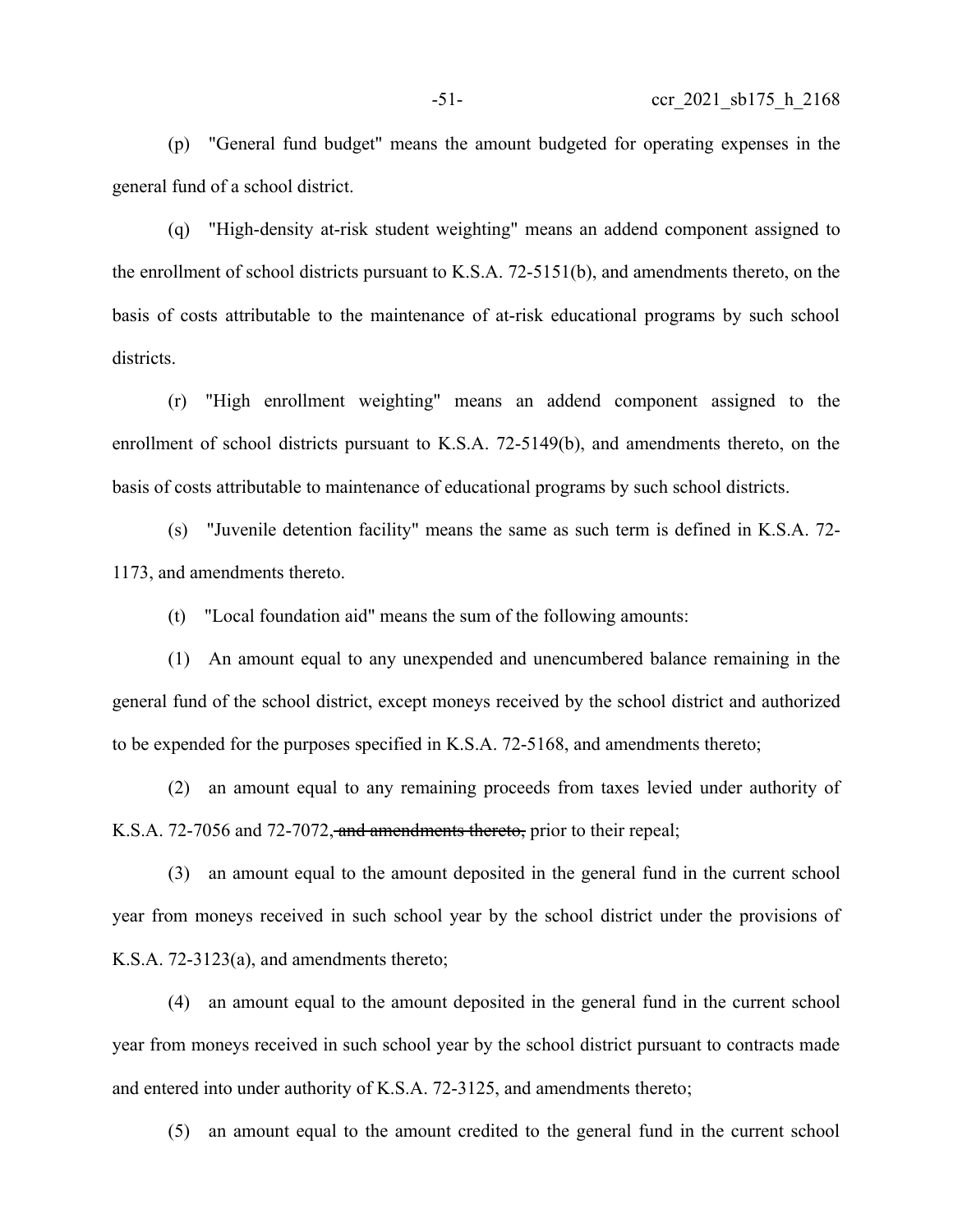year from moneys distributed in such school year to the school district under the provisions of articles 17 and 34 of chapter 12 of the Kansas Statutes Annotated, and amendments thereto, and under the provisions of articles 42 and 51 of chapter 79 of the Kansas Statutes Annotated, and amendments thereto;

(6) an amount equal to the amount of payments received by the school district under the provisions of K.S.A. 72-3423, and amendments thereto;

(7) an amount equal to the amount of any grant received by the school district under the provisions of K.S.A. 72-3425, and amendments thereto; and

(8) an amount equal to 70% of the federal impact aid of the school district.

(u) "Low enrollment weighting" means an addend component assigned to the enrollment of school districts pursuant to K.S.A. 72-5149(a), and amendments thereto, on the basis of costs attributable to maintenance of educational programs by such school districts.

(v) "Operating expenses" means the total expenditures and lawful transfers from the general fund of a school district during a school year for all purposes, except expenditures for the purposes specified in K.S.A. 72-5168, and amendments thereto.

(w) "Preceding school year" means the school year immediately before the current school year.

(x) "Preschool-aged at-risk student" means an at-risk student who has attained the age of three years, is under the age of eligibility for attendance at kindergarten, and has been selected by the state board in accordance with guidelines governing the selection of students for participation in head start programs.

(y) "Preschool-aged exceptional children" means exceptional children, except gifted children, who have attained the age of three years but are under the age of eligibility for attendance at kindergarten. The terms "exceptional children" and "gifted children" have the same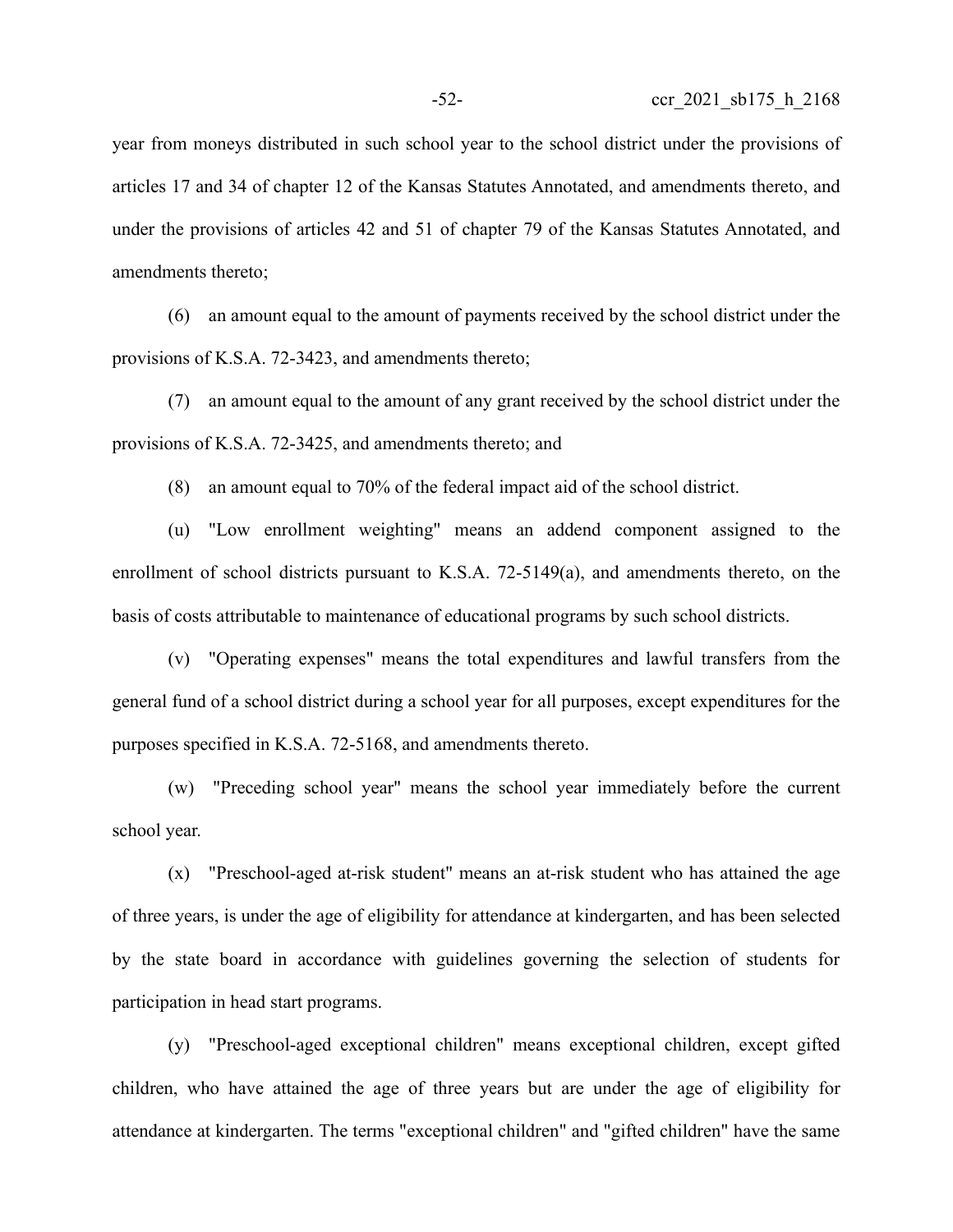meaning as those terms are defined in K.S.A. 72-3404, and amendments thereto.

(z) "Psychiatric residential treatment facility" means the same as such term is defined in K.S.A. 72-1173, and amendments thereto.

(aa) (1) <u>"Remote enrollment" means the number of students regularly enrolled in</u> kindergarten and grades one through 12 in the school district who attended school through remote learning for any of the time periods described in section 21, and amendments thereto.

(2) This subsection shall not apply in any school year prior to the 2021-2022 school year.

(bb) (1) "Remote learning" means a method of providing education in which the student, although regularly enrolled in a school district, does not physically attend the attendance center such student would otherwise attend in person on a full-time basis and curriculum and instruction are prepared, provided and supervised by teachers and staff of such school district so as to approximate the student learning experience that would take place in the attendance center classroom.

(2) "Remote learning" does not include virtual school as such term is defined in K.S.A. 72-3712, and amendments thereto.

(3) This subsection shall not apply in any school year prior to the 2021-2022 school year.

(cc) "School district" means a school district organized under the laws of this state that is maintaining public school for a school term in accordance with the provisions of K.S.A. 72- 3115, and amendments thereto.

(bb)(dd) "School facilities weighting" means an addend component assigned to the enrollment of school districts pursuant to K.S.A. 72-5156, and amendments thereto, on the basis of costs attributable to commencing operation of one or more new school facilities by such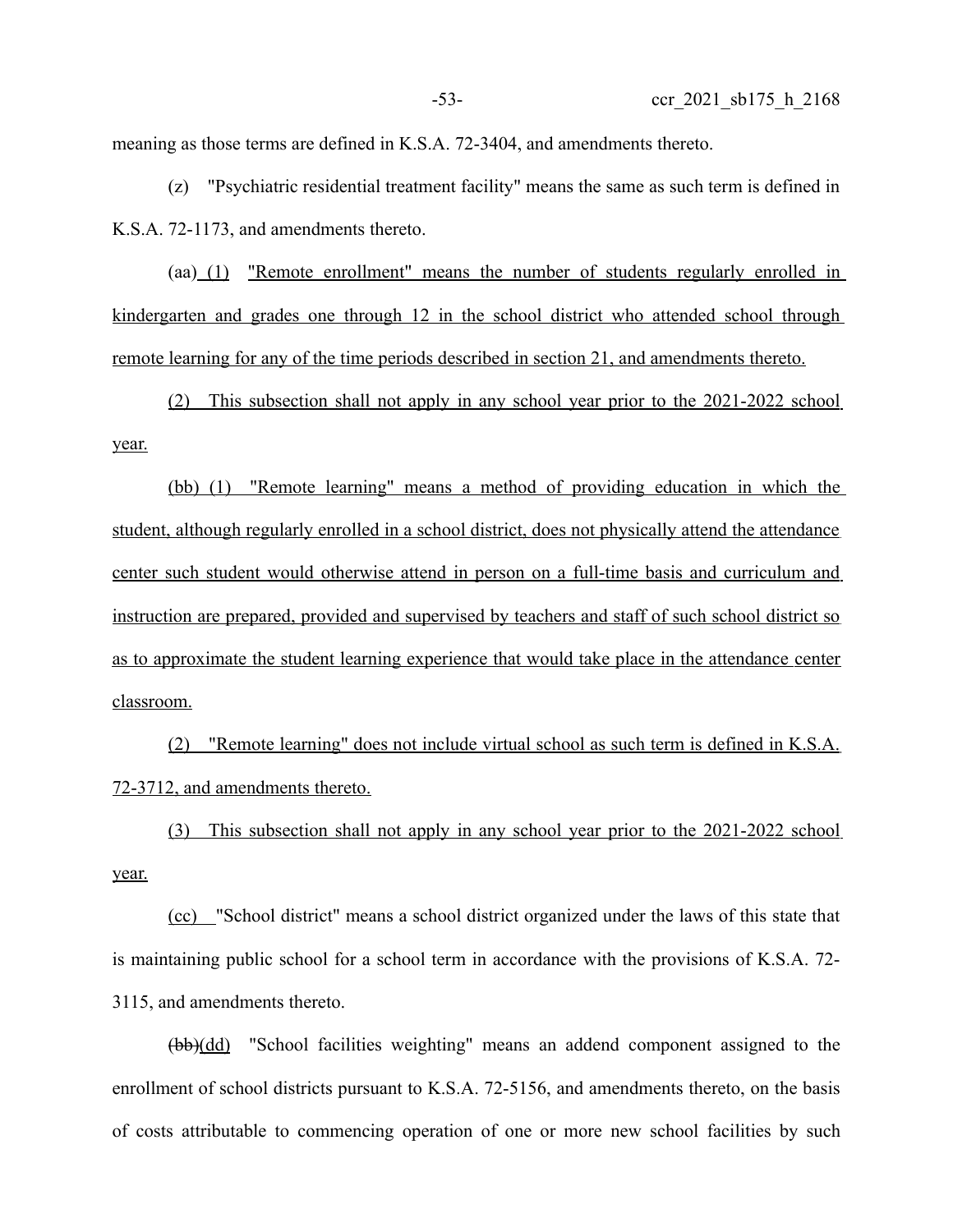school districts.

 $(ee)(ee)$  "School year" means the 12-month period ending June 30.

(dd)(ff) "September 20" has its usual meaning, except that in any year in which September 20 is not a day on which school is maintained, it means the first day after September 20 on which school is maintained.

(ee)(gg) "Special education and related services weighting" means an addend component assigned to the enrollment of school districts pursuant to K.S.A. 72-5157, and amendments thereto, on the basis of costs attributable to the maintenance of special education and related services by such school districts.

(ff)(hh) "State board" means the state board of education.

 $(gg)(ii)$  "State foundation aid" means the amount of aid distributed to a school district as determined by the state board pursuant to K.S.A. 72-5134, and amendments thereto.

(hh)(jj) (1) "Student" means any person who is regularly enrolled in a school district and attending kindergarten or any of the grades one through 12 maintained by the school district or who is regularly enrolled in a school district and attending kindergarten or any of the grades one through 12 in another school district in accordance with an agreement entered into under authority of K.S.A. 72-13,101, and amendments thereto, or who is regularly enrolled in a school district and attending special education services provided for preschool-aged exceptional children by the school district.

(2) (A) Except as otherwise provided in this subsection, the following shall be counted as one student:

(i) A student in attendance full-time; and

(ii) a student enrolled in a school district and attending special education and related services, provided for by the school district.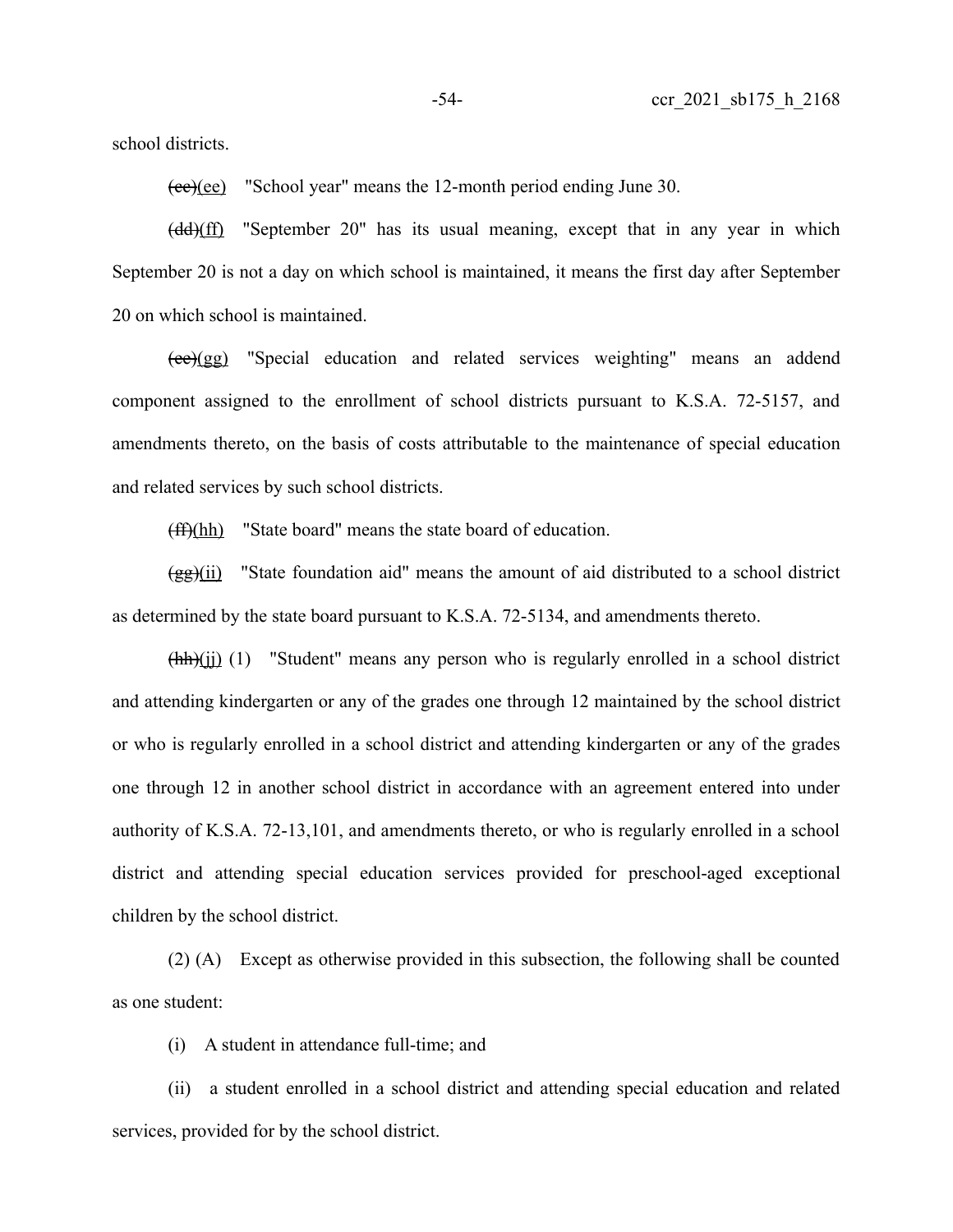(B) The following shall be counted as  $\frac{1}{2}$  student:

(i) A student enrolled in a school district and attending special education and related services for preschool-aged exceptional children provided for by the school district; and

(ii) a preschool-aged at-risk student enrolled in a school district and receiving services under an approved at-risk student assistance plan maintained by the school district.

(C) A student in attendance part-time shall be counted as that proportion of one student  $f_{\text{L}}$  to the nearest  $\frac{1}{10}$ , that the student's attendance bears to full-time attendance.

(D) A student enrolled in and attending an institution of postsecondary education that is authorized under the laws of this state to award academic degrees shall be counted as one student if the student's postsecondary education enrollment and attendance together with the student's attendance in either of the grades 11 or 12 is at least  $\frac{5}{6}$  time, otherwise the student shall be counted as that proportion of one student  $\leftarrow$  to the nearest  $\frac{1}{10}$ , that the total time of the student's postsecondary education attendance and attendance in grades 11 or 12, as applicable, bears to full-time attendance.

(E) A student enrolled in and attending a technical college, a career technical education program of a community college or other approved career technical education program shall be counted as one student, if the student's career technical education attendance together with the student's attendance in any of grades nine through 12 is at least  $\frac{5}{6}$  time, otherwise the student shall be counted as that proportion of one student  $\leftarrow$  to the nearest  $\frac{1}{10}$ , that the total time of the student's career technical education attendance and attendance in any of grades nine through 12 bears to full-time attendance.

(F) A student enrolled in a school district and attending a non-virtual school and also attending a virtual school shall be counted as that proportion of one student  $\left( \frac{1}{\epsilon} \right)$  to the nearest  $\frac{1}{10}$ , that the student's attendance at the non-virtual school bears to full-time attendance.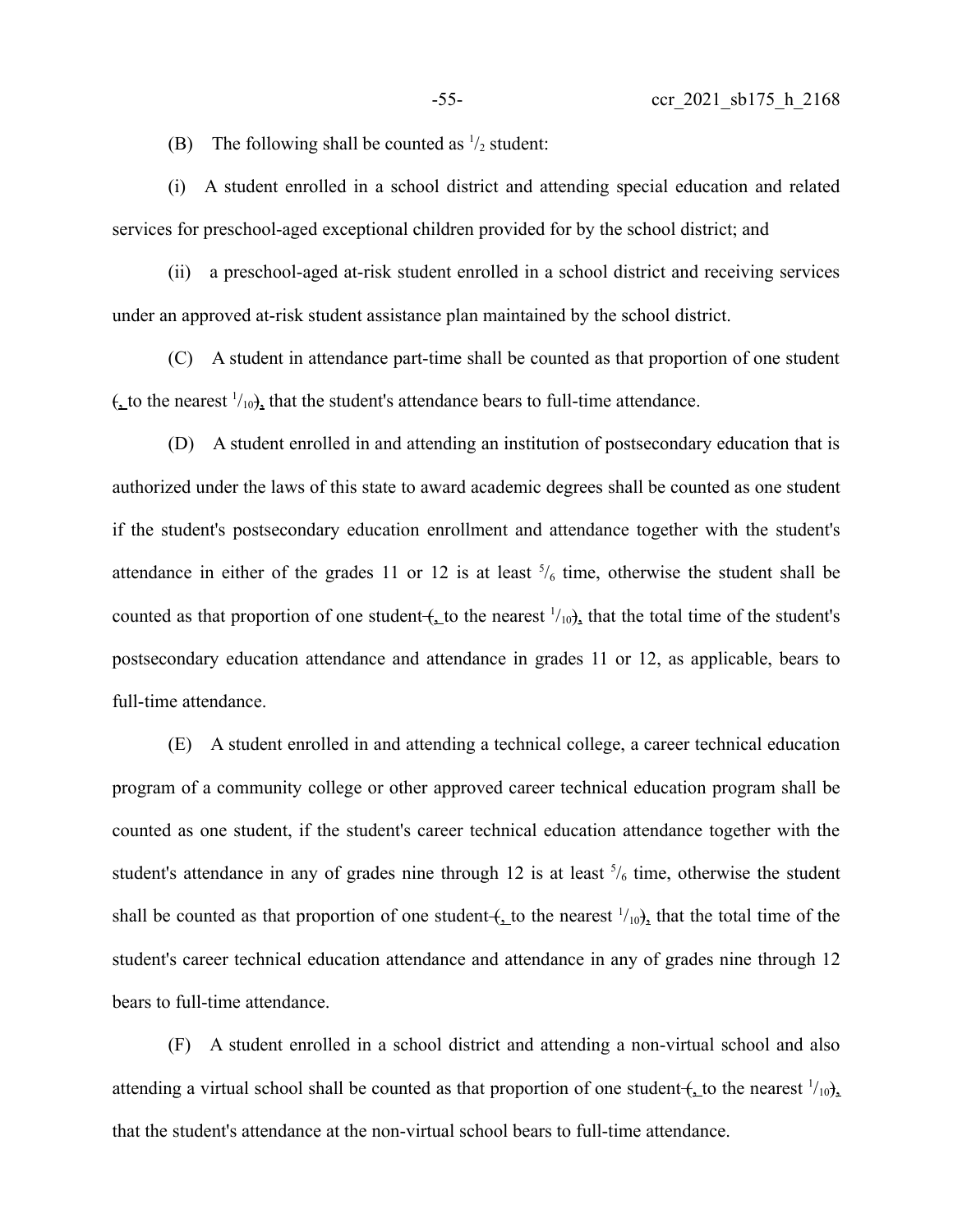-56- ccr 2021 sb175 h 2168

(G) A student enrolled in a school district and attending special education and related services provided for by the school district and also attending a virtual school shall be counted as that proportion of one student  $\leftarrow$  to the nearest  $\frac{1}{10}$ , that the student's attendance at the non-virtual school bears to full-time attendance.

(H) A student enrolled in a school district and attending school on a part-time basis through remote learning and also attending school in person on a part-time basis shall be counted as that proportion of one student, to the nearest  $\frac{1}{10}$ , that the student's in-person attendance bears to full-time attendance.

 $(H)(I)(i)$  Except as provided in clause (ii), a student enrolled in a school district who is not a resident of Kansas shall be counted as follows:

(a) For school year 2018-2019, one student;

(b) for school years 2019-2020 and 2020-2021,  $\frac{3}{4}$  of a student; and

(c) for school year 2021-2022 and each school year thereafter,  $\frac{1}{2}$  of a student.

(ii) This subparagraph  $(H)$  shall not apply to:

(a) A student whose parent or legal guardian is an employee of the school district where such student is enrolled; or

(b) a student who attended public school in Kansas during school year 2016-2017 and who attended public school in Kansas during the immediately preceding school year.

(3) The following shall not be counted as a student:

(A) An individual residing at the Flint Hills job corps center;

(B) except as provided in paragraph (2), an individual confined in and receiving educational services provided for by a school district at a juvenile detention facility; and

(C) an individual enrolled in a school district but housed, maintained and receiving educational services at a state institution or a psychiatric residential treatment facility.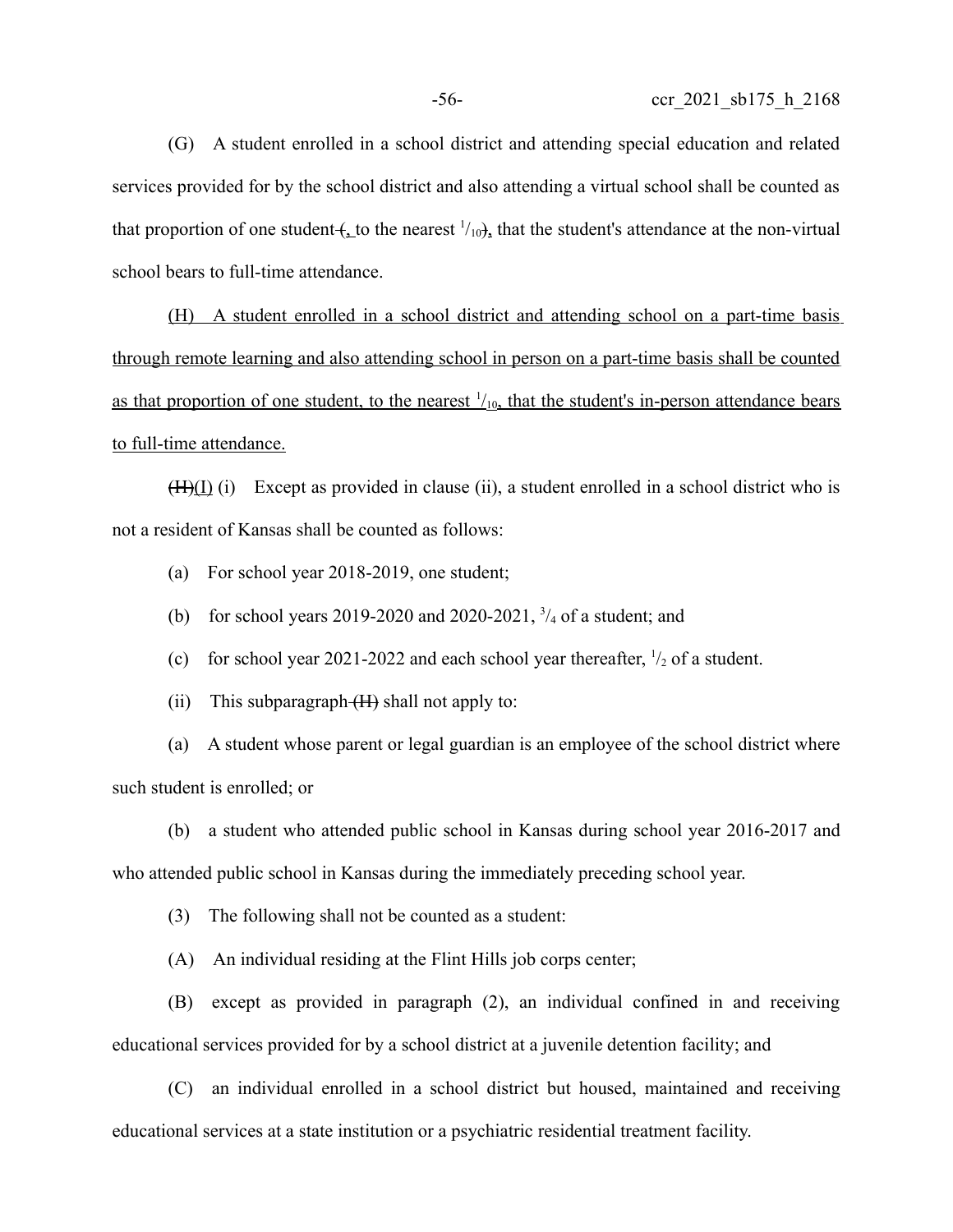(4) A student enrolled in virtual school pursuant to K.S.A. 72-3711 et seq., and amendments thereto, shall be counted in accordance with the provisions of K.S.A. 72-3715, and amendments thereto.

(5) A student enrolled in a school district who attends school through remote learning shall be counted in accordance with the provisions of this section and section 21, and amendments thereto.

 $(ii)(kk)$  "Total foundation aid" means an amount equal to the product obtained by multiplying the BASE aid by the adjusted enrollment of a school district.

(ii)(ll) "Transportation weighting" means an addend component assigned to the enrollment of school districts pursuant to K.S.A. 72-5148, and amendments thereto, on the basis of costs attributable to the provision or furnishing of transportation.

(kk)(mm) "Virtual school" means the same as such term is defined in K.S.A. 72-3712, and amendments thereto.

Sec. 30. On and after July 1, 2021, K.S.A. 72-5134 is hereby amended to read as follows: 72-5134. (a) In each school year, the state board shall determine the amount of state foundation aid for each school district for such school year. The state board shall determine the amount of the school district's local foundation aid for the school year. If the amount of the school district's local foundation aid is greater than the amount of total foundation aid determined for the school district for the school year, the school district shall not receive state foundation aid in any amount. If the amount of the school district's local foundation aid is less than the amount of total foundation aid determined for the school district for the school year, the state board shall subtract the amount of the school district's local foundation aid from the amount of total foundation aid. Subject to the provisions of subsection (b), the remainder is the amount of state foundation aid the school district shall receive for the school year.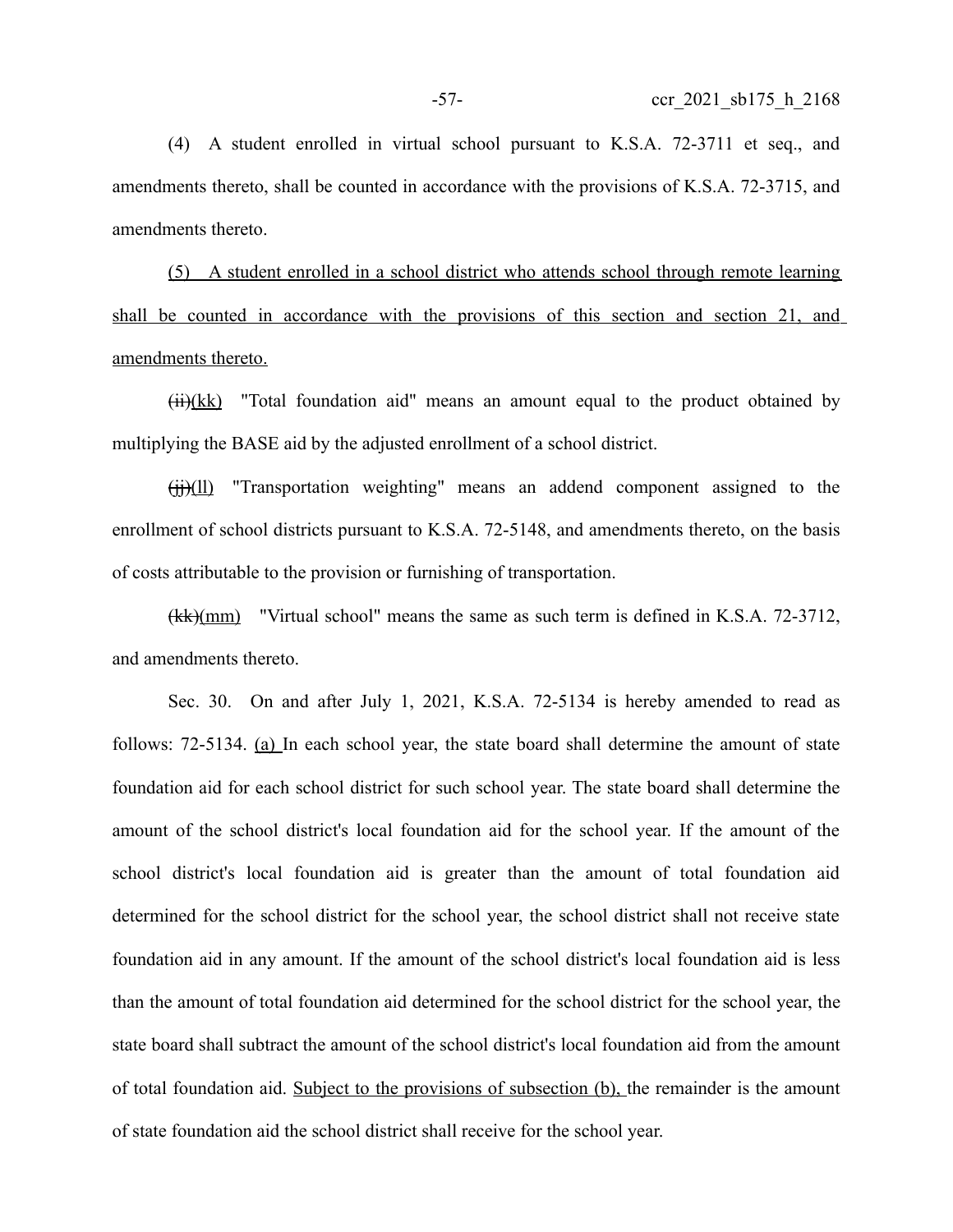(b) For school year 2022-2023 and each school year thereafter, the state board shall adjust the amount of state foundation aid for each school district in accordance with section 14, and amendments thereto.

Sec. 31. On and after July 1, 2021, K.S.A. 72-5151 is hereby amended to read as follows: 72-5151. (a) The at-risk student weighting of each school district shall be determined by the state board as follows:

(1) Determine the number of at-risk students included in the enrollment of the school district; and

(2) multiply the number determined under subsection (a)(1) by 0.484. The resulting sum is the at-risk student weighting of the school district.

(b) Except as provided in subsection (b)(4), the high-density at-risk student weighting of each school district shall be determined by the state board as follows:

(1) (A) If the enrollment of the school district is at least 35% at-risk students, but less than 50% at-risk students:

(i) Subtract 35% from the percentage of at-risk students included in the enrollment of the school district;

(ii) multiply the difference determined under subsection  $(b)(1)(A)(i)$  by 0.7; and

 $(iii)$  multiply the product determined under subsection  $(b)(1)(A)(ii)$  by the number of at-risk students included in the enrollment of the school district; or

(B) if the enrollment of the school district is 50% or more at-risk students, multiply the number of at-risk students included in the enrollment of the school district by 0.105; or

(2) (A) if the enrollment of a school in the school district is at least 35% at-risk students, but less than 50% at-risk students:

(i) Subtract 35% from the percentage of at-risk students included in the enrollment of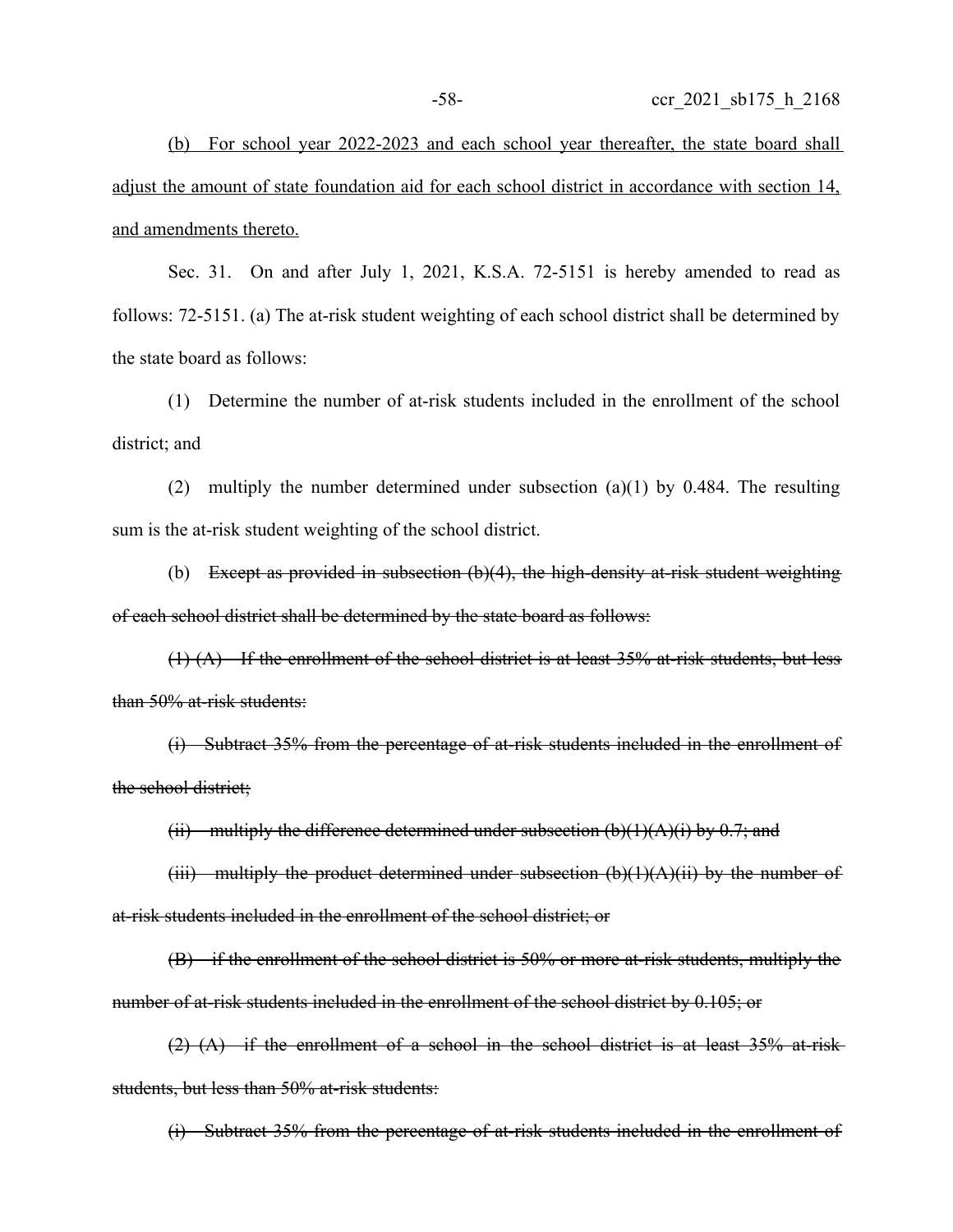such school;

(ii) multiply the difference determined under subsection  $(b)(2)(A)(i)$  by 0.7; and

(iii) multiply the product determined under subsection  $(b)(2)(A)(ii)$  by the number of at-risk students included in the enrollment of such school; or

(B) if the enrollment of a school in the school district is 50% or more at-risk students, multiply the number of at-risk students included in the enrollment of such school by 0.105; and

(C) add the products determined under subsections  $(b)(2)(A)(iii)$  and  $(b)(2)(B)$  for each such school in the school district, respectively.

(3) The high-density at-risk weighting of the school district shall be the greater of the product determined under subsection (b)(1) or the sum determined under subsection (b)(2)(C).

(4) Commencing in school year 2018-2019, school districts that qualify to receive the high-density at-risk weighting pursuant to this section shall spend any money attributable to the school district's high-density at-risk weighting on the at-risk best practices developed by the state board pursuant to K.S.A. 72-5153(d), and amendments thereto. If a school district that qualifies for the high-density at-risk weighting does not spend such money on such best practices, the state board shall notify the school district that it shall either spend such money on such best practices or shall show improvement within five years of notification. Improvement shall include, but not be limited to, the following: (A) The percentage of students at grade level on state math and English language arts assessments; (B) the percentage of students that are college and career ready on state math and English language arts assessments; (C) the average composite ACT score; or (D) the four-year graduation rate. If a school district does not spend such money on such best practices and does not show improvement within five years, the school district shall not qualify to receive the high-density at-risk weighting in the succeeding school year.

(5) The provisions of this subsection shall expire on July 1, 2020. On and after July 1,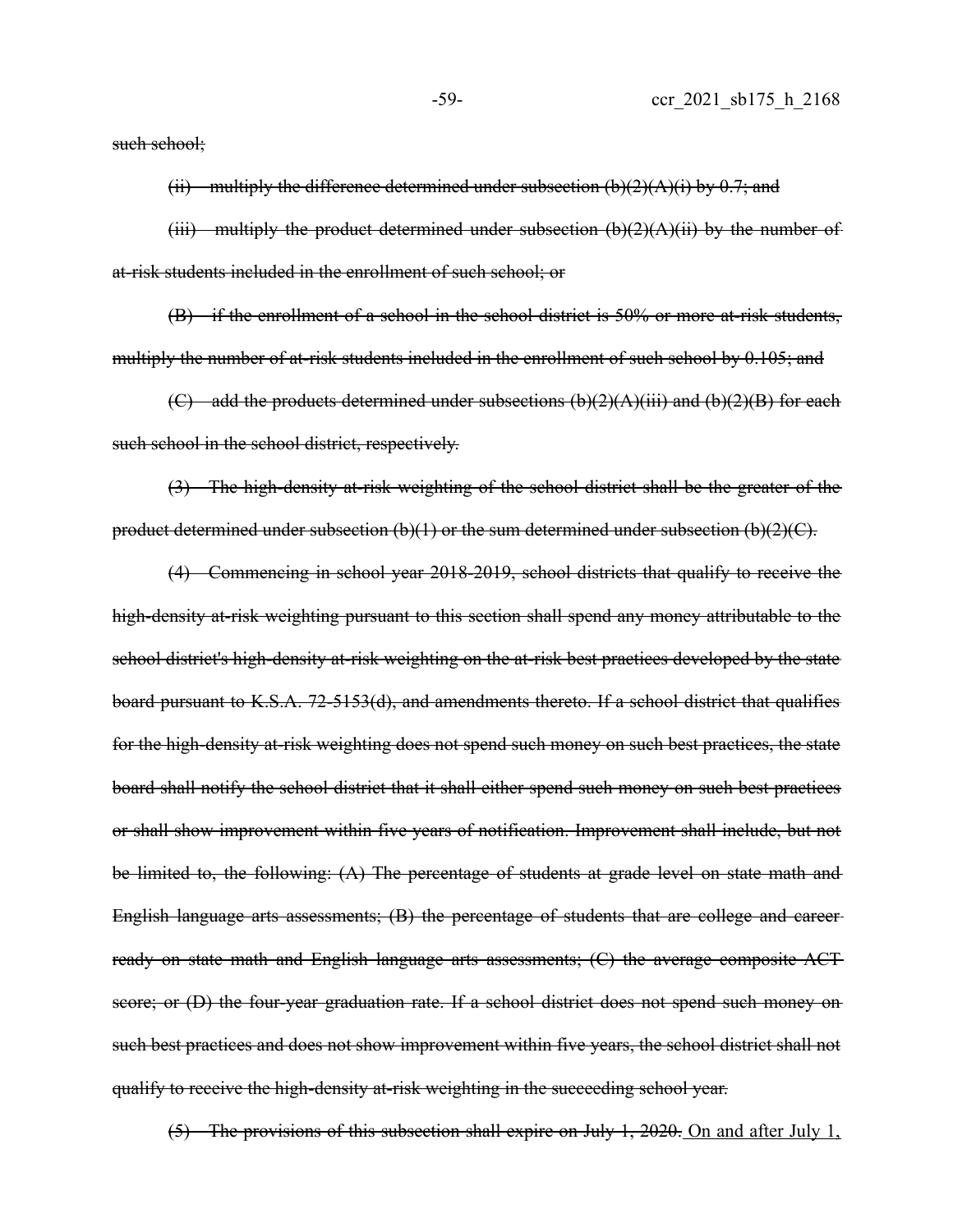$2021$ , except as provided in subsection (b)(4), the high-density at-risk student weighting of each school district shall be determined by the state board as follows:

(1) (A) If the enrollment of the school district is at least 35% at-risk students, but less than 50% at-risk students:

(i) Subtract 35% from the percentage of at-risk students included in the enrollment of the school district;

(ii) multiply the difference determined under subsection  $(b)(1)(A)(i)$  by 0.7; and

(iii) multiply the product determined under subsection  $(b)(1)(A)(ii)$  by the number of at-risk students included in the enrollment of the school district; or

(B) if the enrollment of the school district is 50% or more at-risk students, multiply the number of at-risk students included in the enrollment of the school district by 0.105; or

(2) (A) if the enrollment of a school in the school district is at least 35% at-risk students, but less than 50% at-risk students:

(i) Subtract 35% from the percentage of at-risk students included in the enrollment of such school;

(ii) multiply the difference determined under subsection  $(b)(2)(A)(i)$  by 0.7; and

(iii) multiply the product determined under subsection  $(b)(2)(A)(ii)$  by the number of at-risk students included in the enrollment of such school; or

(B) if the enrollment of a school in the school district is 50% or more at-risk students, multiply the number of at-risk students included in the enrollment of such school by 0.105; and

(C) add the products determined under subsections  $(b)(2)(A)(iii)$  and  $(b)(2)(B)$  for each such school in the school district, respectively.

(3) The high-density at-risk weighting of the school district shall be the greater of the product determined under subsection (b)(1) or the sum determined under subsection (b)(2)(C).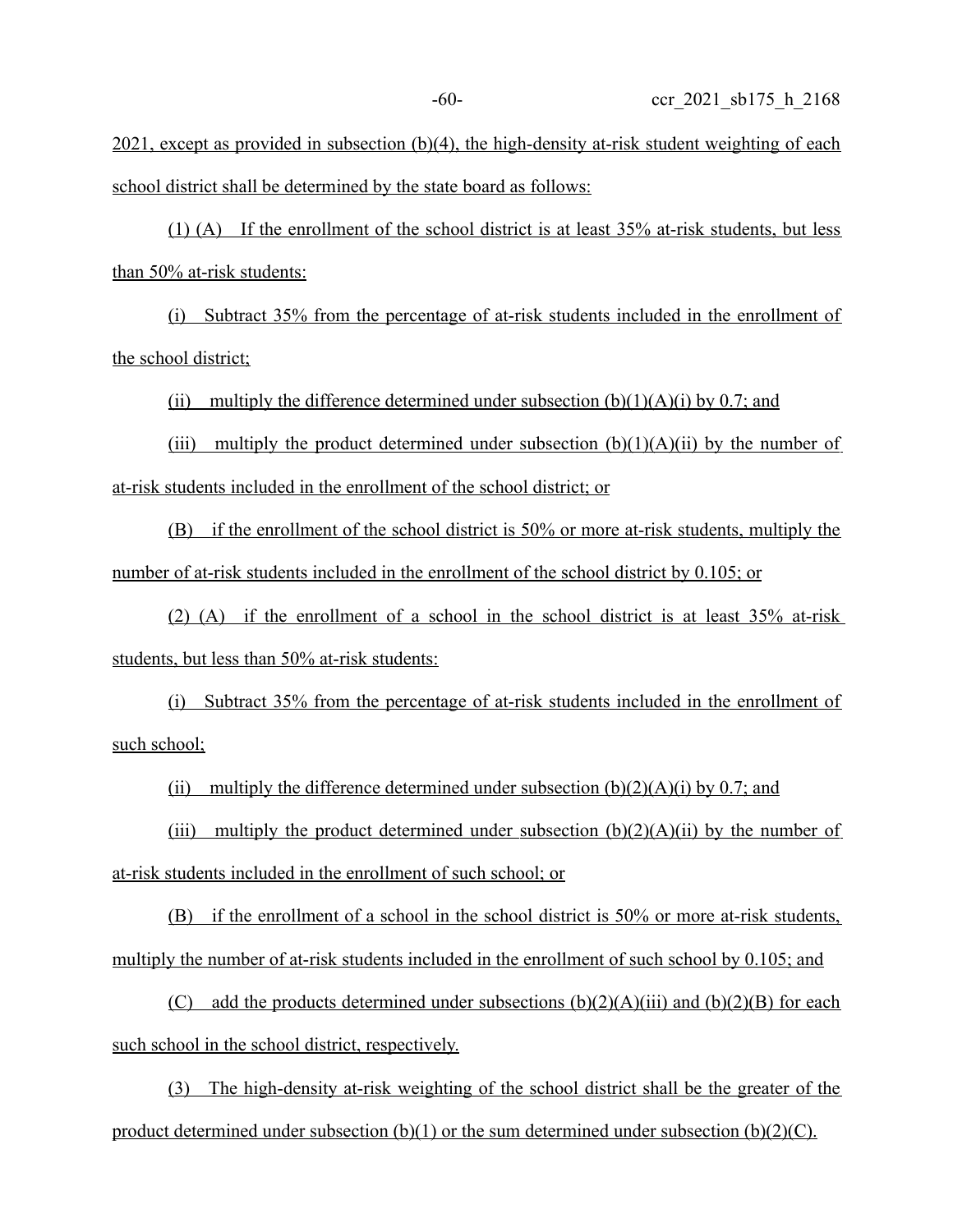(4) School districts that qualify to receive the high-density at-risk weighting pursuant to this section shall spend any money attributable to the school district's high-density at-risk weighting on the at-risk best practices developed by the state board pursuant to K.S.A. 72- 5153(d), and amendments thereto. If a school district that qualifies for the high-density at-risk weighting does not spend such money on such best practices, the state board shall notify the school district that it shall either spend such money on such best practices or shall show improvement within five years of notification. Improvement shall include, but not be limited to, the following: (A) The percentage of students at grade level on state math and English language arts assessments; (B) the percentage of students that are college and career ready on state math and English language arts assessments; (C) the average composite ACT score; or (D) the fouryear graduation rate. If a school district does not spend such money on such best practices and does not show improvement within five years, the school district shall not qualify to receive the high-density at-risk weighting in the succeeding school year.

(5) The provisions of this subsection shall expire on July 1, 2022.

Sec. 32. On and after July 1, 2021, K.S.A. 2020 Supp. 72-5178 is hereby amended to read as follows: 72-5178. (a) On or before January 15 of each year, the state department of education shall prepare and submit a performance accountability report and a longitudinal achievement report for all students enrolled in any public school or accredited nonpublic school in the state, each school district—and, each school operated by a school district and each accredited nonpublic school to the governor and to the legislature.

(b) Each performance accountability report shall be prepared in a single-page format containing the information that is required to be reported under the federal elementary and secondary education act, as amended by the federal every student succeeds act, public law 114- 95, or any successor federal acts, and the college and career readiness metrics developed and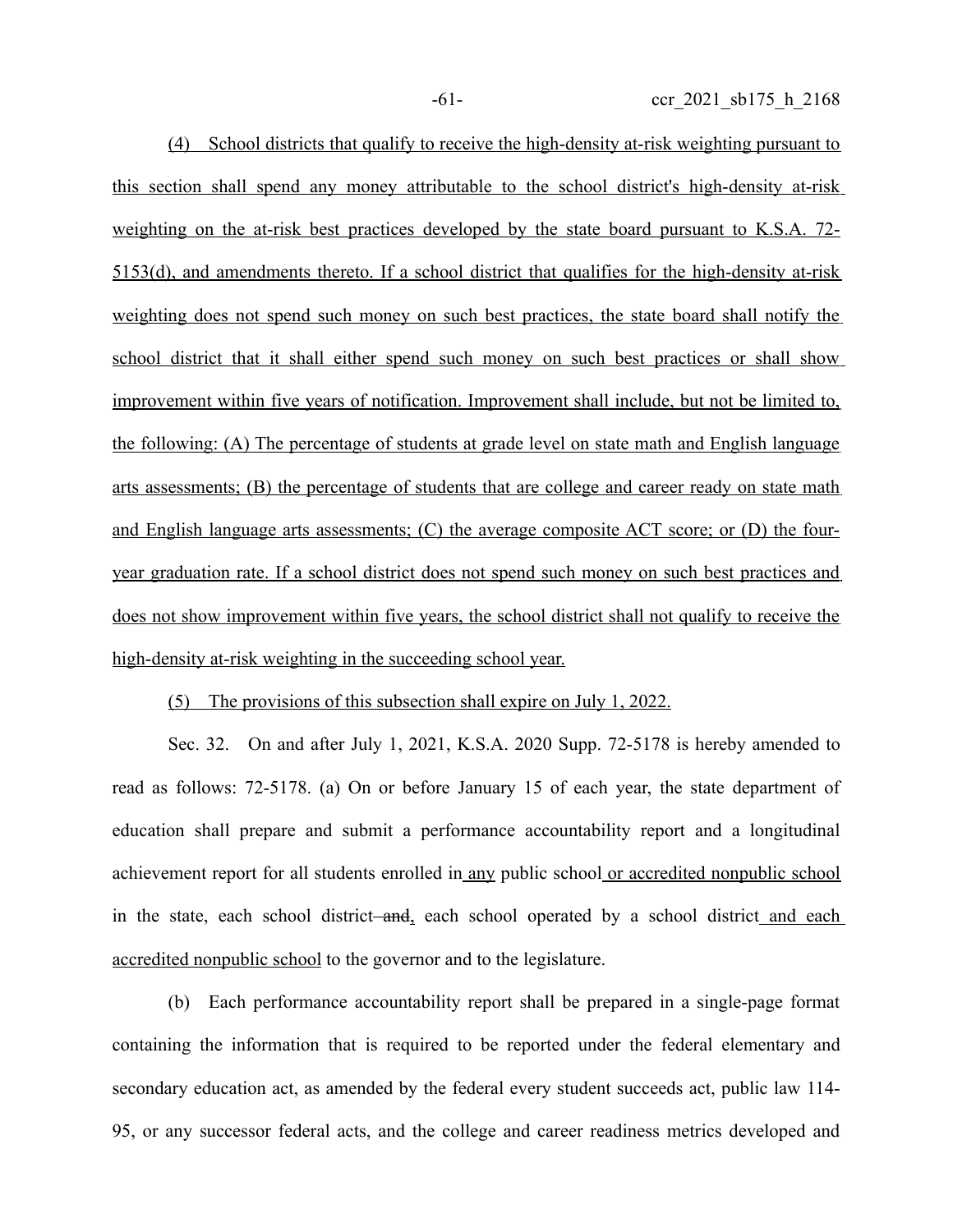implemented by the state board. The report shall use the categories for achievement identified under the federal every student succeeds act, public law 114-95, or any successor achievement categories. All categories and metrics included in the report shall be clearly defined.

(c) Each longitudinal achievement report shall provide the achievement rates on the state assessments for English language arts, math and science for all students and each student subgroup and the change in achievement rate year-over-year starting with the school year in which the state board first implemented new achievement standards on such state assessments.

(d) All reports prepared pursuant to this section shall be published in accordance with K.S.A. 2020 Supp. 72-1181, and amendments thereto.

Sec. 33. On and after July 1, 2021, K.S.A. 79-32,117 is hereby amended to read as follows: 79-32,117. (a) The Kansas adjusted gross income of an individual means such individual's federal adjusted gross income for the taxable year, with the modifications specified in this section.

(b) There shall be added to federal adjusted gross income:

(i) Interest income less any related expenses directly incurred in the purchase of state or political subdivision obligations, to the extent that the same is not included in federal adjusted gross income, on obligations of any state or political subdivision thereof, but to the extent that interest income on obligations of this state or a political subdivision thereof issued prior to January 1, 1988, is specifically exempt from income tax under the laws of this state authorizing the issuance of such obligations, it shall be excluded from computation of Kansas adjusted gross income whether or not included in federal adjusted gross income. Interest income on obligations of this state or a political subdivision thereof issued after December 31, 1987, shall be excluded from computation of Kansas adjusted gross income whether or not included in federal adjusted gross income.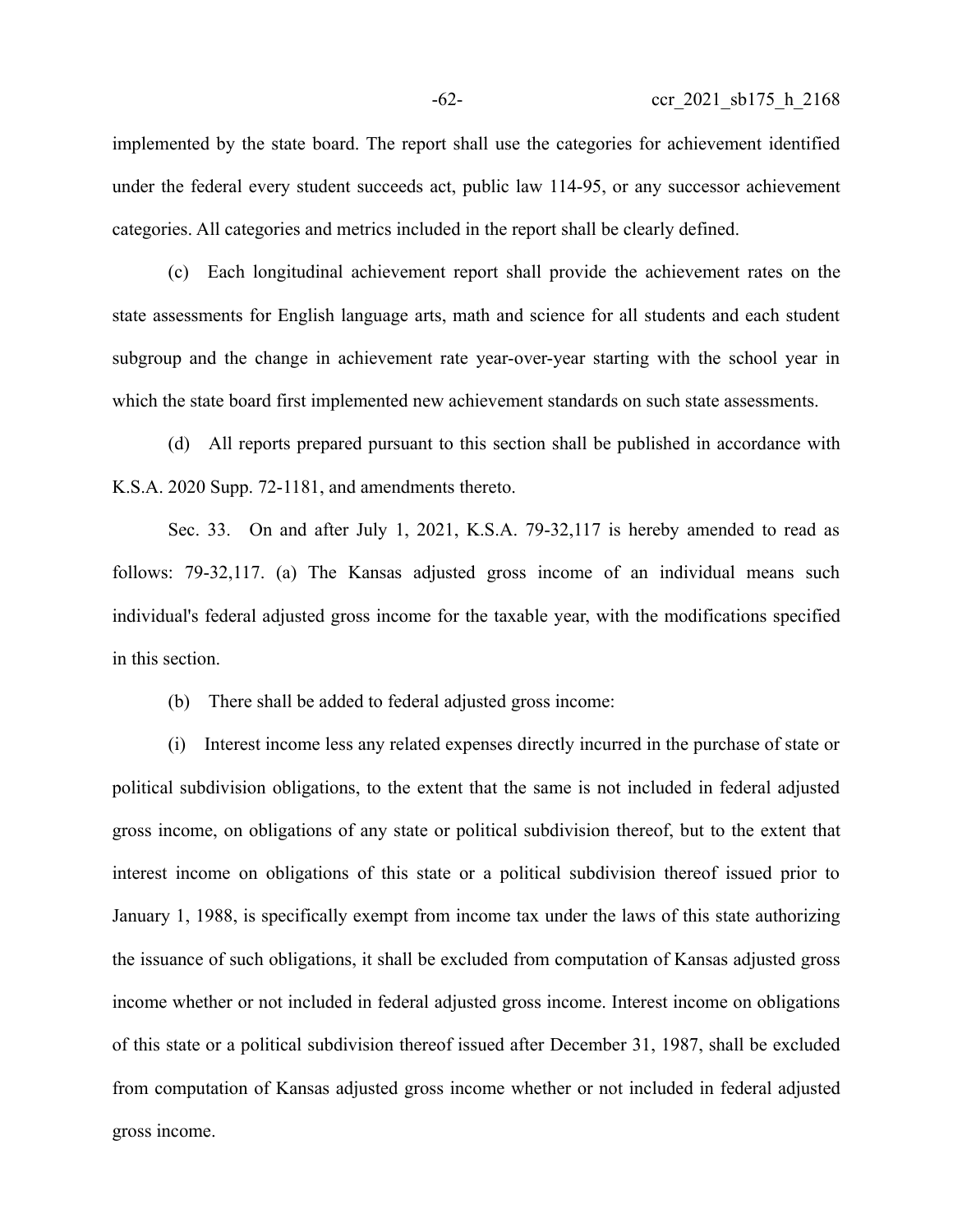(ii) Taxes on or measured by income or fees or payments in lieu of income taxes imposed by this state or any other taxing jurisdiction to the extent deductible in determining federal adjusted gross income and not credited against federal income tax. This paragraph shall not apply to taxes imposed under the provisions of K.S.A. 79-1107 or 79-1108, and amendments thereto, for privilege tax year 1995, and all such years thereafter.

(iii) The federal net operating loss deduction, except that the federal net operating loss deduction shall not be added to an individual's federal adjusted gross income for tax years beginning after December 31, 2016.

(iv) Federal income tax refunds received by the taxpayer if the deduction of the taxes being refunded resulted in a tax benefit for Kansas income tax purposes during a prior taxable year. Such refunds shall be included in income in the year actually received regardless of the method of accounting used by the taxpayer. For purposes hereof, a tax benefit shall be deemed to have resulted if the amount of the tax had been deducted in determining income subject to a Kansas income tax for a prior year regardless of the rate of taxation applied in such prior year to the Kansas taxable income, but only that portion of the refund shall be included as bears the same proportion to the total refund received as the federal taxes deducted in the year to which such refund is attributable bears to the total federal income taxes paid for such year. For purposes of the foregoing sentence, federal taxes shall be considered to have been deducted only to the extent such deduction does not reduce Kansas taxable income below zero.

(v) The amount of any depreciation deduction or business expense deduction claimed on the taxpayer's federal income tax return for any capital expenditure in making any building or facility accessible to the handicapped, for which expenditure the taxpayer claimed the credit allowed by K.S.A. 79-32,177, and amendments thereto.

(vi) Any amount of designated employee contributions picked up by an employer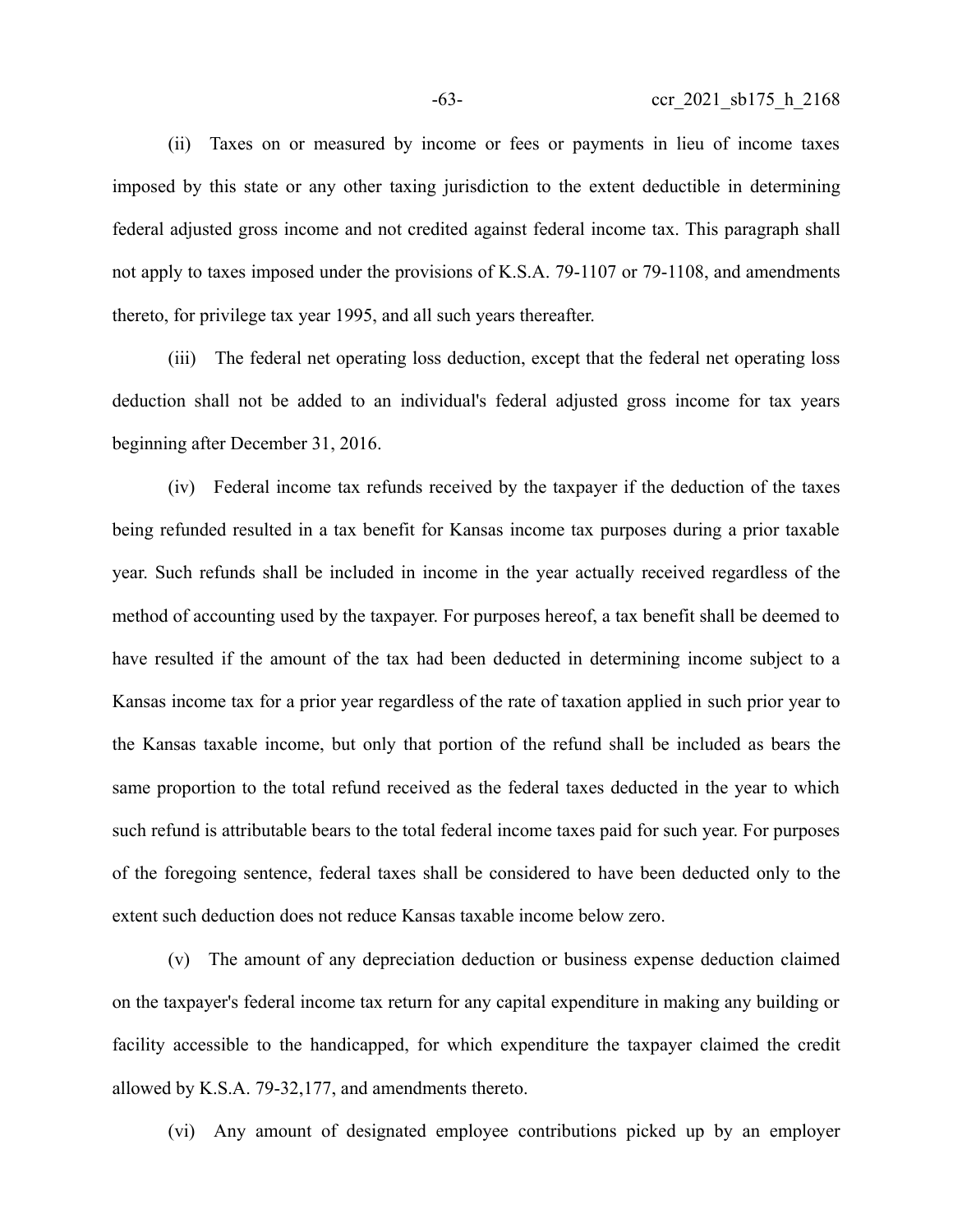pursuant to K.S.A. 12-5005, 20-2603, 74-4919 and 74-4965, and amendments thereto.

(vii) The amount of any charitable contribution made to the extent the same is claimed as the basis for the credit allowed pursuant to K.S.A. 79-32,196, and amendments thereto.

(viii) The amount of any costs incurred for improvements to a swine facility, claimed for deduction in determining federal adjusted gross income, to the extent the same is claimed as the basis for any credit allowed pursuant to K.S.A. 79-32,204, and amendments thereto.

(ix) The amount of any ad valorem taxes and assessments paid and the amount of any costs incurred for habitat management or construction and maintenance of improvements on real property, claimed for deduction in determining federal adjusted gross income, to the extent the same is claimed as the basis for any credit allowed pursuant to K.S.A. 79-32,203, and amendments thereto.

(x) Amounts received as nonqualified withdrawals, as defined by K.S.A. 75-643, and amendments thereto, if, at the time of contribution to a family postsecondary education savings account, such amounts were subtracted from the federal adjusted gross income pursuant to K.S.A. 79-32,117(c)(xv), and amendments thereto, or if such amounts are not already included in the federal adjusted gross income.

(xi) The amount of any contribution made to the same extent the same is claimed as the basis for the credit allowed pursuant to K.S.A. 74-50,154, and amendments thereto.

(xii) For taxable years commencing after December 31, 2004, amounts received as withdrawals not in accordance with the provisions of K.S.A. 74-50,204, and amendments thereto, if, at the time of contribution to an individual development account, such amounts were subtracted from the federal adjusted gross income pursuant to subsection (c)(xiii), or if such amounts are not already included in the federal adjusted gross income.

(xiii) The amount of any expenditures claimed for deduction in determining federal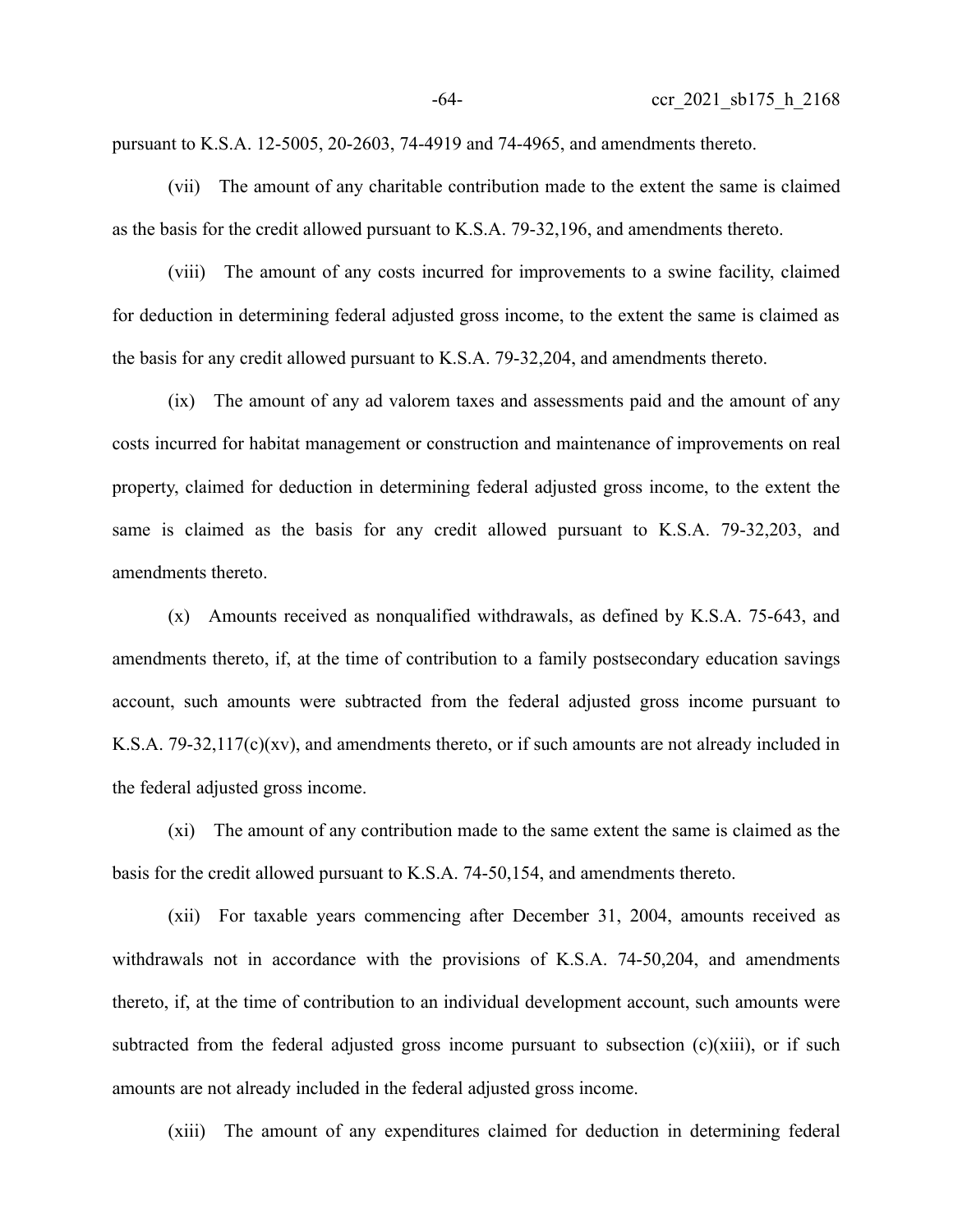adjusted gross income, to the extent the same is claimed as the basis for any credit allowed pursuant to K.S.A. 79-32,217 through 79-32,220 or 79-32,222, and amendments thereto.

(xiv) The amount of any amortization deduction claimed in determining federal adjusted gross income to the extent the same is claimed for deduction pursuant to K.S.A. 79- 32,221, and amendments thereto.

(xv) The amount of any expenditures claimed for deduction in determining federal adjusted gross income, to the extent the same is claimed as the basis for any credit allowed pursuant to K.S.A. 79-32,223 through 79-32,226, 79-32,228 through 79-32,231, 79-32,233 through 79-32,236, 79-32,238 through 79-32,241, 79-32,245 through 79-32,248 or 79-32,251 through 79-32,254, and amendments thereto.

(xvi) The amount of any amortization deduction claimed in determining federal adjusted gross income to the extent the same is claimed for deduction pursuant to K.S.A. 79- 32,227, 79-32,232, 79-32,237, 79-32,249, 79-32,250 or 79-32,255, and amendments thereto.

(xvii) The amount of any amortization deduction claimed in determining federal adjusted gross income to the extent the same is claimed for deduction pursuant to K.S.A. 79- 32,256, and amendments thereto.

(xviii) For taxable years commencing after December 31, 2006, the amount of any ad valorem or property taxes and assessments paid to a state other than Kansas or local government located in a state other than Kansas by a taxpayer who resides in a state other than Kansas, when the law of such state does not allow a resident of Kansas who earns income in such other state to claim a deduction for ad valorem or property taxes or assessments paid to a political subdivision of the state of Kansas in determining taxable income for income tax purposes in such other state, to the extent that such taxes and assessments are claimed as an itemized deduction for federal income tax purposes.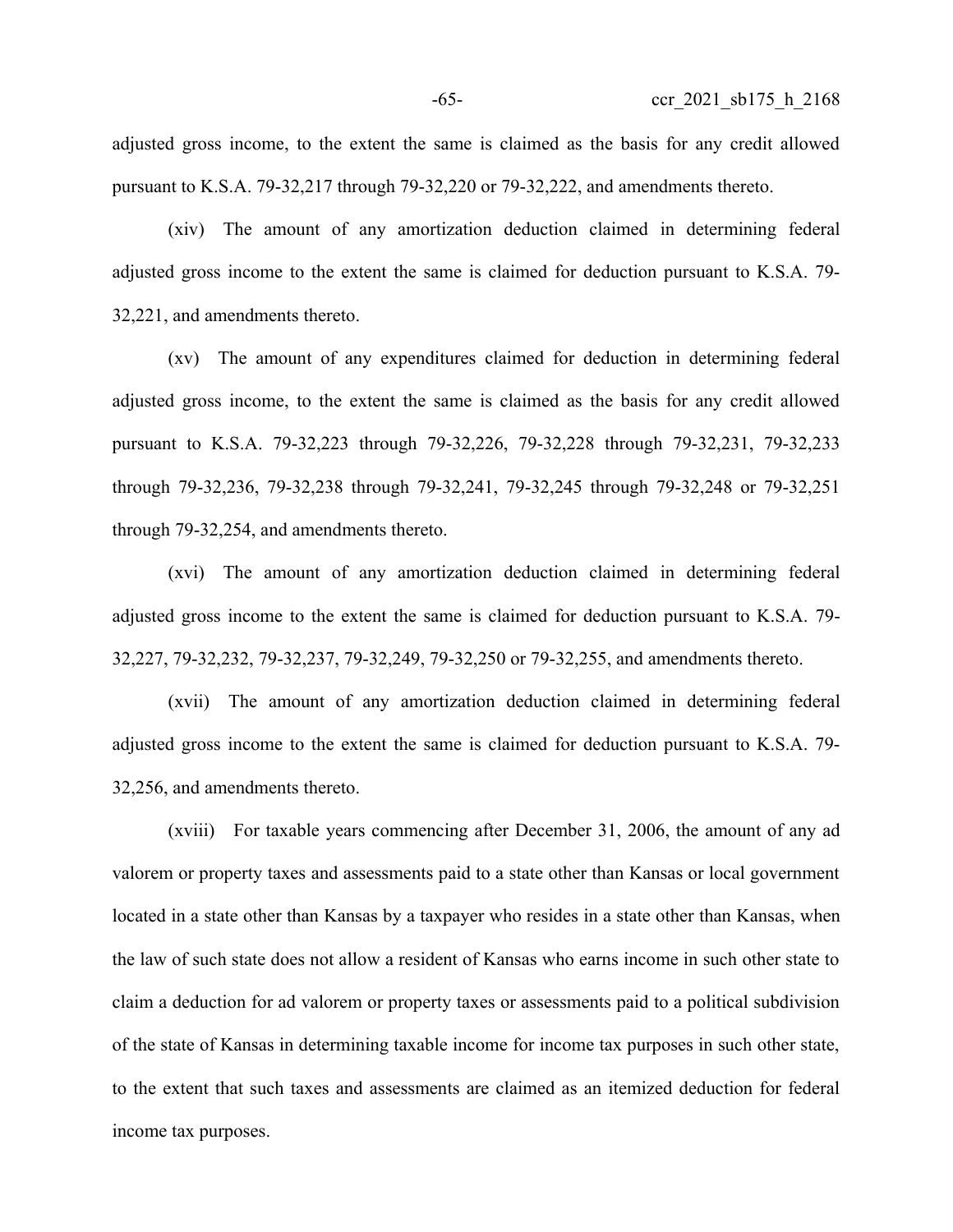(xix) For taxable years beginning after December 31, 2012, and ending before January 1, 2017, the amount of any: (1) Loss from business as determined under the federal internal revenue code and reported from schedule C and on line 12 of the taxpayer's form 1040 federal individual income tax return; (2) loss from rental real estate, royalties, partnerships, S corporations, except those with wholly owned subsidiaries subject to the Kansas privilege tax, estates, trusts, residual interest in real estate mortgage investment conduits and net farm rental as determined under the federal internal revenue code and reported from schedule E and on line 17 of the taxpayer's form 1040 federal individual income tax return; and (3) farm loss as determined under the federal internal revenue code and reported from schedule F and on line 18 of the taxpayer's form 1040 federal income tax return; all to the extent deducted or subtracted in determining the taxpayer's federal adjusted gross income. For purposes of this subsection, references to the federal form 1040 and federal schedule C, schedule E, and schedule F, shall be to such form and schedules as they existed for tax year 2011, and as revised thereafter by the internal revenue service.

(xx) For taxable years beginning after December 31, 2012, and ending before January 1, 2017, the amount of any deduction for self-employment taxes under section 164(f) of the federal internal revenue code as in effect on January 1, 2012, and amendments thereto, in determining the federal adjusted gross income of an individual taxpayer, to the extent the deduction is attributable to income reported on schedule C, E or F and on line 12, 17 or 18 of the taxpayer's form 1040 federal income tax return.

(xxi) For taxable years beginning after December 31, 2012, and ending before January 1, 2017, the amount of any deduction for pension, profit sharing, and annuity plans of selfemployed individuals under section 62(a)(6) of the federal internal revenue code as in effect on January 1, 2012, and amendments thereto, in determining the federal adjusted gross income of an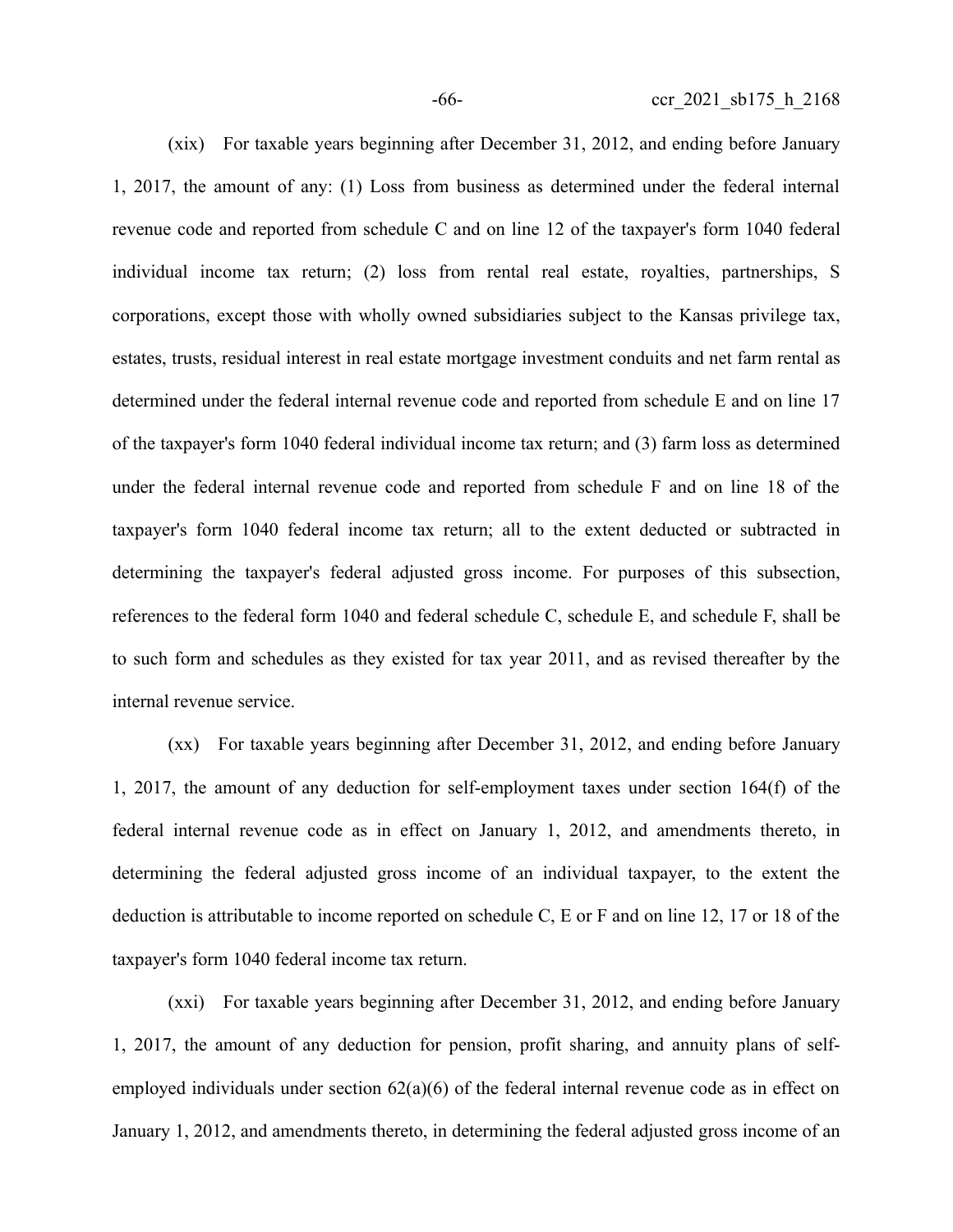individual taxpayer.

(xxii) For taxable years beginning after December 31, 2012, and ending before January 1, 2017, the amount of any deduction for health insurance under section 162(l) of the federal internal revenue code as in effect on January 1, 2012, and amendments thereto, in determining the federal adjusted gross income of an individual taxpayer.

(xxiii) For taxable years beginning after December 31, 2012, and ending before January 1, 2017, the amount of any deduction for domestic production activities under section 199 of the federal internal revenue code as in effect on January 1, 2012, and amendments thereto, in determining the federal adjusted gross income of an individual taxpayer.

(xxiv) For taxable years commencing after December 31, 2013, that portion of the amount of any expenditure deduction claimed in determining federal adjusted gross income for expenses paid for medical care of the taxpayer or the taxpayer's spouse or dependents when such expenses were paid or incurred for an abortion, or for a health benefit plan, as defined in K.S.A. 65-6731, and amendments thereto, for the purchase of an optional rider for coverage of abortion in accordance with K.S.A. 2020 Supp. 40-2,190, and amendments thereto, to the extent that such taxes and assessments are claimed as an itemized deduction for federal income tax purposes.

(xxv) For taxable years commencing after December 31, 2013, that portion of the amount of any expenditure deduction claimed in determining federal adjusted gross income for expenses paid by a taxpayer for health care when such expenses were paid or incurred for abortion coverage, a health benefit plan, as defined in K.S.A. 65-6731, and amendments thereto, when such expenses were paid or incurred for abortion coverage or amounts contributed to health savings accounts for such taxpayer's employees for the purchase of an optional rider for coverage of abortion in accordance with K.S.A. 2020 Supp. 40-2,190, and amendments thereto, to the extent that such taxes and assessments are claimed as a deduction for federal income tax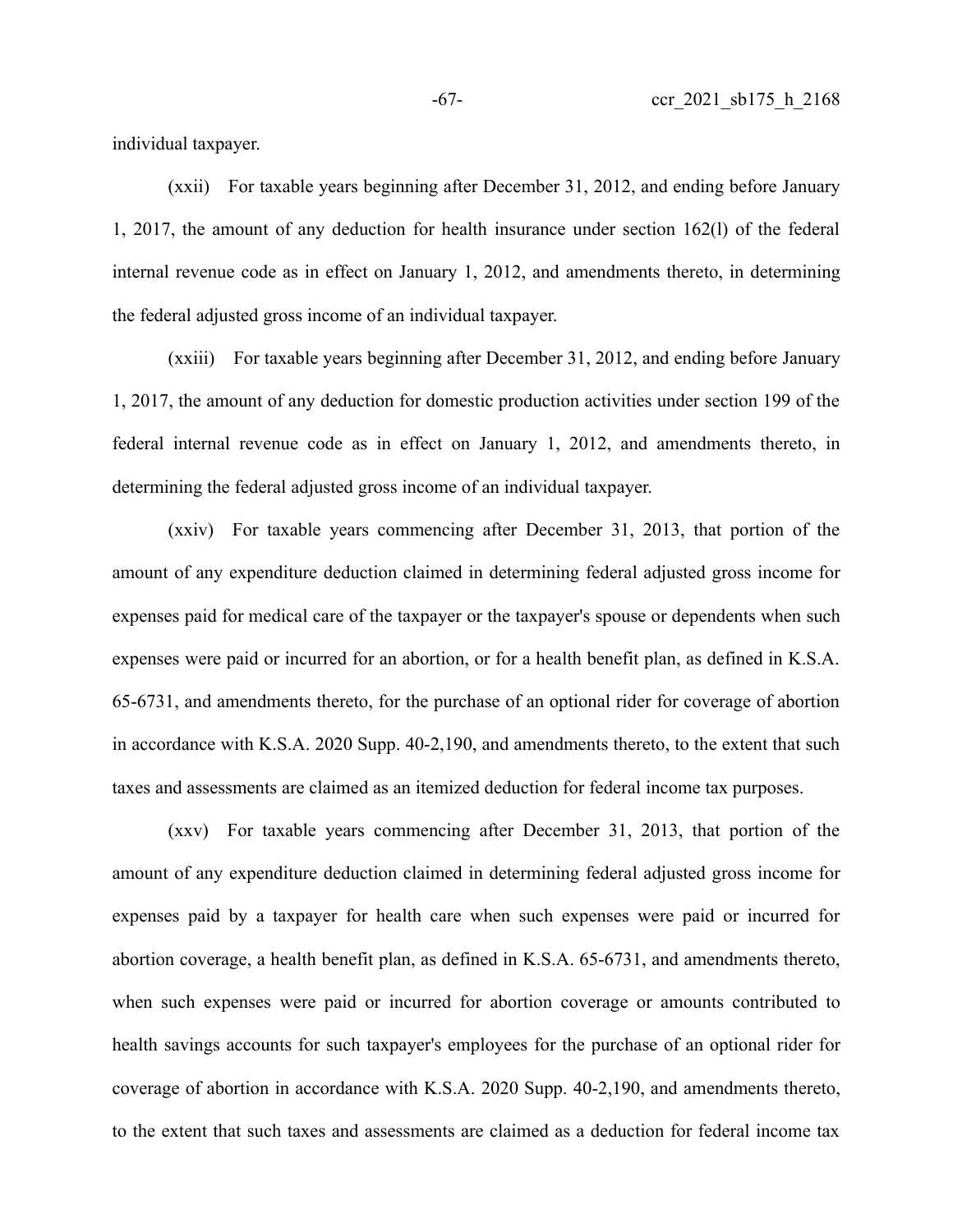purposes.

(xxvi) For all taxable years beginning after December 31, 2016, the amount of any charitable contribution made to the extent the same is claimed as the basis for the credit allowed pursuant to K.S.A. 72-99a07, and amendments thereto, and is also claimed as an itemized deduction for federal income tax purposes.

(c) There shall be subtracted from federal adjusted gross income:

(i) Interest or dividend income on obligations or securities of any authority, commission or instrumentality of the United States and its possessions less any related expenses directly incurred in the purchase of such obligations or securities, to the extent included in federal adjusted gross income but exempt from state income taxes under the laws of the United States.

(ii) Any amounts received which that are included in federal adjusted gross income but which are specifically exempt from Kansas income taxation under the laws of the state of Kansas.

(iii) The portion of any gain or loss from the sale or other disposition of property having a higher adjusted basis for Kansas income tax purposes than for federal income tax purposes on the date such property was sold or disposed of in a transaction in which gain or loss was recognized for purposes of federal income tax that does not exceed such difference in basis, but if a gain is considered a long-term capital gain for federal income tax purposes, the modification shall be limited to that portion of such gain-which that is included in federal adjusted gross income.

(iv) The amount necessary to prevent the taxation under this act of any annuity or other amount of income or gain-which that was properly included in income or gain and was taxed under the laws of this state for a taxable year prior to the effective date of this act, as amended, to the taxpayer, or to a decedent by reason of whose death the taxpayer acquired the right to receive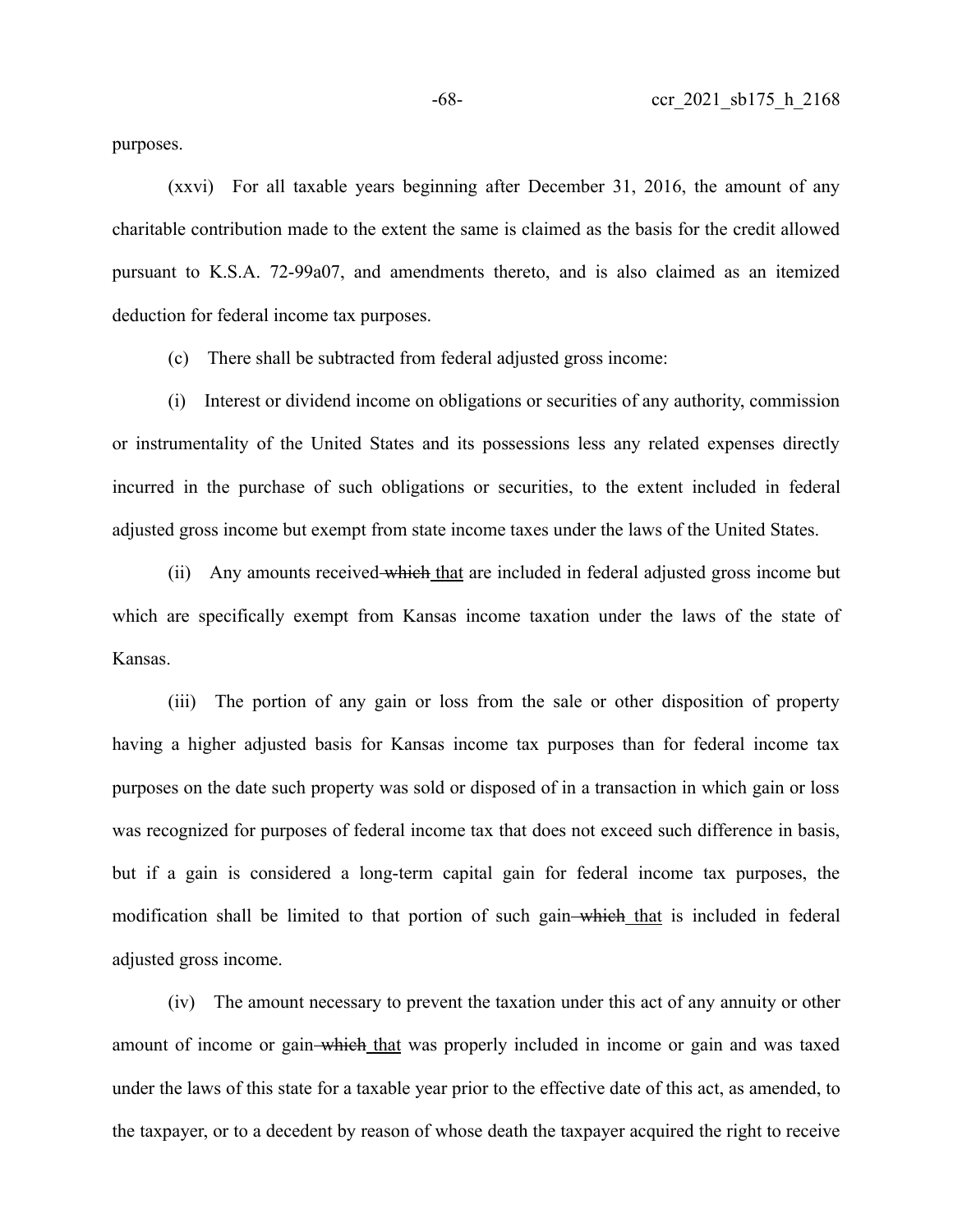the income or gain, or to a trust or estate from which the taxpayer received the income or gain.

(v) The amount of any refund or credit for overpayment of taxes on or measured by income or fees or payments in lieu of income taxes imposed by this state, or any taxing jurisdiction, to the extent included in gross income for federal income tax purposes.

(vi) Accumulation distributions received by a taxpayer as a beneficiary of a trust to the extent that the same are included in federal adjusted gross income.

(vii) Amounts received as annuities under the federal civil service retirement system from the civil service retirement and disability fund and other amounts received as retirement benefits in whatever form which that were earned for being employed by the federal government or for service in the armed forces of the United States.

(viii) Amounts received by retired railroad employees as a supplemental annuity under the provisions of 45 U.S.C.  $\S$  228b (a) and 228c (a)(1) et seq.

(ix) Amounts received by retired employees of a city and by retired employees of any board of such city as retirement allowances pursuant to K.S.A. 13-14,106, and amendments thereto, or pursuant to any charter ordinance exempting a city from the provisions of K.S.A. 13- 14,106, and amendments thereto.

(x) For taxable years beginning after December 31, 1976, the amount of the federal tentative jobs tax credit disallowance under the provisions of 26 U.S.C. § 280 C. For taxable years ending after December 31, 1978, the amount of the targeted jobs tax credit and work incentive credit disallowances under 26 U.S.C. § 280 C.

(xi) For taxable years beginning after December 31, 1986, dividend income on stock issued by Kansas venture capital, inc.

(xii) For taxable years beginning after December 31, 1989, amounts received by retired employees of a board of public utilities as pension and retirement benefits pursuant to K.S.A. 13-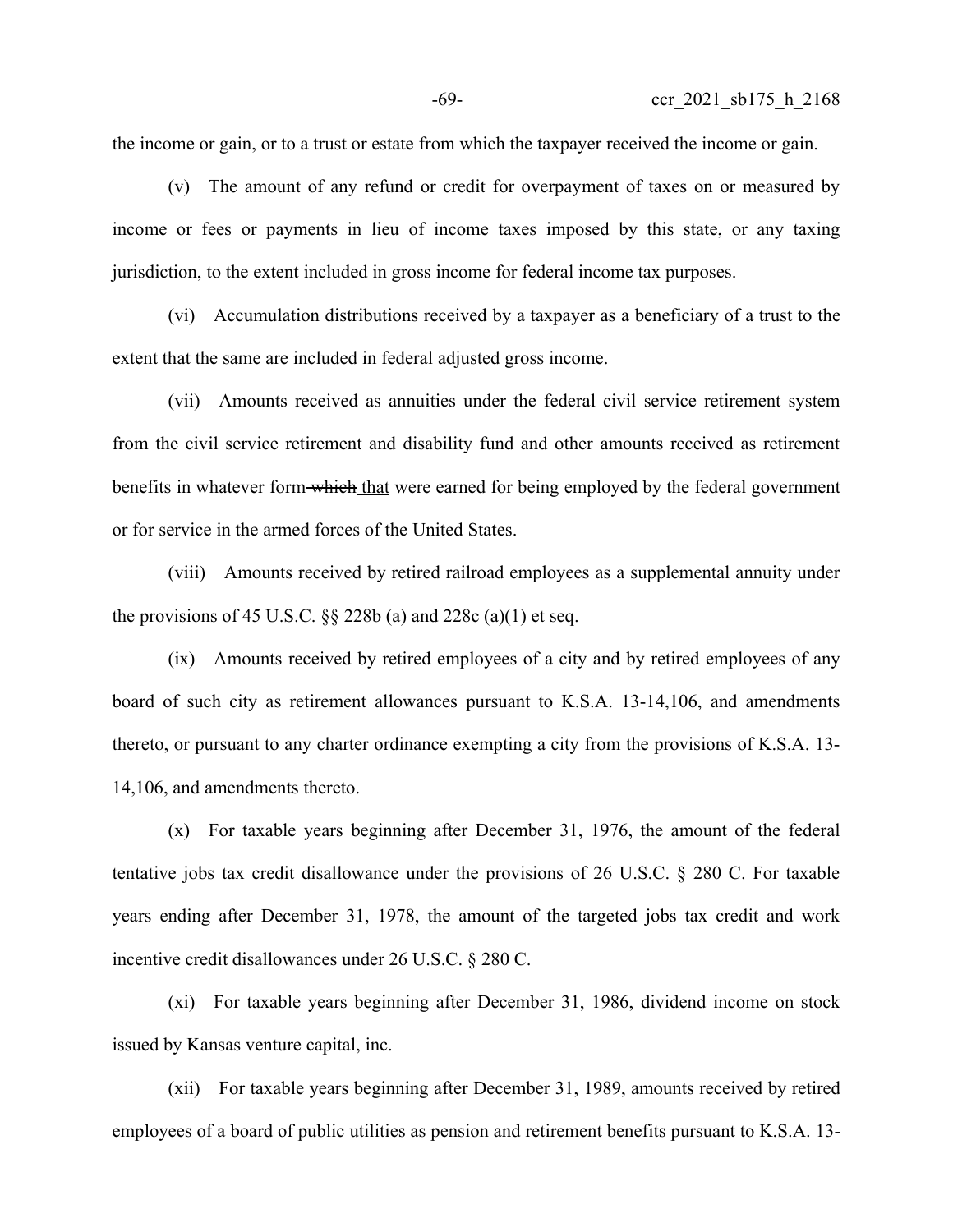1246, 13-1246a and 13-1249, and amendments thereto.

(xiii) For taxable years beginning after December 31, 2004, amounts contributed to and the amount of income earned on contributions deposited to an individual development account under K.S.A. 74-50,201 et seq., and amendments thereto.

(xiv) For all taxable years commencing after December 31, 1996, that portion of any income of a bank organized under the laws of this state or any other state, a national banking association organized under the laws of the United States, an association organized under the savings and loan code of this state or any other state, or a federal savings association organized under the laws of the United States, for which an election as an S corporation under subchapter S of the federal internal revenue code is in effect, which that accrues to the taxpayer who is a stockholder of such corporation and which that is not distributed to the stockholders as dividends of the corporation. For taxable years beginning after December 31, 2012, and ending before January 1, 2017, the amount of modification under this subsection shall exclude the portion of income or loss reported on schedule E and included on line 17 of the taxpayer's form 1040 federal individual income tax return.

(xv) For all taxable years beginning after December 31, 2017, the cumulative amounts not exceeding \$3,000, or \$6,000 for a married couple filing a joint return, for each designated beneficiary that are contributed to: (1) A family postsecondary education savings account established under the Kansas postsecondary education savings program or a qualified tuition program established and maintained by another state or agency or instrumentality thereof pursuant to section 529 of the internal revenue code of 1986, as amended, for the purpose of paying the qualified higher education expenses of a designated beneficiary; or (2) an achieving a better life experience (ABLE) account established under the Kansas ABLE savings program or a qualified ABLE program established and maintained by another state or agency or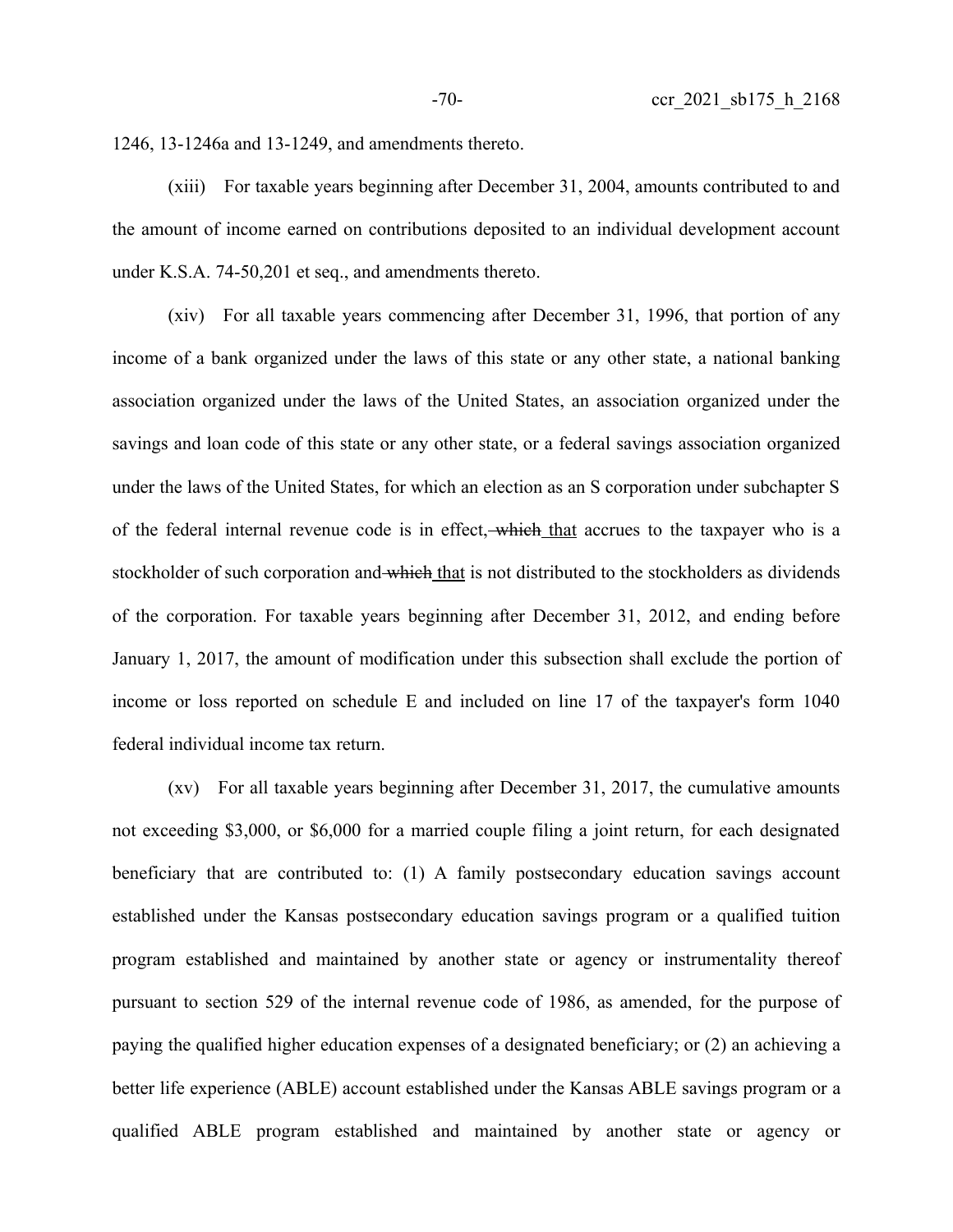instrumentality thereof pursuant to section 529A of the internal revenue code of 1986, as amended, for the purpose of saving private funds to support an individual with a disability. The terms and phrases used in this paragraph shall have the meaning respectively ascribed thereto by the provisions of K.S.A. 75-643 and 75-652, and amendments thereto, and the provisions of such sections are hereby incorporated by reference for all purposes thereof.

(xvi) For all taxable years beginning after December 31, 2004, amounts received by taxpayers who are or were members of the armed forces of the United States, including service in the Kansas army and air national guard, as a recruitment, sign up or retention bonus received by such taxpayer as an incentive to join, enlist or remain in the armed services of the United States, including service in the Kansas army and air national guard, and amounts received for repayment of educational or student loans incurred by or obligated to such taxpayer and received by such taxpayer as a result of such taxpayer's service in the armed forces of the United States, including service in the Kansas army and air national guard.

(xvii) For all taxable years beginning after December 31, 2004, amounts received by taxpayers who are eligible members of the Kansas army and air national guard as a reimbursement pursuant to K.S.A. 48-281, and amendments thereto, and amounts received for death benefits pursuant to K.S.A. 48-282, and amendments thereto, or pursuant to section 1 or section 2 of chapter 207 of the 2005 Session Laws of Kansas, and amendments thereto, to the extent that such death benefits are included in federal adjusted gross income of the taxpayer.

(xviii) For the taxable year beginning after December 31, 2006, amounts received as benefits under the federal social security act—which that are included in federal adjusted gross income of a taxpayer with federal adjusted gross income of \$50,000 or less, whether such taxpayer's filing status is single, head of household, married filing separate or married filing jointly; and for all taxable years beginning after December 31, 2007, amounts received as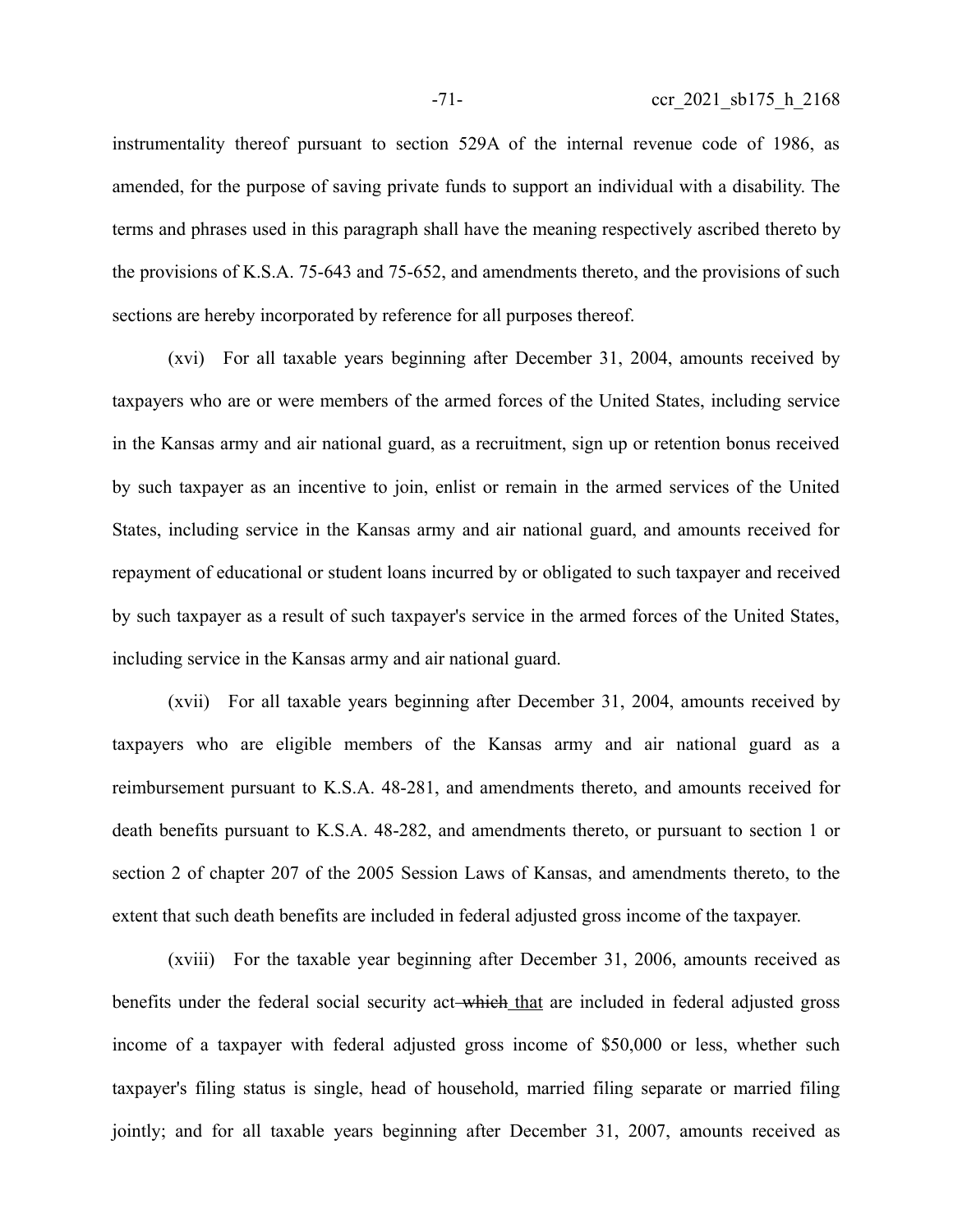benefits under the federal social security act-which that are included in federal adjusted gross income of a taxpayer with federal adjusted gross income of \$75,000 or less, whether such taxpayer's filing status is single, head of household, married filing separate or married filing jointly.

(xix) Amounts received by retired employees of Washburn university as retirement and pension benefits under the university's retirement plan.

(xx) For taxable years beginning after December 31, 2012, and ending before January 1, 2017, the amount of any: (1) Net profit from business as determined under the federal internal revenue code and reported from schedule C and on line 12 of the taxpayer's form 1040 federal individual income tax return; (2) net income, not including guaranteed payments as defined in section 707(c) of the federal internal revenue code and as reported to the taxpayer from federal schedule K-1, (form 1065-B), in box 9, code F or as reported to the taxpayer from federal schedule K-1, (form 1065) in box 4, from rental real estate, royalties, partnerships, S corporations, estates, trusts, residual interest in real estate mortgage investment conduits and net farm rental as determined under the federal internal revenue code and reported from schedule E and on line 17 of the taxpayer's form 1040 federal individual income tax return; and (3) net farm profit as determined under the federal internal revenue code and reported from schedule F and on line 18 of the taxpayer's form 1040 federal income tax return; all to the extent included in the taxpayer's federal adjusted gross income. For purposes of this subsection, references to the federal form 1040 and federal schedule C, schedule E, and schedule F, shall be to such form and schedules as they existed for tax year 2011 and as revised thereafter by the internal revenue service.

(xxi) For all taxable years beginning after December 31, 2013, amounts equal to the unreimbursed travel, lodging and medical expenditures directly incurred by a taxpayer while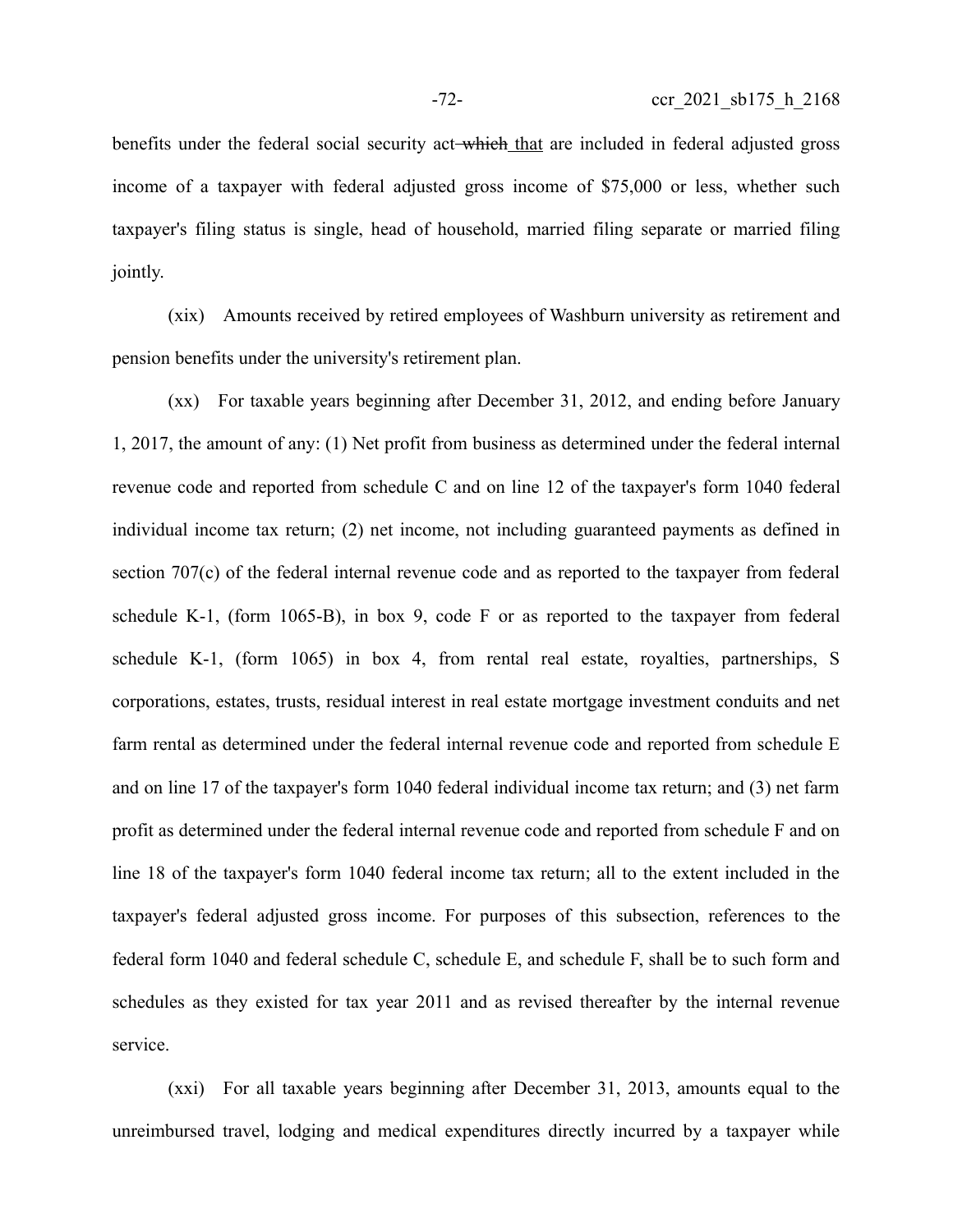living, or a dependent of the taxpayer while living, for the donation of one or more human organs of the taxpayer, or a dependent of the taxpayer, to another person for human organ transplantation. The expenses may be claimed as a subtraction modification provided for in this section to the extent the expenses are not already subtracted from the taxpayer's federal adjusted gross income. In no circumstances shall the subtraction modification provided for in this section for any individual, or a dependent, exceed \$5,000. As used in this section, "human organ" means all or part of a liver, pancreas, kidney, intestine, lung or bone marrow. The provisions of this paragraph shall take effect on the day the secretary of revenue certifies to the director of the budget that the cost for the department of revenue of modifications to the automated tax system for the purpose of implementing this paragraph will not exceed \$20,000.

(xxii) For taxable years beginning after December 31, 2012, and ending before January 1, 2017, the amount of net gain from the sale of: (1) Cattle and horses, regardless of age, held by the taxpayer for draft, breeding, dairy or sporting purposes, and held by such taxpayer for 24 months or more from the date of acquisition; and (2) other livestock, regardless of age, held by the taxpayer for draft, breeding, dairy or sporting purposes, and held by such taxpayer for 12 months or more from the date of acquisition. The subtraction from federal adjusted gross income shall be limited to the amount of the additions recognized under the provisions of subsection (b) (xix) attributable to the business in which the livestock sold had been used. As used in this paragraph, the term "livestock" shall not include poultry.

(xxiii) For all taxable years beginning after December 31, 2012, amounts received under either the Overland Park, Kansas police department retirement plan or the Overland Park, Kansas fire department retirement plan, both as established by the city of Overland Park, pursuant to the city's home rule authority.

(xxiv) For taxable years beginning after December 31, 2013, and ending before January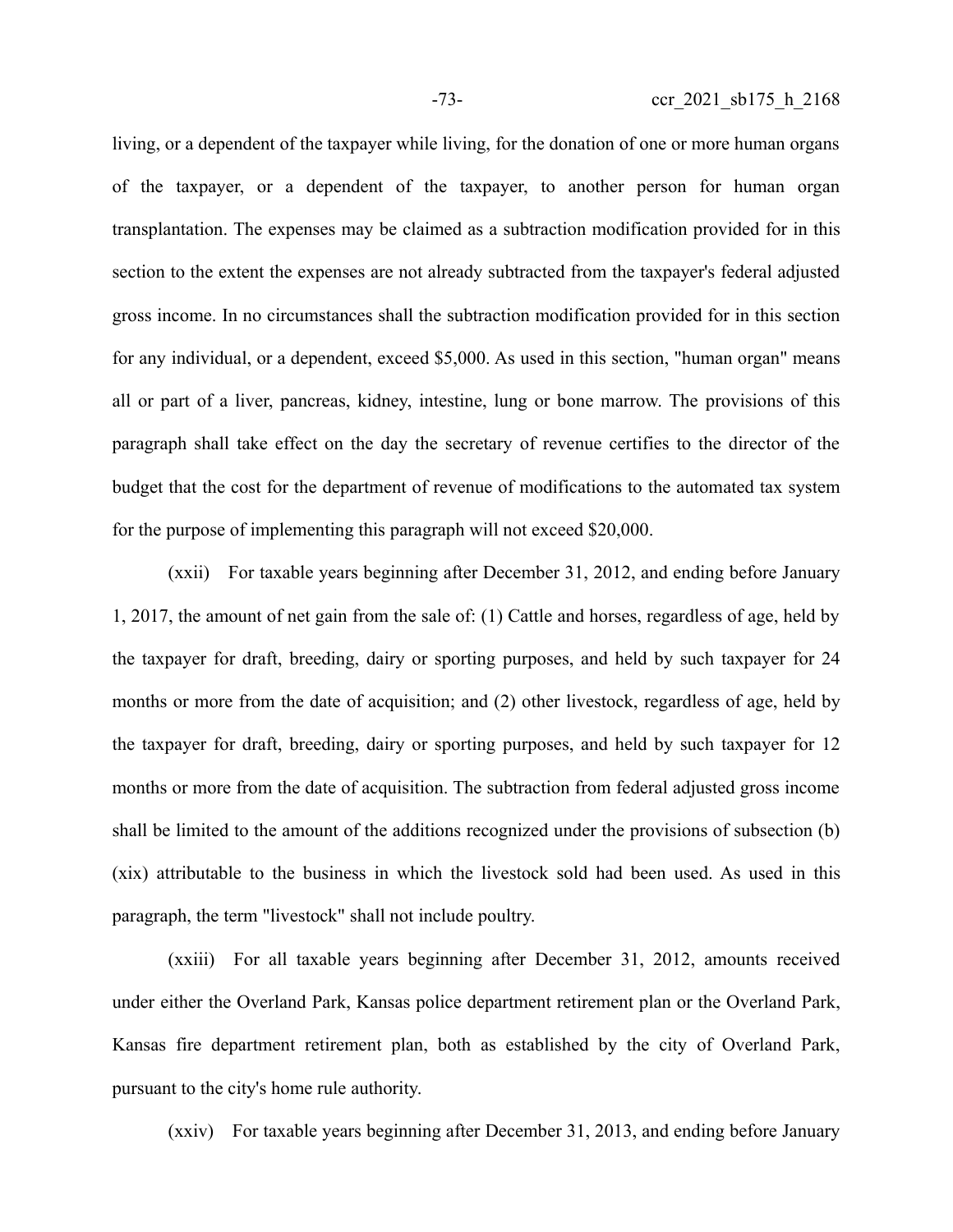1, 2017, the net gain from the sale from Christmas trees grown in Kansas and held by the taxpayer for six years or more.

(xxv) For all taxable years beginning after December 31, 2021, amounts deposited in a student empowerment account established by agreement between the taxpayer and the state treasurer pursuant to section 9, and amendments thereto.

(d) There shall be added to or subtracted from federal adjusted gross income the taxpayer's share, as beneficiary of an estate or trust, of the Kansas fiduciary adjustment determined under K.S.A. 79-32,135, and amendments thereto.

(e) The amount of modifications required to be made under this section by a partner which that relates to items of income, gain, loss, deduction or credit of a partnership shall be determined under K.S.A. 79-32,131, and amendments thereto, to the extent that such items affect federal adjusted gross income of the partner.

(f) No taxpayer shall be assessed penalties and interest from the underpayment of taxes due to changes to this section that became law on July 1, 2017, so long as such underpayment is rectified on or before April 17, 2018.

Sec. 34. On and after July 1, 2021, K.S.A. 72-1163, 72-3115, 72-5134, 72-5151 and 79- 32,117 and K.S.A. 2020 Supp. 72-3117, 72-4352, 72-4354, 72-5131, 72-5132 and 72-5178 are hereby repealed.";

On page 8, in line 42, by striking "statute book" and inserting "Kansas register";

And by renumbering sections accordingly;

On page 1, in the title, in line 1, by striking all after "ACT"; by striking all in lines 2 through 8; in line 9, by striking all before the period and inserting "concerning education; relating to the instruction and financing thereof; making and concerning appropriations for the department of education for fiscal years ending June 30, 2021, June 30, 2022, and June 30, 2023;